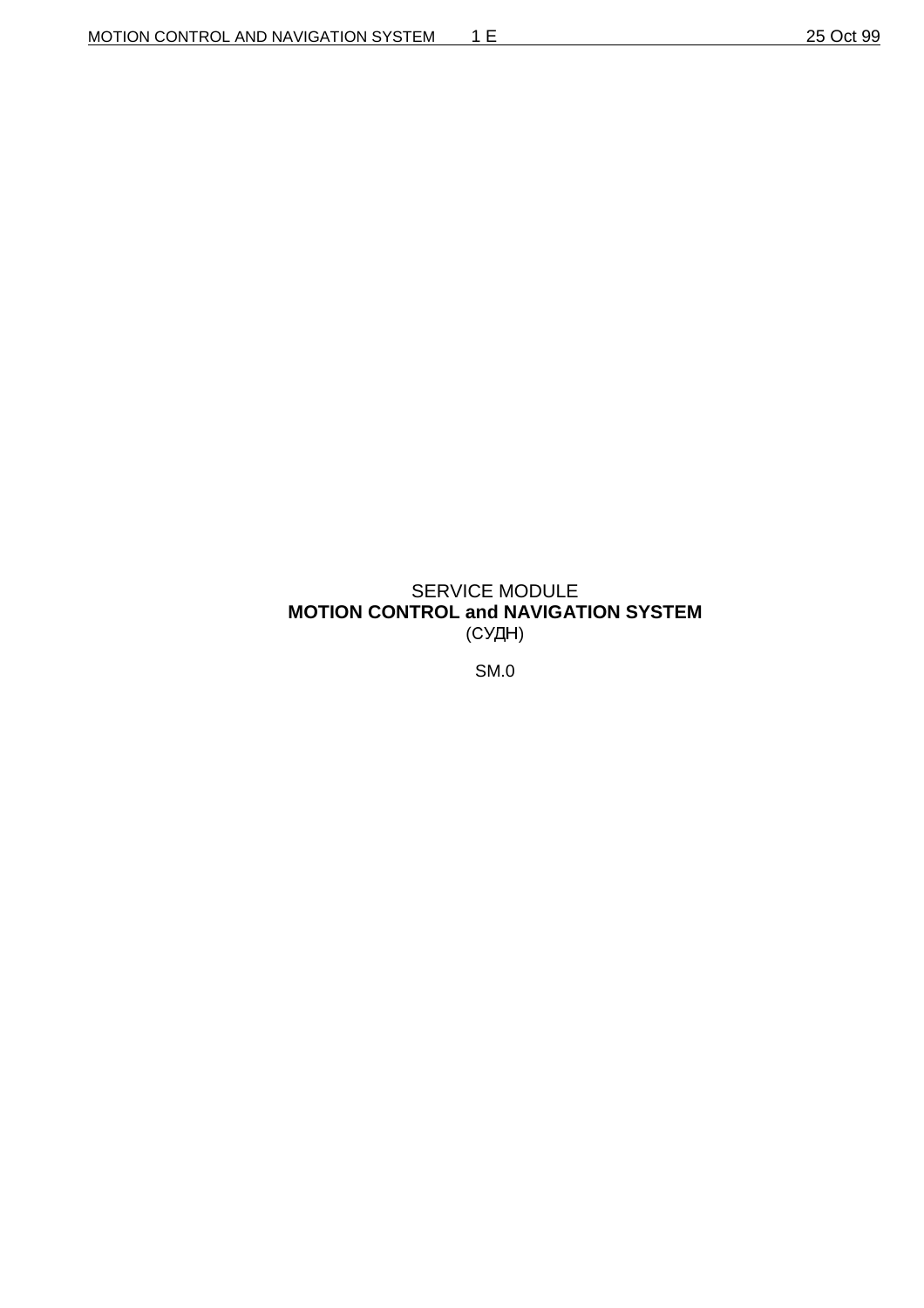# **Page Issue and Revision Log**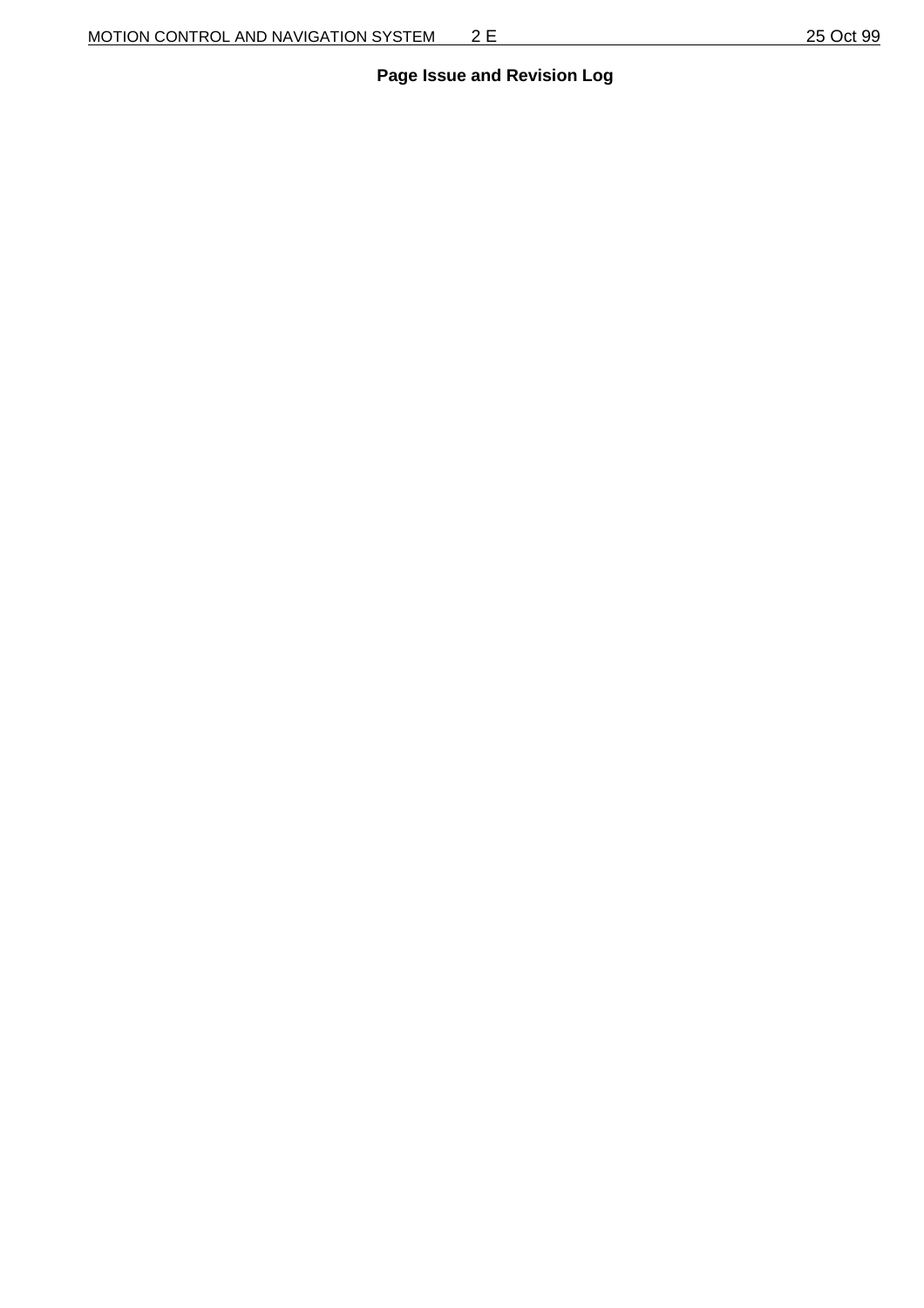#### **TABLE OF CONTENTS**

| 2. СУДН MONITORING AND CONTROL FROM RS LAPTOP2-1           |
|------------------------------------------------------------|
|                                                            |
|                                                            |
|                                                            |
|                                                            |
| 3.1.2. REBOOST USING PROGRESS KIY (COMBINED PROPULSION     |
| SYSTEM) ДПО (APPROACH AND ATTITUDE CONTROL THRUSTERS)  3-2 |
|                                                            |
| 3.2.1.1. ESTABLISHING COMMUNICATION WITH SOYUZ 3-3         |
|                                                            |
|                                                            |
|                                                            |
| 1.1.1.1. ESTABLISHING COMMUNICATION WITH SOYUZ 3-7         |
|                                                            |
| 3.2.3. PROGRESS RENDEZVOUS AND DOCKING WITH SM 3-11        |
|                                                            |
|                                                            |
| 3.2.4. PROGRESS RENDEZVOUS AND DOCKING WITH FGB 3-14       |
|                                                            |
|                                                            |
|                                                            |
|                                                            |
|                                                            |
|                                                            |
|                                                            |
| 3.4.1. TRANSITIONING TO MODE PA3TPY3KA                     |
| НА ДО (DESATURATION USING ATTITUDE CONTROL THRUSTERS) 3-18 |
|                                                            |
|                                                            |
|                                                            |
|                                                            |
|                                                            |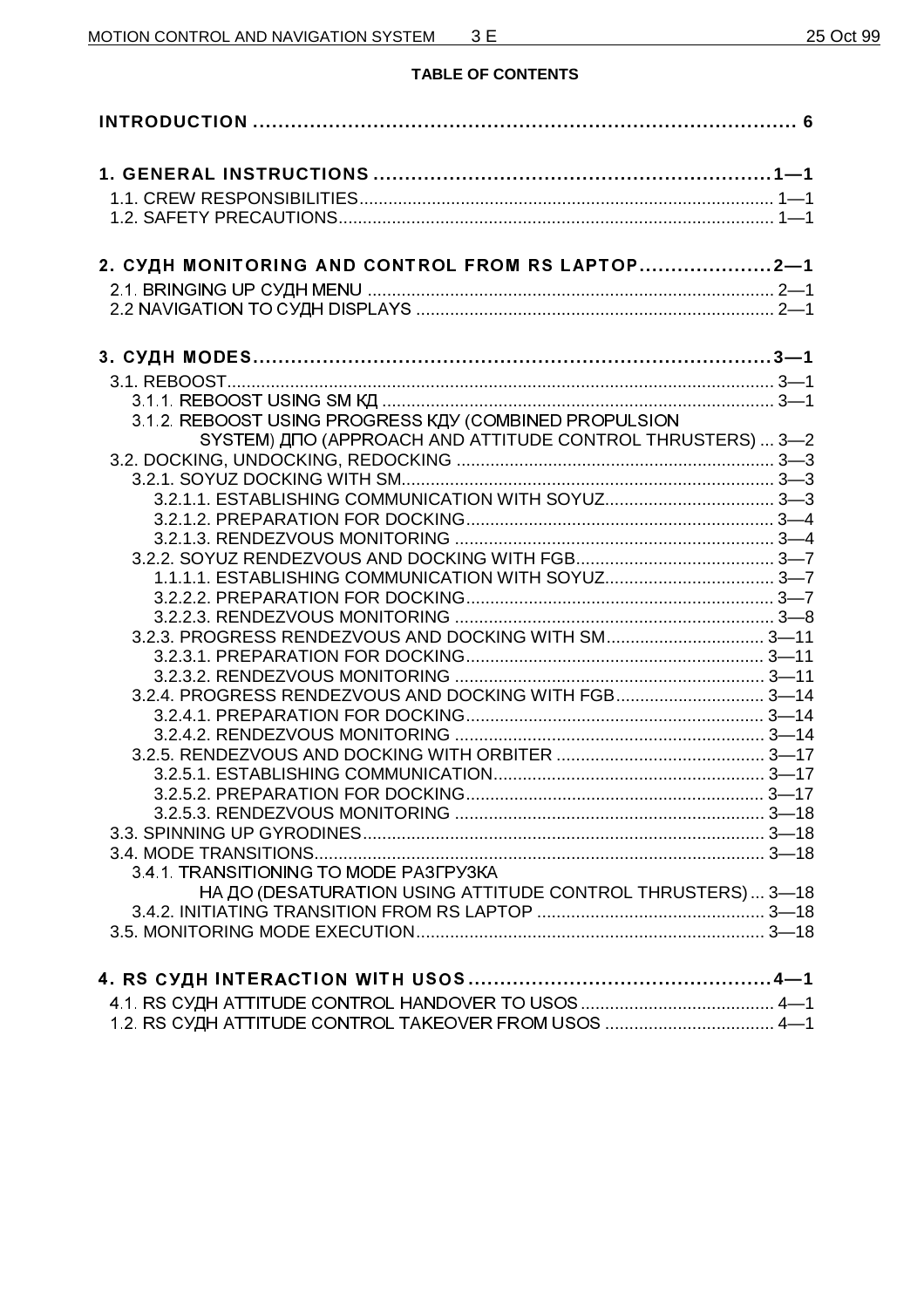|  | 25 Oct 99 |  |
|--|-----------|--|
|--|-----------|--|

| 5.2.5. INSTRUMENT OPERATION (БИНС CORRECTION FROM PILOT SIGHT)  5-8 |  |
|---------------------------------------------------------------------|--|
|                                                                     |  |
|                                                                     |  |
|                                                                     |  |
|                                                                     |  |
|                                                                     |  |
|                                                                     |  |
|                                                                     |  |
| 5.3.5. INSTRUMENT OPERATION (БИНС CORRECTION FROM PUMA)  5-13       |  |
|                                                                     |  |
|                                                                     |  |
|                                                                     |  |
|                                                                     |  |
|                                                                     |  |
|                                                                     |  |
|                                                                     |  |
|                                                                     |  |
|                                                                     |  |
|                                                                     |  |
|                                                                     |  |
|                                                                     |  |
|                                                                     |  |
| 8. OQY MONITORING AND CONTROL FROM RS LAPTOP8-1                     |  |
|                                                                     |  |
|                                                                     |  |
|                                                                     |  |
|                                                                     |  |
|                                                                     |  |
|                                                                     |  |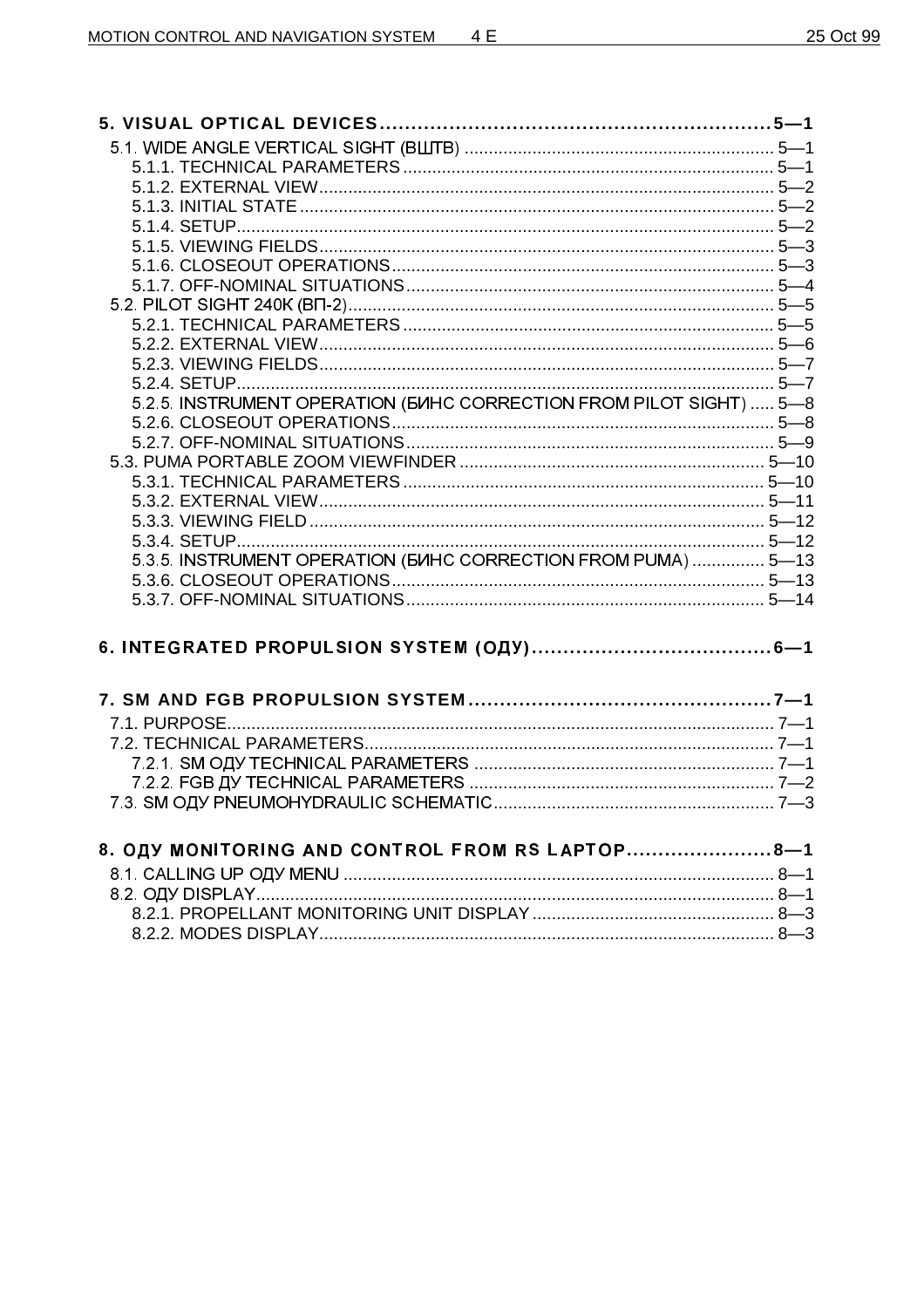| 9. DYNAMIC MODES……………………………………………………………………9—1                                                                                  |  |
|--------------------------------------------------------------------------------------------------------------------------------|--|
|                                                                                                                                |  |
|                                                                                                                                |  |
|                                                                                                                                |  |
|                                                                                                                                |  |
| 9.1.4. PREPARATION FOR KI1 (SM REBOOST ENGINE 1) ACTIVATION 9-4                                                                |  |
|                                                                                                                                |  |
|                                                                                                                                |  |
|                                                                                                                                |  |
|                                                                                                                                |  |
|                                                                                                                                |  |
| 10.1. REFILLING 5F 1 (FUEL TANK 1) USING COMPRESSOR 1, 3  10-1                                                                 |  |
| 10.1.1. NITROGEN EVACUATION FROM 5 F1 USING COMPRESSOR 1 10-1                                                                  |  |
| 10.1.2. NITROGEN EVACUATION FROM 5F1 USING COMPRESSOR 3 10-2                                                                   |  |
| 10.1.3. PROPELLANT TRANSFER TO 5F1 FROM PROGRESS (VIA AO) 10-2                                                                 |  |
| 10.1.4. PROPELLANT TRANSFER TO 5F1 FROM FGB (VIA NXO) 10-3                                                                     |  |
| 10.2. REFILLING 5F2 (FUEL TANK 2) USING COMPRESSOR 1, 3  10-4                                                                  |  |
| 10.2.1. NITROGEN EVACUATION FROM 5F2 USING COMPRESSOR 1 10-4                                                                   |  |
| 10.2.2. NITROGEN EVACUATION FROM 5T2 USING COMPRESSOR 3 10-5                                                                   |  |
| 10.2.3. PROPELLANT TRANSFER TO 5F2 FROM PROGRESS (VIA AO) 10-5                                                                 |  |
| 10.2.4. PROPELLANT TRANSFER TO 5F2 FROM FGB (VIA NXO) 10-6<br>10.3. REFILLING 501 (OXIDIZER TANK 1) USING COMPRESSOR 2, 3 10-7 |  |
| 10.3.1. NITROGEN EVACUATION FROM 501 USING COMPRESSOR 2 10-7                                                                   |  |
| 10.3.2. NITROGEN EVACUATION FROM 501 USING COMPRESSOR 3 10-8                                                                   |  |
| 10.3.3. PROPELLANT TRANSFER TO 501 FROM PROGRESS (VIA AO) 10-8                                                                 |  |
| 10.3.4. PROPELLANT TRANSFER TO 501 FROM FGB (VIA NXO) 10-9                                                                     |  |
| 10.4. REFILLING 502 (OXIDIZER TANK 2) USING COMPRESSOR 2, 3 10-10                                                              |  |
| 10.4.1. NITROGEN EVACUATION FROM 5O2 USING COMPRESSOR 2 10-10                                                                  |  |
| 10.4.2. NITROGEN EVACUATION FROM 502 USING COMPRESSOR 3 10-11                                                                  |  |
| 10.4.3. PROPELLANT TRANSFER TO 502 FROM PROGRESS (VIA AO) 10-11                                                                |  |
| 10.4.4. PROPELLANT TRANSFER TO 502 FROM FGB (VIA NXO) 10-12                                                                    |  |
|                                                                                                                                |  |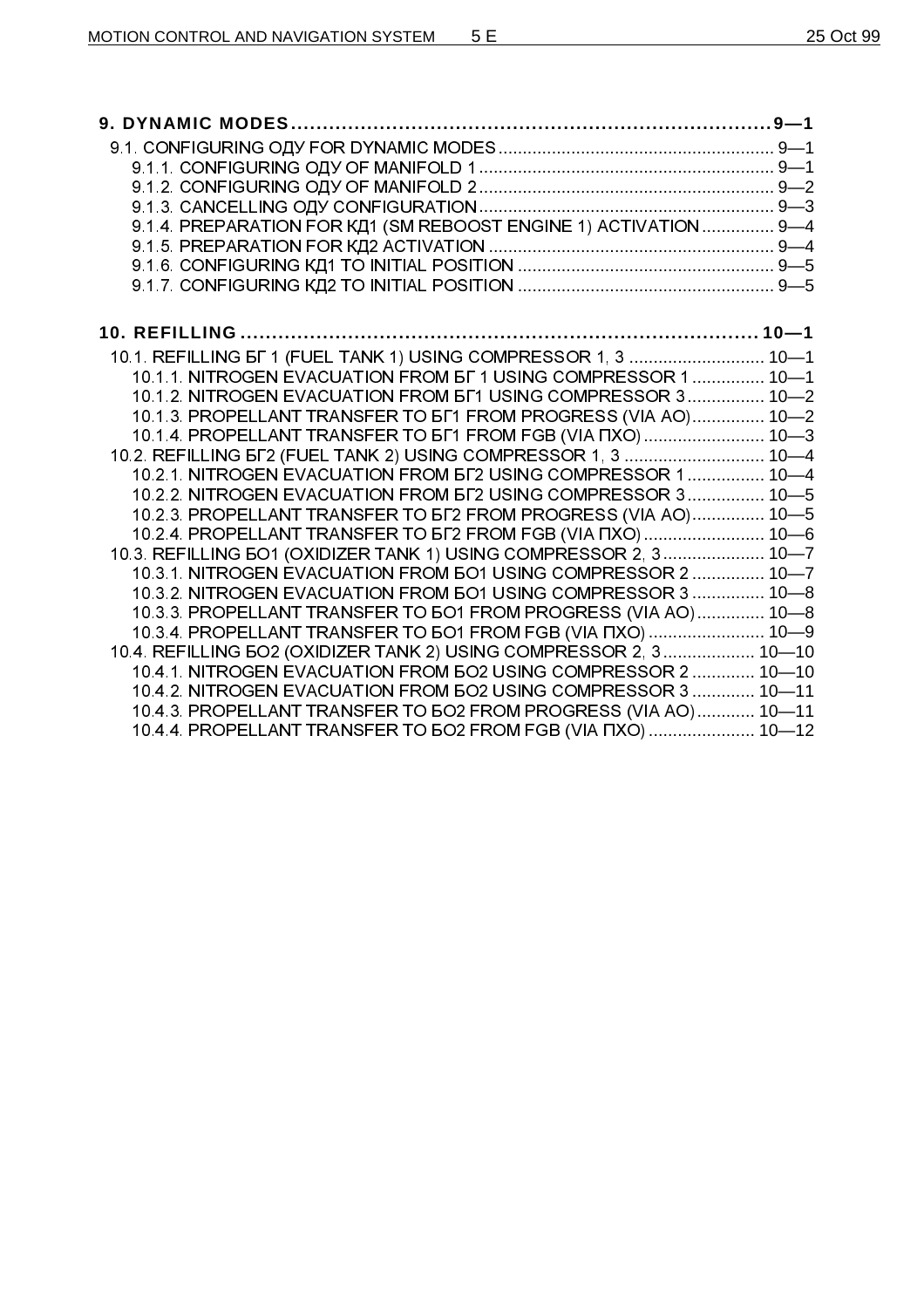## **INTRODUCTION**

- These СУДН crew procedures are based on preliminary inputs and will be updated as the system is further developed and initial documentation is released.
- These crew procedures contain СУДН operation procedures and reference data.
- These СУДН crew procedures support БВС МО 4 (software release 4) for stage 1R 9A.
- These crew procedures are intended for trained crew members who have completed the full training course and simulations.
- These crew procedures may be updated pending ISS assembly, system modification and procedure validation at simulators and training facilities.
- These crew procedures contain indications, required for monitoring. Crew can monitor other parameters at their discretion.

## **ACRONYMS AND ABBREVIATIONS**

| БВС   | onboard computer system          |
|-------|----------------------------------|
| БУ    | control unit                     |
| ИнПУ  | integrated control panel         |
| кцп   | central post computer            |
| МДМ   | multiplexer/demultiplexer, MDM   |
| O3Y   | random access memory, RAM        |
| пву   | program timing device            |
| ПЗУ   | read-only memory, ROM            |
| СУБА  | onboard equipment control system |
| TBM   | terminal computer                |
| УС    | matching unit                    |
| ЦП    | central post                     |
| ДнаЗ  | <b>Report to MCC</b>             |
| ДпоУЗ | $\sqrt{\textsf{MCC}}$            |
| ЗвН   | continuous sound                 |
| ЗвП   | intermittent sound               |
| ИнПУ  | integrated control panel         |
| СвД   | light emitting diode, LED        |
| клав  | pushbutton, pb                   |
| кн    | pushbutton, pb                   |
| по УЗ | On MCC GO, per MCC instructions  |
| рзм   | connector                        |
| тмб   | switch, sw                       |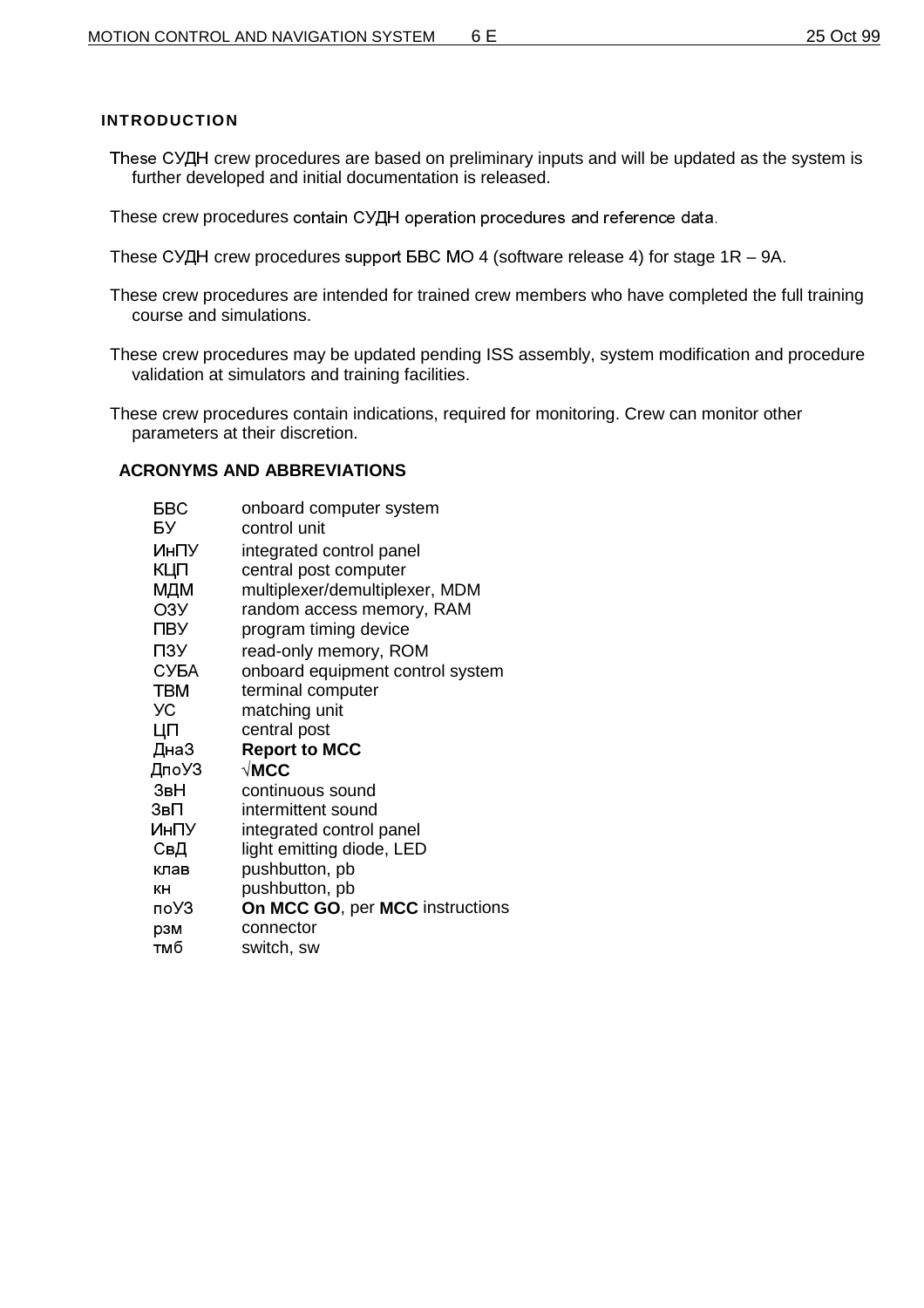| Блок ЭПКГ    | fuel tanks electropneumatic valves                                       |
|--------------|--------------------------------------------------------------------------|
| Блок ЭПКО    | oxidizer tanks electropneumatic valves                                   |
| ткг          | Progress cargo vehicle                                                   |
| AO           | assembly compartment                                                     |
| БА           | Nitrogen tank                                                            |
| БВДГ         | high-pressure fuel tank                                                  |
| БВДО         | high-pressure oxidizer tank                                              |
| БГ           | fuel tank                                                                |
| БК           | compressor unit                                                          |
| БН БГ        |                                                                          |
|              | fuel tanks pressurization unit                                           |
| <b>BH BO</b> | oxidizer tanks pressurization unit                                       |
| БН ДБГ       | auxiliary fuel tanks pressurization unit                                 |
| БН ДБО       | auxiliary oxidizer tanks pressurization unit                             |
| БНДГ         | low-pressure fuel tank                                                   |
| БНДО         | low-pressure oxidizer tank                                               |
| БO           | oxidizer tank                                                            |
| <b>ECKT</b>  | propellant monitoring unit                                               |
| БЭГК Г       | fuel section electrohydraulic valve unit                                 |
| БЭГК О       | oxidizer section electrohydraulic valve unit                             |
| БЭПК ОН Г    | fuel tanks evacuation and pressurization electropneumatic valve unit     |
| БЭПК ОН О    | oxidizer tanks evacuation and pressurization electropneumatic valve unit |
| Г            | fuel                                                                     |
| ДО           | SM attitude control thrusters (13.3 kg)                                  |
| ТБГ          | <b>FGB</b> fuel tanks                                                    |
| <b>TEO</b>   | FGB oxidizer tanks                                                       |
| ДУ К         | roll thrusters                                                           |
| ДУ           | propulsion system                                                        |
| ЗУГ          | fuel refilling device                                                    |
| 3YO          | oxidizer refilling device                                                |
| ΚД           | SM reboost engine (313 kg)                                               |
| КДГ          | fuel refilling valve                                                     |
| КДО          | oxidizer refilling valve                                                 |
| <b>KKL</b>   | fuel manifold valve                                                      |
| <b>KKO</b>   | oxidizer manifold valve                                                  |
| KML          | SM reboost engine fuel line valve                                        |
| <b>KMN</b>   | magnetic pulse valve                                                     |
| <b>KMO</b>   | SM reboost engine oxidizer line valve                                    |
| <b>KOP</b>   | tank cutoff valve                                                        |
| КОГ          | fuel manifolds combining valve                                           |
| <b>KOKB</b>  | high-pressure compressors combining valve                                |
| <b>KOKL</b>  | fuel line compressors opening valve                                      |
| <b>KOKH</b>  |                                                                          |
|              | low-pressure compressors combining valve                                 |
| <b>KOKO</b>  | oxidizer line compressors opening valve                                  |
| <b>KOKP</b>  | backup compressor opening valve                                          |
| <b>KOHB</b>  | high-pressure pressurization comb. valve                                 |
| <b>KOHH</b>  | low-pressure pressurization combining valve                              |
| <b>KOO</b>   | oxidizer manifolds combining valve                                       |
| КΠ           | refilling lines purging valve                                            |
| КПАБГ        | fuel tank Nitrogen starting valve                                        |
| <b>КПАБО</b> | oxidizer tank Nitrogen starting valve                                    |
| <b>KUK</b>   | manifold pyrovalve                                                       |
| КT           | propellant components                                                    |
| <b>MKC</b>   | International Space Station, ISS                                         |
| НД           | low pressure                                                             |
| нэп          | Science Power Platform, SPP                                              |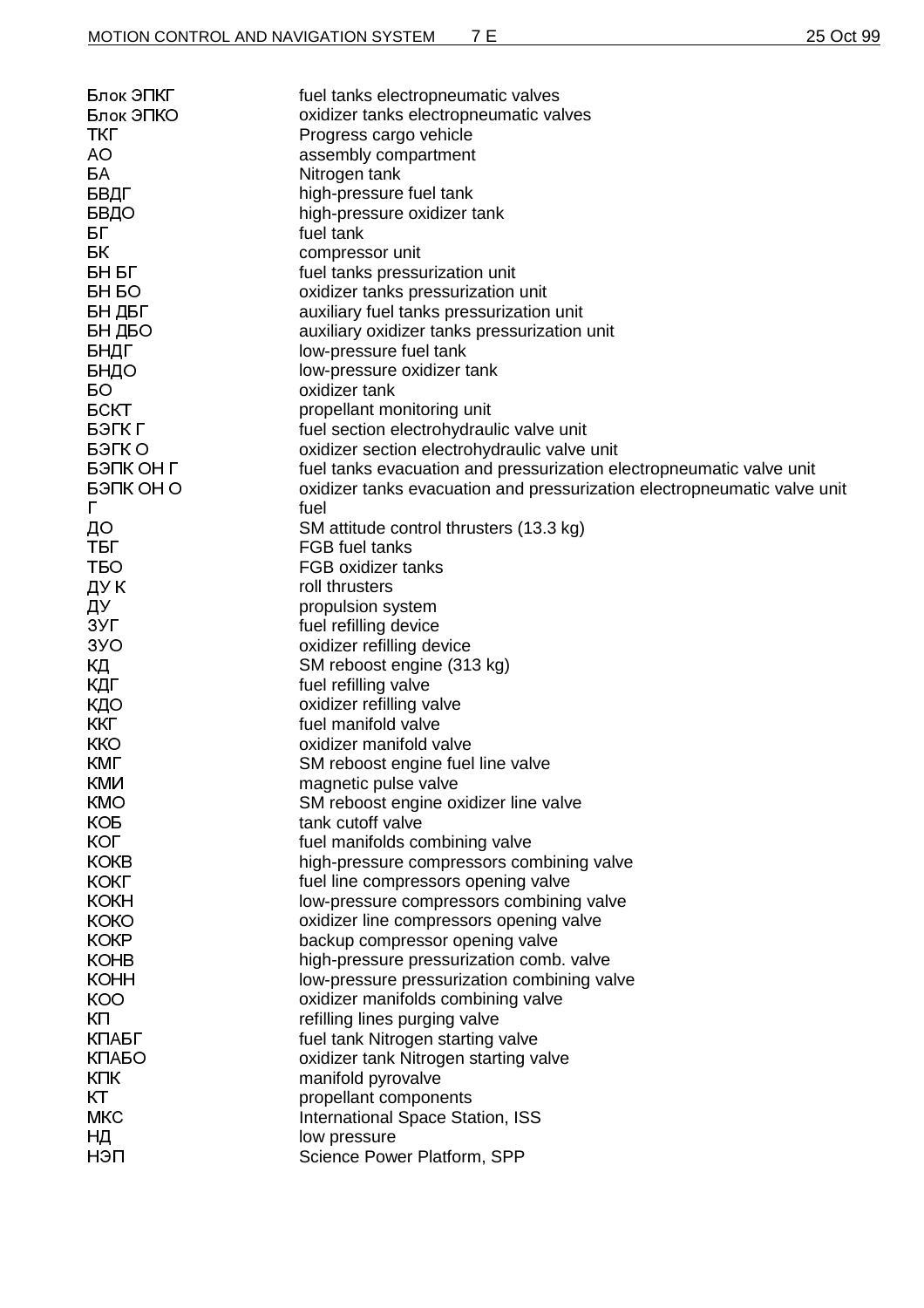| 25 Oct 99 |
|-----------|
|-----------|

## **SYMBOLS**

|                          | indicator illuminated (illuminates)                         |
|--------------------------|-------------------------------------------------------------|
|                          | Indicator not illuminated (de-illuminates)                  |
| Ы                        | indicator blinking                                          |
| Ш                        | indicator status changes momentarily when command is issued |
| $\curvearrowright$       | rotate clockwise                                            |
| $\bigcap$                | rotate counterclockwise                                     |
| ຼ∩                       | rotate counterclockwise to stop                             |
| $\Omega$                 | rotate clockwise to stop                                    |
| $\curvearrowleft$        | adjust by rotating                                          |
| $\leftrightarrow$        | disconnect, demate                                          |
| $\rightarrow \leftarrow$ | connect, mate                                               |
| 03:10:20                 | relative time (hours, minutes, seconds)                     |
|                          | check, place the item into desired state if possible        |
|                          |                                                             |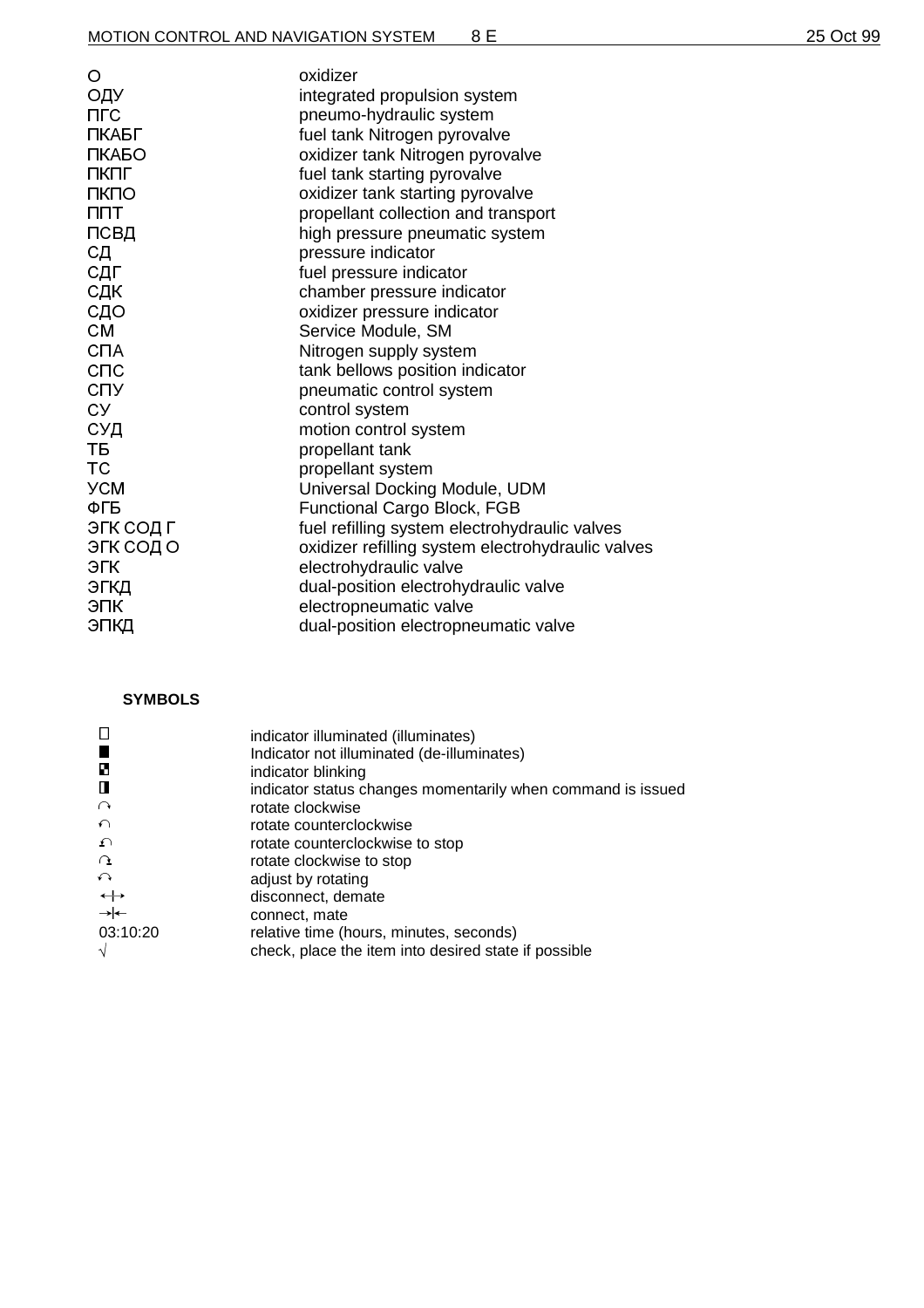## **1. GENERAL INSTRUCTIONS**

#### **1.1. CREW RESPONSIBILITIES**

While performing operations, the crew is responsible for the following actions:

- 1. Perform operations per these crew procedures and **MCC** instructions (comm passes or radiograms), in accordance with the crew functional responsibilities and current status of the onboard systems.
- 2. Monitor systems operation per these crew procedures and **MCC** instructions.
- 3. Prior to operations, perform indicator checks on the control panels to be used.
- 4. Record actual time spent performing operations.
- 5. **Report to MCC** completed operations and any system problems at earliest available comm pass.
- 6. When there is a deviation from nominal systems operation, not documented in these crew procedures, crew is responsible for the following actions:
	- record the time when the deviation (malfunction) was detected;
	- record the nature of the deviation (malfunction);
	- **Report to MCC** at earliest available comm pass.
- 7. When working with hardware (panels, cables, etc.) equipped with protective caps and covers:
	- remove caps and covers before operations;
	- re-install caps and covers after operations.

#### **1.2. SAFETY PRECAUTIONS**

To ensure nominal systems operation and crew safety, the crew is responsible for the following actions:

- when working with the system, use only hardware, tools, and protective devices designated by these crew procedures or by **MCC**;
- upon detection of an off-nominal situation, not documented in these crew procedures, the crew is responsible for the following actions:
	- stop working with the system;
	- record time when the off-nominal situation was detected;
	- record the nature of the off-nominal situation;
	- **report to MCC** at earliest available comm pass.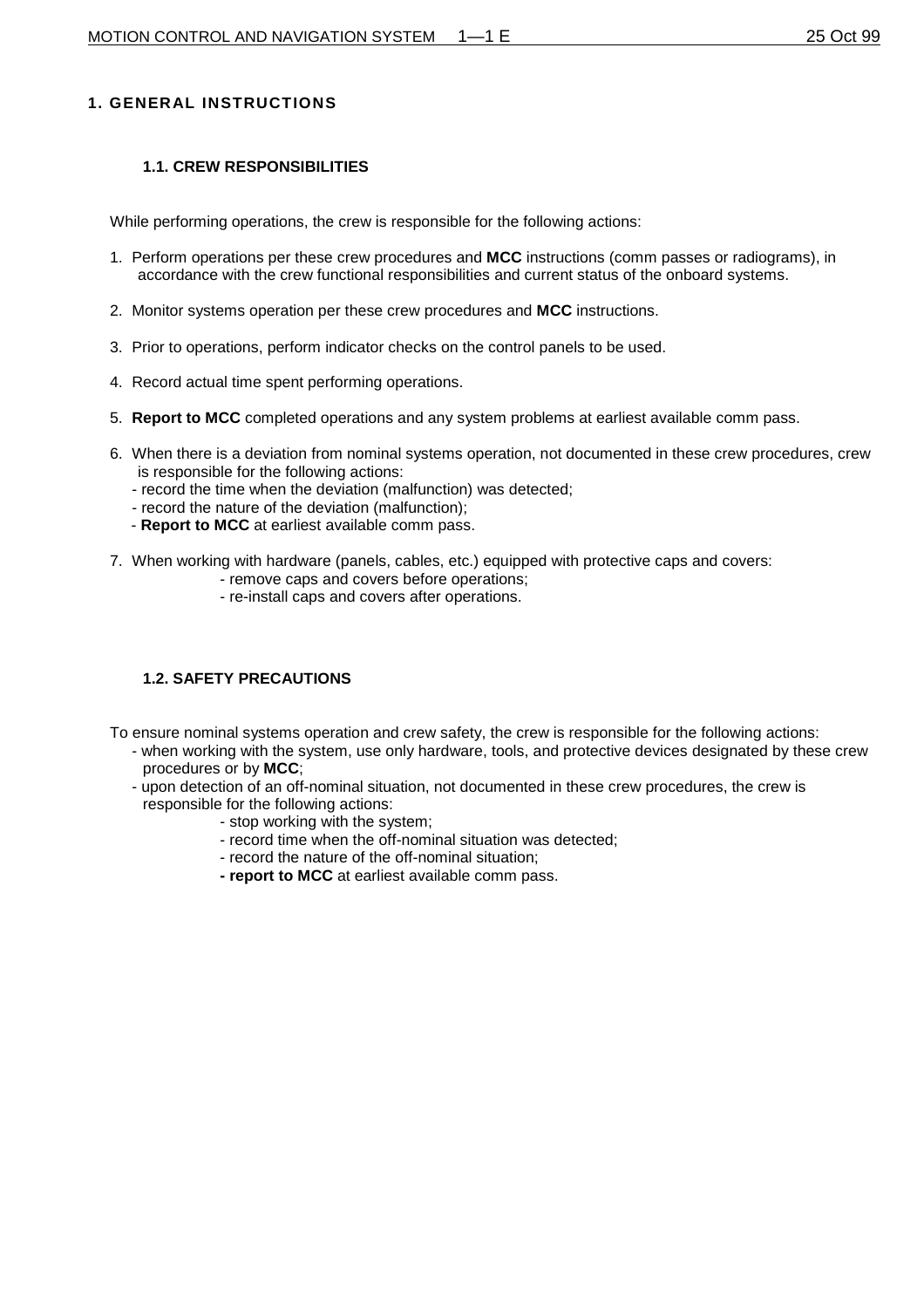## 2. СУДН MONITORING AND CONTROL FROM RS LAPTOP

## 2.1. BRINGING UP СУДН MENU

СУДН summary menu can be brought up from any display that has systems navigation menu.



## **2.2 NAVIGATION TO СУДН DISPLAYS**

Menu icons are used to navigate to СУДН subsystem displays



- CУДН main display;
- maneuver;
- $-$  OCK,
- $B$  $M$ HC:
- GIVUS;
- (ORT-modified);
- $BOK3$
- stars;
- sun sensor;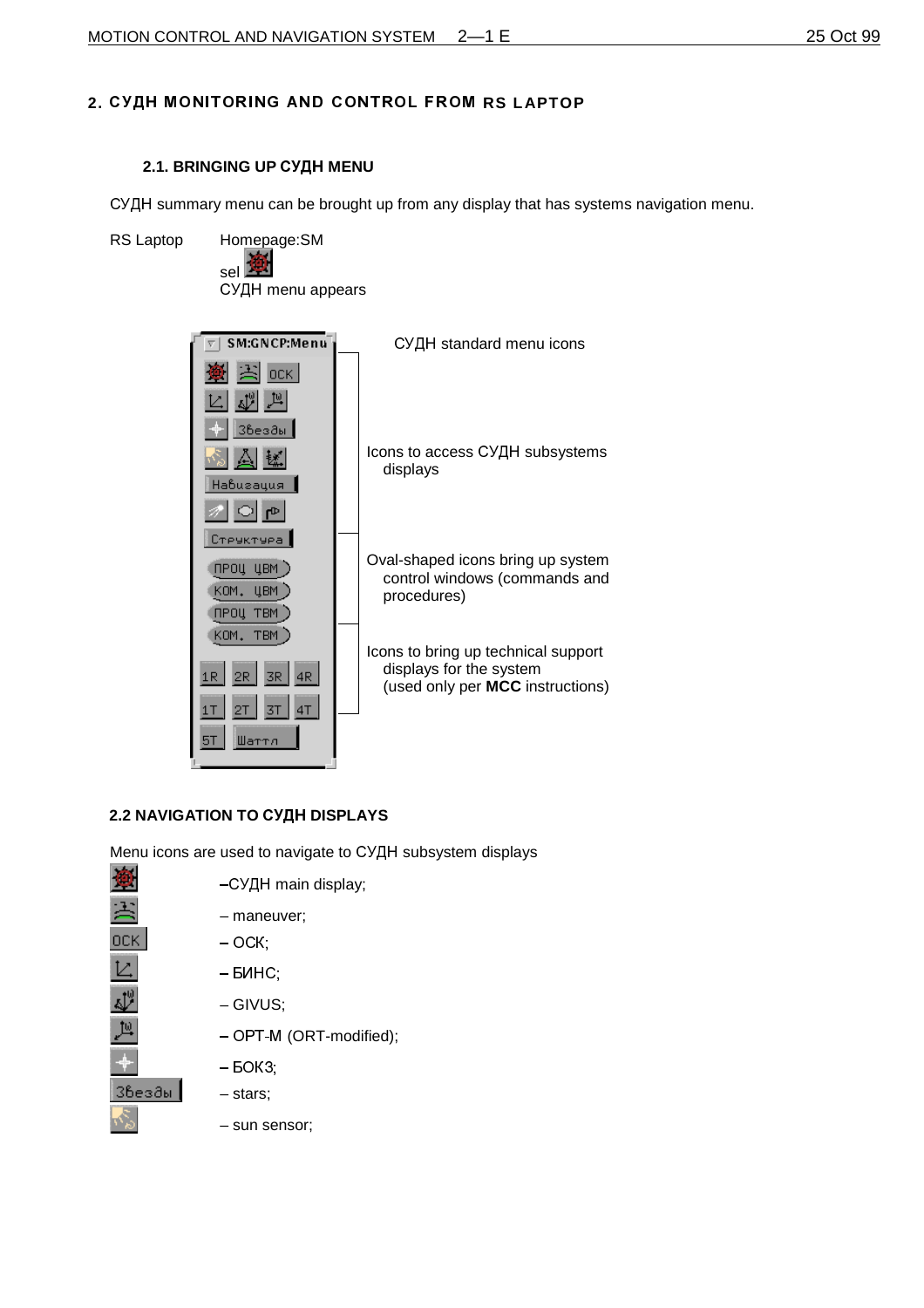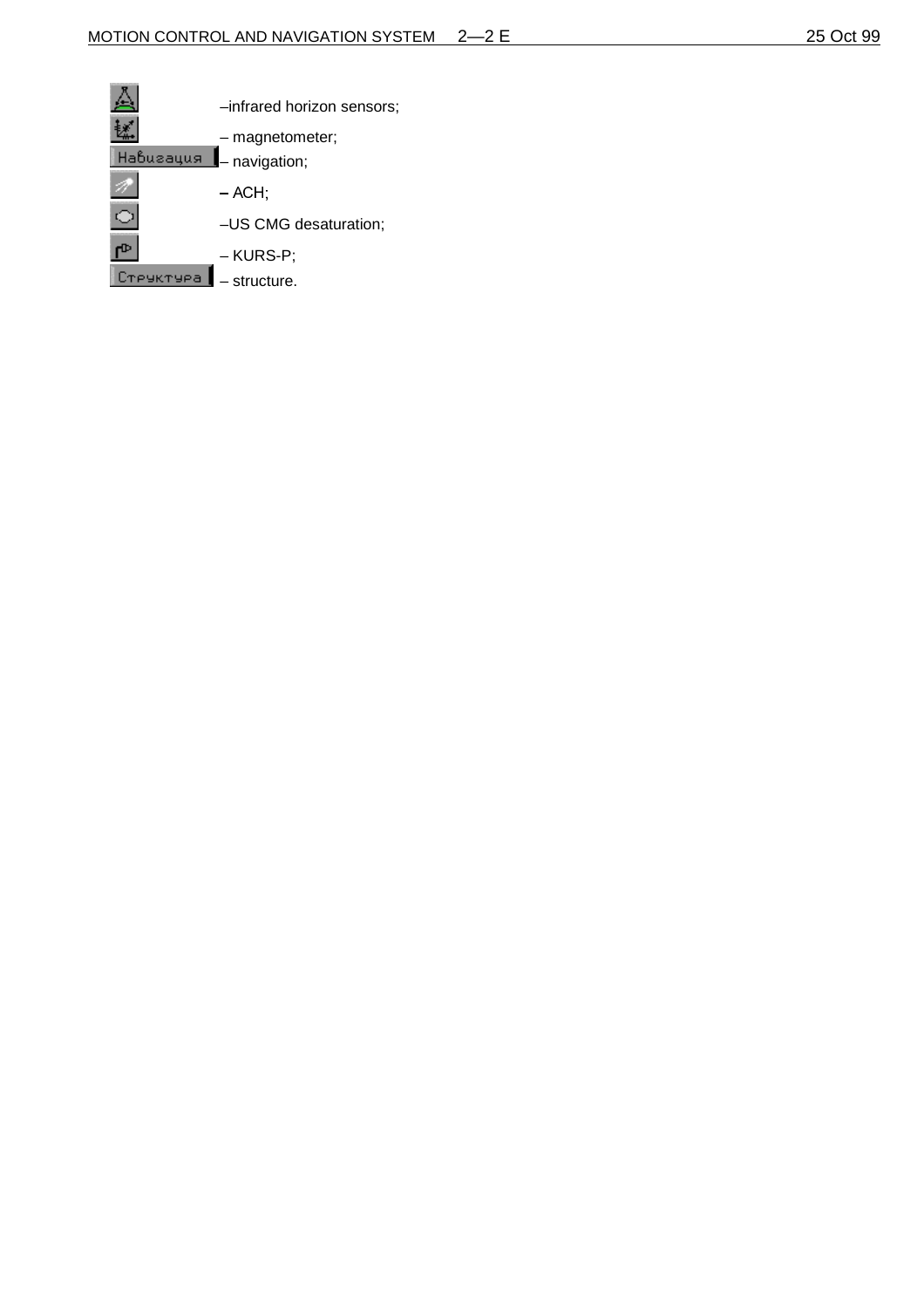## 3. СУДН MODES

## **3.1. REBOOST**

**NOTE** 

Secure loose equipment prior to reboost.

## **3.1.1. Reboost using SM КД**

Reboost process is monitored from SM:GNCP:Reboost display

RS Laptop 1. SM:GNCP:Reboost

 $\overline{T}$  pulse – 10 min 2. √ 'ГСО (общая готовность СУДН)' (In Attitude (СУДН general readiness))  $\sqrt{2}$  Открытие крышки КД1' (SM reboost engine 1 cover open)

 $\sqrt{2}$  'Есть готовность к вкл. КД1' (Ready for КД1 activation)

| <u>Авария при коррекции орбиты</u>                                                                                        |
|---------------------------------------------------------------------------------------------------------------------------|
|                                                                                                                           |
| TAS4 0xe891 TAS24 0x119c<br>Невыключение двигателей коррекции                                                             |
| Отказ пец заке, кеышек КД и отке, мишени<br>Есть готовность к вкл. КД1                                                    |
| Открытие крышки КД1<br>Есть готовность к вкл.КД2<br>Откеытие кеышки КД2                                                   |
| Закрытие крышки КД1<br>ГСО (общая готовность СУДН)                                                                        |
| $\Box$<br>Закеытие кеышки КД2<br>готовность ДО к реж.ориентации                                                           |
| Откеытое, положение мишени 1 дат.<br>готовность ДО к реж.коррекции от КД                                                  |
| $\mathfrak{r}$<br>Открытое положение мишени 2 дат.<br>Закрытое положение мишени 1 дат.<br>Включена РМ КД1 —<br>-Вкл - КД1 |
| 器<br>Закрытое положение мишени 2 дат.<br>Включена РМ КД2 —<br>- Вкл – КД2                                                 |
| b.<br>готовность 1 коллектора А55<br>готовность 2 коллектора А55                                                          |
| Признак двухимпульсного маневра                                                                                           |
| 0<br>4294967295<br>Номер текущего импульса коррекции орб.                                                                 |
| B<br>Требуемое приращение скорости станции<br>⊢N> m⁄c                                                                     |
| идет маневе<br>Неотработанный прирост скорости станции -N> м/с                                                            |
| идет коррекция орбиты<br>Оставшееся до окончания коррекции время -N> с                                                    |
| Расходы КД1 и КД2<br>$-NaN$<br>-NaN kal                                                                                   |
| Расход ДПО А55<br>-NaN кa                                                                                                 |
| КД1 Р КД2 Т<br><b>KA1 T</b><br>КД2 Р<br>Управляющие сигналы для РМ КД1 и КД2 150912> 0.0000<br>-NaN<br>$-NaN$             |
| Углы поворотов приво∂ов РМ КД1 и КД2 7554072> −2047.9><br>-NaN<br>-NaN seað                                               |
|                                                                                                                           |
| $\mathsf{u}\times$<br>Wу<br>$\mathsf{W}$ z                                                                                |
| Угловая скорость КА<br>0.000107 18335752> 15373717> pad/c<br>N <sub>O</sub><br>N1<br>N <sub>2</sub><br>N <sub>3</sub>     |
| Кватернион управления N 3.36771 -671672> 0.00000 0.00000                                                                  |
| BT 21<br>M19I<br>M <sub>17</sub>                                                                                          |

 $I$  pulse = TBD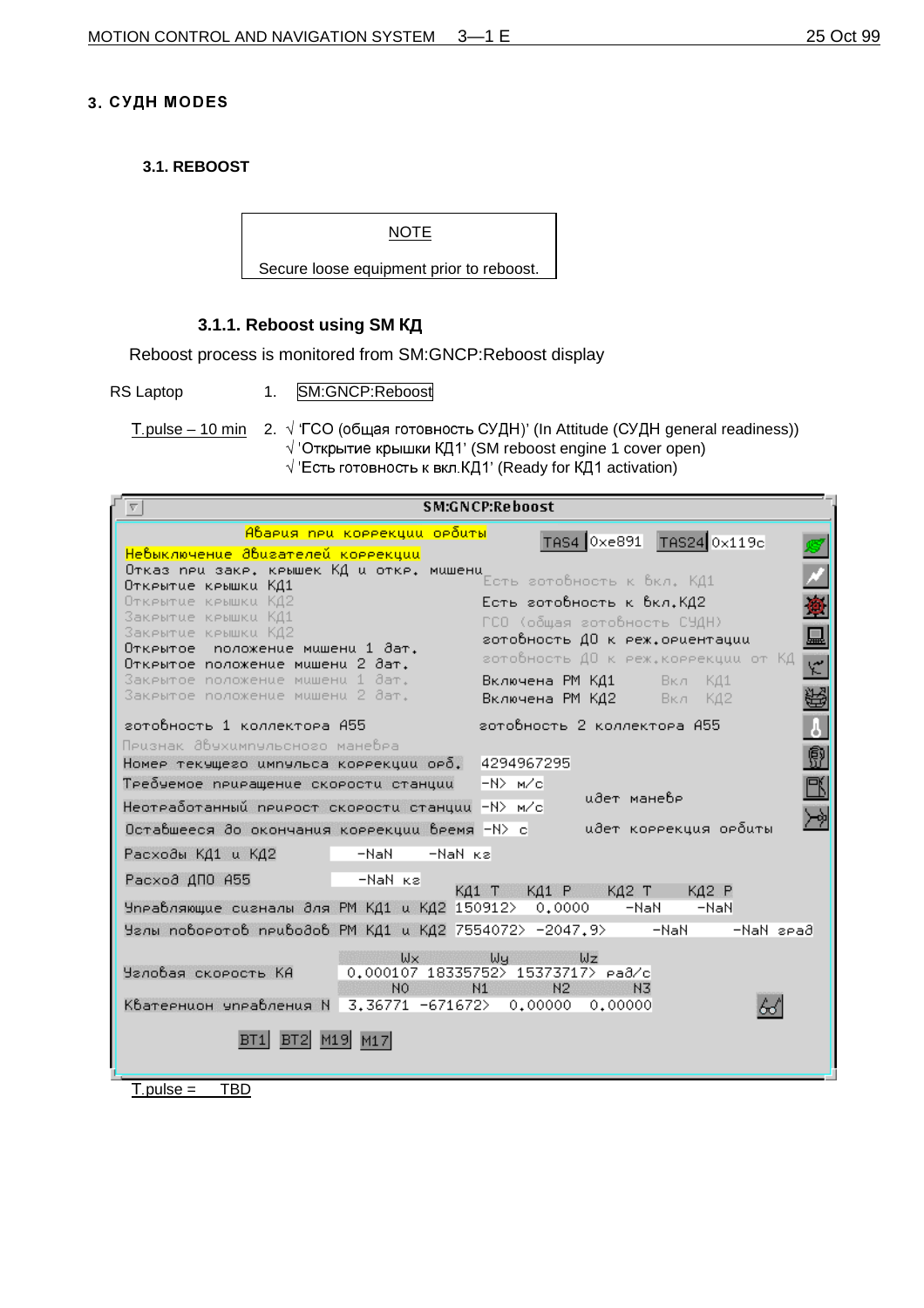## 3.1.2. Reboost using Progress КДУ (Combined Propulsion System) ДПО (Approach **and Attitude Control Thrusters)**

Reboost process is monitored from SM:GNCP:Reboost display

RS Laptop 1. SM:GNCP:Reboost

T. pulse – 10 min 2.  $\sqrt{15}$  Manifold A55 Readiness'  $\sqrt{'}$  (CO' (common)

| Ψ                                                                    | <b>SM:GNCP:Reboost</b>                                     |
|----------------------------------------------------------------------|------------------------------------------------------------|
| <u>Авария при коррекции орбиты</u>                                   | TAS4 0xe891 TAS24 0x119c                                   |
| Невыключение двигателей коррекции                                    |                                                            |
| Отказ пец заке, кеышек КД и отке, мишени                             | Есть готовность к вкл. КД1                                 |
| Открытие крышки КД1<br>Открытие крышки КД2                           | Есть готовность к вкл. КД2                                 |
| Закрытие крышки КД1                                                  | ГСО (общая готовность СУДН)                                |
| Закеытие кеышки КД2                                                  | 닖<br>готовность ДО к реж.ориентации                        |
| Открытое положение мишени 1 дат.                                     | готовность ДО к реж.коррекции от КД                        |
| Открытое положение мишени 2 дат.<br>Закрытое положение мишени 1 дат. | $\mathfrak{r}$<br>Включена РМ КД1 —<br>Вкл КД1             |
| Закрытое положение мишени 2 дат.                                     | ₩<br>Включена РМ КД2 — 1<br>-Вкл - КД2                     |
| готовность 1 коллектора А55                                          | готовность 2 коллектора А55                                |
| Пецзнак Авухимпульсного маневеа                                      | 0                                                          |
| Номер текущего импульса коррекции орб.                               | 4294967295                                                 |
| Требуемое приращение скорости станции                                | ß<br>l-N> m⁄cl<br>идет маневе                              |
| Неотработанный прирост скорости станции -N> м/с                      | ≻∳                                                         |
| Оставшееся до окончания коррекции время -N> с                        | идет коррекция орбиты                                      |
| Расходы КД1 и КД2<br>$-NaN$<br>-NaN ka                               |                                                            |
| Расход ДПО А55<br>$-NaN$ $\kappa$                                    | КД1 Р КД2 Т<br>KA1 T<br>KA2 P                              |
| Управляющие сигналы для РМ КД1 и КД2 150912> 0.0000                  | -NaN<br>-NaN                                               |
| Углы поворотов приво∂ов РМ КД1 и КД2 7554072> −2047.9>               | -NaN<br>-NaN seað                                          |
| W                                                                    | Wy<br>WZ                                                   |
| Угловая скорость КА<br>N <sub>O</sub>                                | 0.000107 18335752> 15373717> pa8/c<br>N1<br>N <sub>3</sub> |
| Кватернион управления N 3.36771 -671672> 0.00000                     | N2<br>0.00000<br>₩                                         |
| M19 M17<br>BT2L                                                      |                                                            |

 $T$  pulse = TBD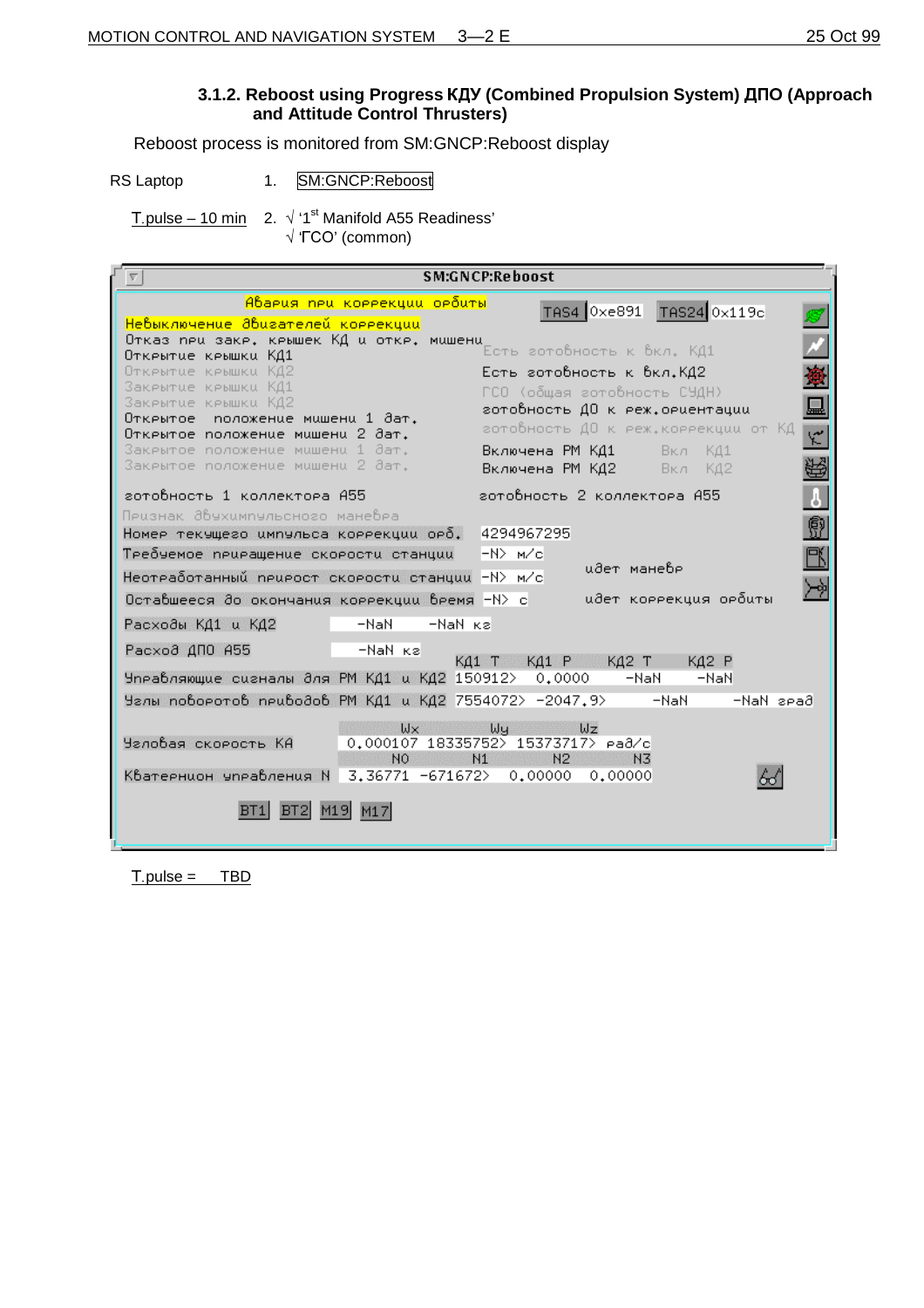## **3.2. DOCKING, UNDOCKING, REDOCKING**

## **3.2.1. Soyuz docking with SM**

#### **3.2.1.1. Establishing communication with Soyuz**

- RS Laptop **SM:C&T:STTS** 1. **cmd:** U\_ONUK2D(S)  $\sqrt{}$  ВКЛ УКВ2д(с) **Execute**
	- 2. pb CHANNEL  $3 \rightarrow$  Press

БT Comm Panel  $\Box$  XMIT 3

 $\sqrt{\Box}$  CHANNEL 3 3. Press and hold push-to-talk button

#### **NOTE**

- 1. Use push-to-talk button for VHF2 simplex, do not use pb XMIT
- 2. Press and hold push-to-talk button to transmit information
	- $(D$  XMIT 3)
- 3. Release push-to-talk button to listen to information ( $\blacksquare$  XMIT 3)

For communication from the modules

**C A U T I O N** Select mode on Comm Panel-3 for comm on Channel 1 and on Comm Panel-2 for comm on Channel 2

Comm

Panel  $2(3)$  4. pb CHANNEL  $3 \rightarrow$  Press  $\sqrt{\Box}$  CHANNEL 3

| After end of communication |    |                                 |
|----------------------------|----|---------------------------------|
| <b>RS</b> Laptop           |    | SM:C&T:STTS                     |
|                            | 1. | cmd: U_OFUK2D(S)                |
|                            |    | $\sqrt{$ ОТКЛ УКВ2д(с)          |
|                            |    | <b>Execute</b>                  |
| Comm                       |    |                                 |
| Panel(All)                 | 2. | pb CHANNEL 3→ Release           |
|                            |    | $\sqrt{\blacksquare}$ CHANNEL 3 |

 $\sqrt{ }$  XMIT 3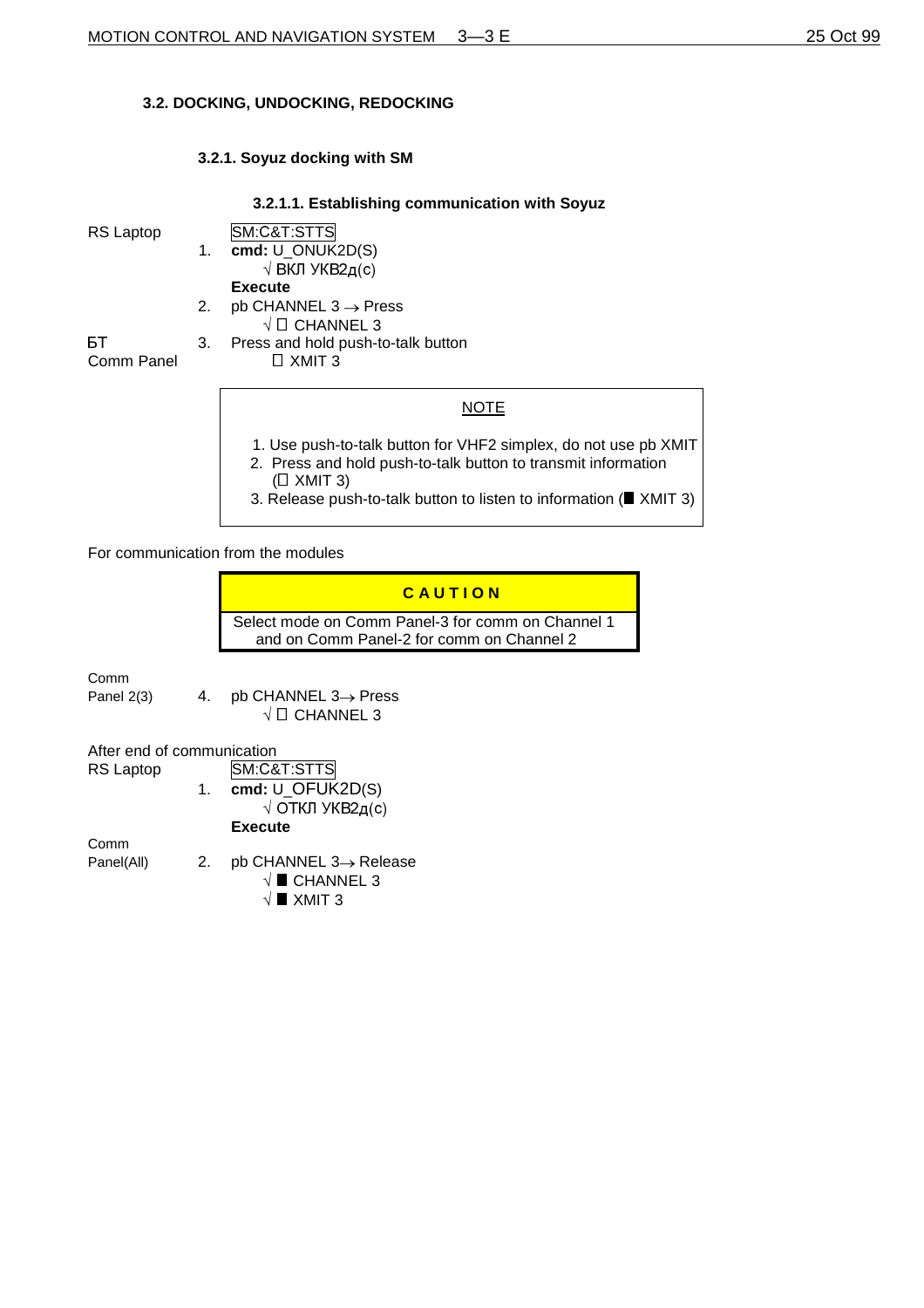## **3.2.1.2. Preparation for docking**

- 1.  $\sqrt{ }$  No foreign objects in  $\mathsf{FA} \mathsf{EO}$ ,  $\mathsf{EO} \mathsf{CA}$  hatch areas
- 2. Secure loose objects
- 3. Ensure access to connectors for possible need to disconnect cables in the hatches
- 4.  $\sqrt{RS}$  Laptop On

## **3.2.1.3. Rendezvous monitoring**

#### **NOTE**

- 1. Rendezvous is automatically performed by **BBC**
- 2. Rendezvous program is monitored from SM:GNCP:Kurs-P:Details display

RS Laptop 1. SM:GNCP:Kurs-P:Details

| SM:GNCP:Kurs-P:Details                   |  |  |  |  |
|------------------------------------------|--|--|--|--|
| <b>CM</b><br>ФГБ                         |  |  |  |  |
| До включения Курс-П                      |  |  |  |  |
| 317479:4 T1 317479:4                     |  |  |  |  |
| До проверки на гарантированный потенциал |  |  |  |  |
| 00:00:00 T2 36982:06                     |  |  |  |  |
| До выключения Курс-П                     |  |  |  |  |
| 317479:4 T3 317479:4                     |  |  |  |  |
| До включения обогрева эталонов частоты   |  |  |  |  |
| T <sub>4</sub><br>317479:4               |  |  |  |  |
| До включения повторного теста Курс-П ФГБ |  |  |  |  |
| T5.<br>317479:4                          |  |  |  |  |
| До ввода запрета тест-кнтроля            |  |  |  |  |
| 317479:4 T6 317479:4                     |  |  |  |  |
| До ввода "Разрешение причаливания"       |  |  |  |  |
| 317479:4 T7 317479:4                     |  |  |  |  |
|                                          |  |  |  |  |

## **On MCC GO**:

| T1 (Kurs-P On)                          |
|-----------------------------------------|
| T2 (Full Operation Mode) ________       |
| T3 (Kurs-P Off)__________________       |
| T6 (Test Inhibit)                       |
| T7 (Final Approach and Dock Enabled)    |
| T8 (Solar Array Initial Position 1)     |
| T9 (Mechanical Capture) _______________ |
|                                         |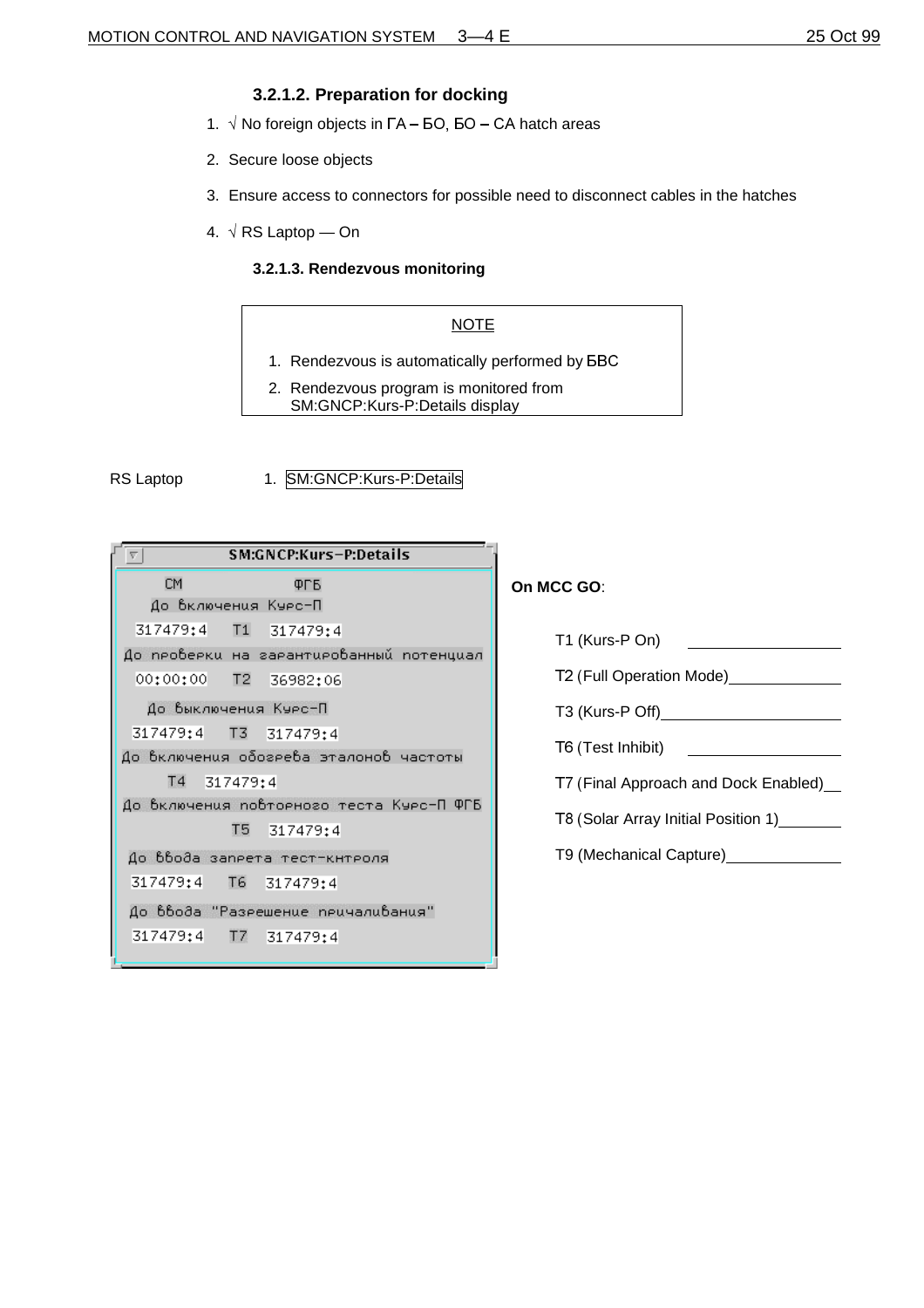RS Laptop SM:GNCP:Kurs-P √ 'ГСО' (In Attitude)

|                                                                    | SM:GNCP:Kurs-P                                                                 |               |
|--------------------------------------------------------------------|--------------------------------------------------------------------------------|---------------|
| <b>CM</b>                                                          | ФГБ                                                                            |               |
| <mark>Авария 1-го комплекта Курса</mark>   TAS3                    | <mark>Авария 1-го комплекта Курса</mark> TAS1                                  |               |
| <mark>Авария 2-го комплекта Курса</mark><br>TAS2                   | Авария 2-го комплекта Курса <mark>TASO</mark>                                  |               |
| Готовность 1-го компл. Курса                                       | Готовность 1-го компл. Курса                                                   |               |
| Готовность 2-го компл. Курса                                       | Готовность 2-го компл. Курса                                                   | 显             |
| Полукомплект<br>Kyec-N 1                                           | Режим ожидания<br>Полчкомплект                                                 |               |
| Узел СМ<br>Не выбеан                                               |                                                                                | $\mathscr{E}$ |
| <b>FCO</b><br>Анализ                                               |                                                                                | 瞪             |
| нет кодового обмена   Режим работы аппаратуры нет управления от ПО |                                                                                |               |
| Запрет Тест-Контроля<br>есть                                       | Іесть                                                                          | Ô             |
| -NaN M<br>достоверна<br>нe<br>достоверна<br>-NaN m/cl<br>нe.       | -NaN M<br>не достовеена<br>Дальность<br>-NaN m/cl<br>не достовеена<br>Скорость |               |
| не пеоведена                                                       | Проверка на гарантированный потенциал<br>не пеоводится                         |               |
| Режим работы ПО управления аппаратурой<br>Cuenka                   |                                                                                |               |
| BCO.W1<br>BC2.W1<br>BCO.W2<br>BC1.W1                               | BC1.W2<br>BC2.W2                                                               |               |

| T1 00:00:00 |           | Полукомплект<br>(Half-Set)                                                | $Kypc$ - $\Pi$ 1<br>$(Kurs-P 1)$ |                                     |                     |
|-------------|-----------|---------------------------------------------------------------------------|----------------------------------|-------------------------------------|---------------------|
|             | $\sqrt{}$ | Узел СМ<br>(SM Port)                                                      | AO (Assembly<br>Compartment)     |                                     |                     |
|             | $\sqrt{}$ | Режим работы аппаратуры<br>(Equipment Operation Mode)                     |                                  | Тест<br>(Test)                      |                     |
| 00:03:00    |           | $\sqrt{2}$ Готовность 1-го комплекта Курса (1 $^{\rm st}$ Kurs Set Ready) |                                  |                                     |                     |
|             |           | Проверка на гарантированный потенциал<br>(Full Operation Mode Test)       |                                  |                                     | Проведена<br>(Done) |
|             |           |                                                                           |                                  |                                     |                     |
|             | $\sqrt{}$ | Режим работы аппаратуры<br>(Equipment Operation Mode)                     |                                  | Круговой поиск<br>(Circular Search) |                     |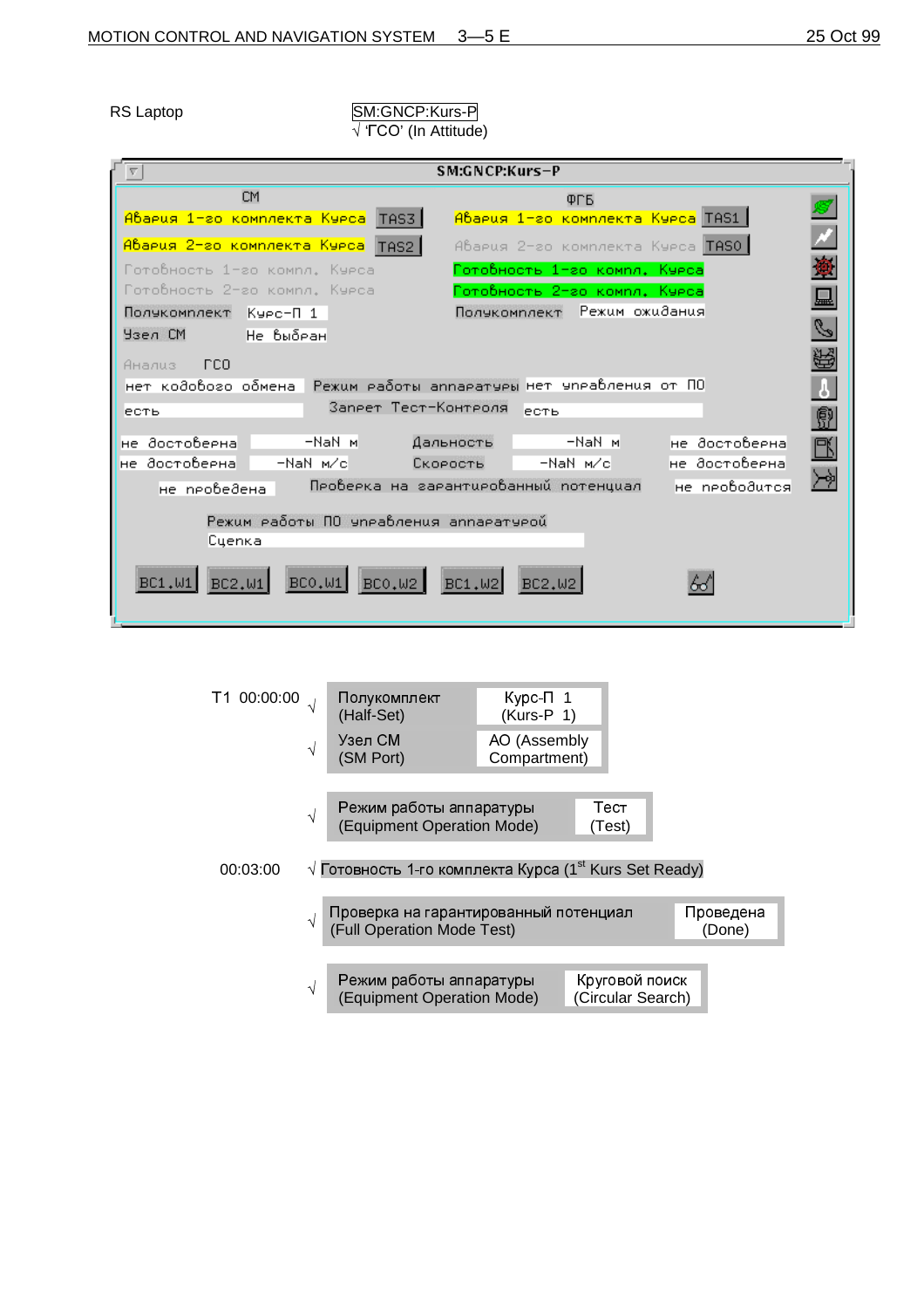| RS Laptop                                                                                                                                             | T <sub>2</sub> | SM:GNCP:Kurs-P<br>$\sqrt{P}$ Режим работы аппаратуры = Секторный поиск (Equip. Op. Mode = Sector Search)<br>$\sqrt{P}$ ежим работы ПО управления аппаратурой = Сближение на Курс-П СМ<br>(Equipment Control Software Operation Mode = Rendezvous by SM Kurs-P)<br>$\sqrt{P}$ ежим работы аппаратуры = Сигнал наличия цели (Equipment Operation Mode =<br><b>Target Acquired)</b><br>Monitor:<br>Дальность = (Range = )<br>Скорость = (Velocity = ) |
|-------------------------------------------------------------------------------------------------------------------------------------------------------|----------------|----------------------------------------------------------------------------------------------------------------------------------------------------------------------------------------------------------------------------------------------------------------------------------------------------------------------------------------------------------------------------------------------------------------------------------------------------|
|                                                                                                                                                       |                | If range $\leq 10000$ m                                                                                                                                                                                                                                                                                                                                                                                                                            |
|                                                                                                                                                       |                | Monitor Режим работы аппаратуры = Захват (Equipment Operation Mode = Capture)<br>Visually monitor activation of lights                                                                                                                                                                                                                                                                                                                             |
|                                                                                                                                                       | T8             | Locking CB (Solar Arrays) in Initial Postion 1 (for docking)                                                                                                                                                                                                                                                                                                                                                                                       |
| RS Laptop                                                                                                                                             |                | SM:EPS:SOSB<br>$\sqrt{P}$ ежим' = 'Исх1' (Mode = Initial1)                                                                                                                                                                                                                                                                                                                                                                                         |
|                                                                                                                                                       |                | On MCC GO:<br>TV survey (per radiogram)                                                                                                                                                                                                                                                                                                                                                                                                            |
| RS Laptop                                                                                                                                             | T7             | SM:GNCP:Kurs-P<br>$\sqrt{ }$ Режим работы ПО управления аппаратурой =<br>Разрешение причаливания на Курс-П СМ (Equipment Control Software Operation Mode =<br>Final Approach and Dock by SM Kurs-P Enabled)                                                                                                                                                                                                                                        |
|                                                                                                                                                       |                | On MCC GO:<br>Go to CA (Descent module)                                                                                                                                                                                                                                                                                                                                                                                                            |
| RS Laptop                                                                                                                                             | T8             | SM:GNCP:Kurs-P<br>$\sqrt{}$ Режим работы ПО управления аппаратурой = Сцепка (Equipment Control Software<br>Operation Mode = Docking Mechanism Engaged)                                                                                                                                                                                                                                                                                             |
| RS Laptop                                                                                                                                             | $\sqrt{}$      | SM:GNCP:Main<br>Режим СУДН РС<br>Индикаторный режим<br>(RS CУДН Mode)<br>(Indicator Mode)                                                                                                                                                                                                                                                                                                                                                          |
|                                                                                                                                                       |                | SM:GNCP:Main                                                                                                                                                                                                                                                                                                                                                                                                                                       |
| Режим СУДН РС Запрет Включения<br>Готовность ДО<br>Готовность СГ<br>Режим ориентации<br>Готовность орцентации<br>Готовность ДУС<br>БИНС выставка идет |                | ∂ля орцентации<br>愛口 大海 こうき<br>123456<br>Не задан<br>общая<br>Нет<br>динамическая<br>Дa<br>кинематическая Нет<br>Точностная<br>$\mathbb{R}$<br>187202608.> ks                                                                                                                                                                                                                                                                                      |
| Расход на ориентацию<br>Допустимый расход на ориентацию                                                                                               |                | ≫<br>-МаМ ка                                                                                                                                                                                                                                                                                                                                                                                                                                       |
|                                                                                                                                                       |                | WY<br>WZ<br>WX<br>Чаловая скорость КА -36675> 133524><br>$0,0000$ $rad/c$                                                                                                                                                                                                                                                                                                                                                                          |
| Готовность навигации                                                                                                                                  |                | Комплект АСН ПИНТ-2<br>нет                                                                                                                                                                                                                                                                                                                                                                                                                         |
| Высота полета КА<br>Широта полета КА                                                                                                                  |                | $-0.000$ KM<br>238013> 2Pad                                                                                                                                                                                                                                                                                                                                                                                                                        |
| Долгота полета КА                                                                                                                                     |                | —О.ОО гра∂                                                                                                                                                                                                                                                                                                                                                                                                                                         |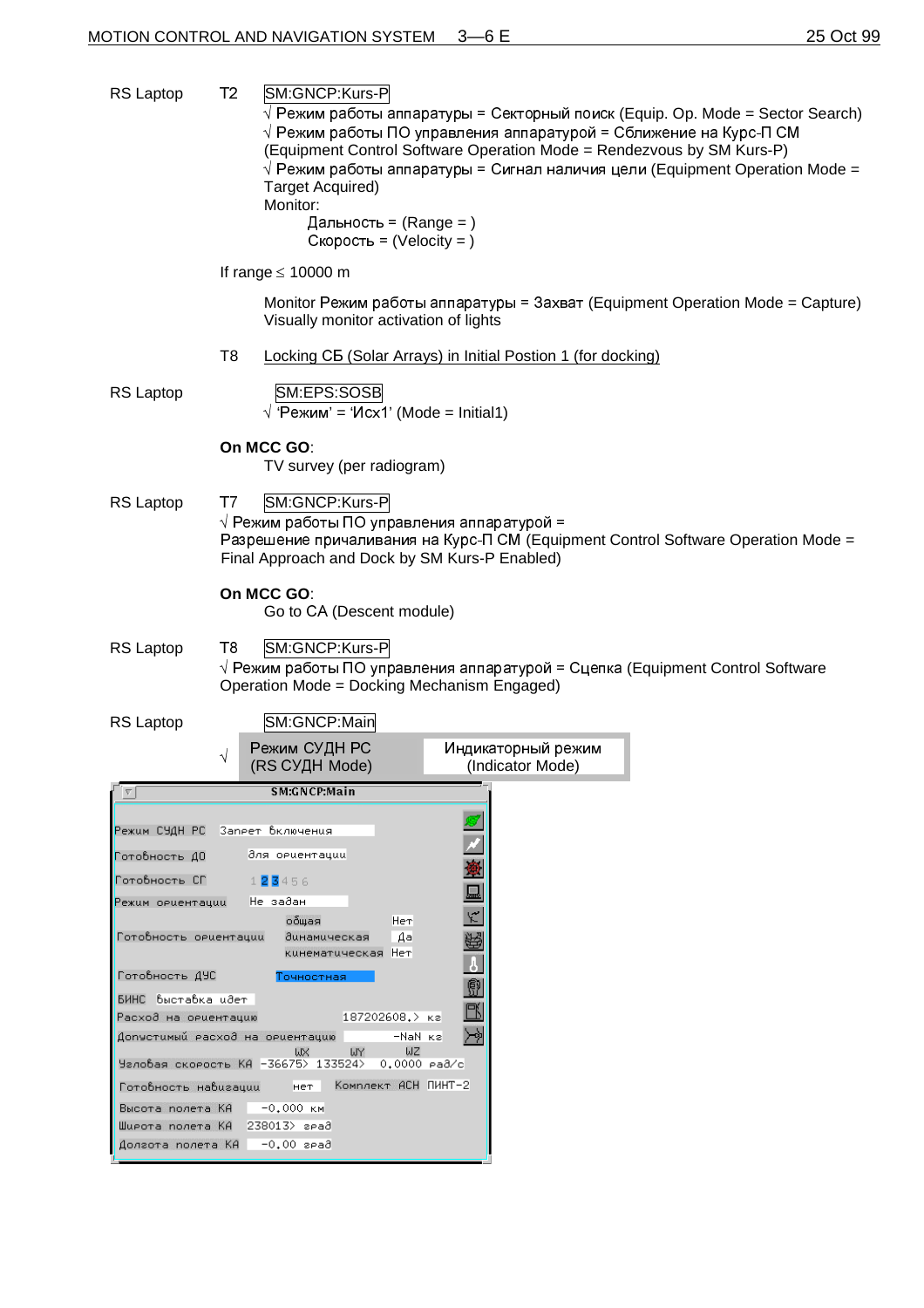## **3.2.2. Soyuz rendezvous and docking with FGB**

| RS Laptop  | $1_{\cdot}$ | SM:C&T:STTS<br>cmd: U_ONUK2D(S)<br>$\sqrt{B}$ КЛ УКВ2д(с) |
|------------|-------------|-----------------------------------------------------------|
|            |             | <b>Execute</b>                                            |
|            | 2.          | $pb$ CHANNEL 3 $\rightarrow$ Press                        |
| Comm Panel |             | $\sqrt{\Box}$ CHANNEL 3                                   |
| БТ         | 3.          | Press and hold push-to-talk button                        |
| Comm Panel |             | $\Box$ XMIT 3                                             |
|            |             |                                                           |
|            |             |                                                           |

## **3.2.2.1. Establishing communication with Soyuz**

- 1. Use push-to-talk button for VHF2 simplex, do not use pb XMIT
- 2. Press and hold push-to-talk button to transmit information  $($  $\Box$ XMIT 3)
- 3. Release push-to-talk button to listen to information ( $\blacksquare$  XMIT 3)

#### For communication from the modules



Comm

Panel 2(3)  $\overline{4}$ . pb CHANNEL 3 $\rightarrow$  Press  $\sqrt{\Box}$  CHANNEL 3

After end of communication

RS Laptop **SM:C&T:STTS** 1. **cmd:** U\_OFUK2D(S)  $\sqrt{\text{ OTKJ}}$  УКВ2д(с) **Execute**

Comm

- Panel(All) 2. pb CHANNEL 3→ Release  $\sqrt{\blacksquare}$  CHANNEL 3
	- $\sqrt{ }$  XMIT 3

#### **3.2.2.2. Preparation for docking**

5. $\sqrt{ }$  No foreign objects in ПрК – БО, БО – СА hatch areas

6. Secure loose objects

7. Ensure access to connectors for possible need to disconnect cables in the hatches

8.√ RS Laptop — On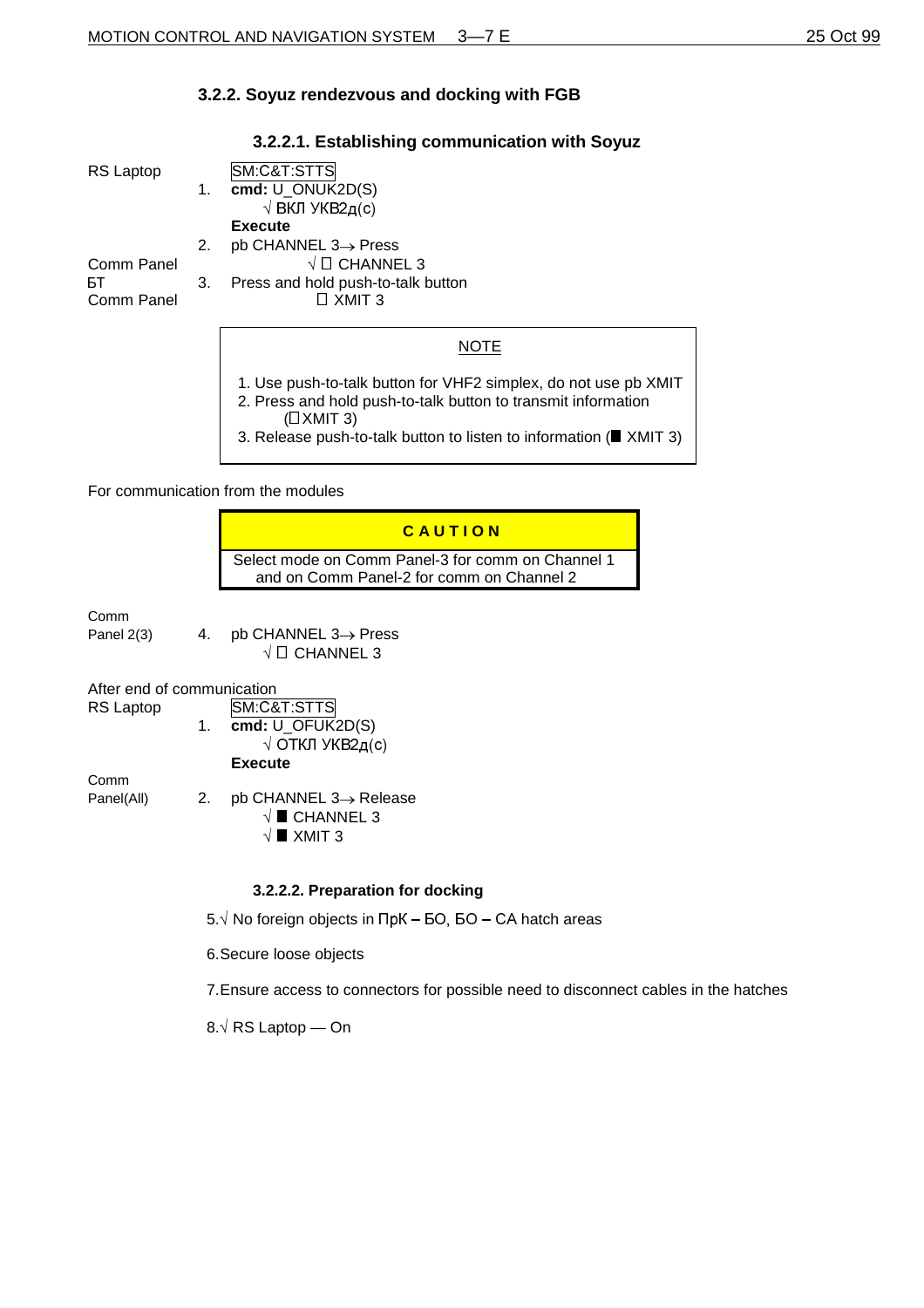## **3.2.2.3. Rendezvous monitoring**

## **NOTE**

- 1. Rendezvous is automatically performed by **BBC**
- 2. Rendezvous program is monitored from SM:GNCP:Kurs-P:Details display

## RS Laptop 1. SM:GNCP:Kurs-P:Details

| SM:GNCP:Kurs-P:Details<br>Ψ              |  |
|------------------------------------------|--|
| <b>CM</b><br>ФГБ                         |  |
| До включения Курс-П                      |  |
| 317479:4<br>T1 317479:4                  |  |
| До проверки на гарантированный потенциал |  |
| T2<br>00:00:00<br>36982:06               |  |
| До выключения Курс-П                     |  |
| 317479:4 T3 317479:4                     |  |
| До включения обогрева эталонов частоты   |  |
| T4<br>317479:4                           |  |
| До включения повторного теста Курс-П ФГБ |  |
| <b>T5</b><br>317479:4                    |  |
| До ввода запрета тест-кнтроля            |  |
| 317479:4<br><b>T6</b><br>317479:4        |  |
| До ввода "Разрешение причаливания"       |  |
| 317479:4<br>T7 317479:4                  |  |

## **On MCC GO**:

T1. (SM Kurs-P On)

T1. (FGB Kurs-P On)

T2 (Full Operation Mode) Manual Annual Annual Annual Annual Annual Annual Annual Annual Annual Annual Annual A

T3. (Kurs-P Off)

T6 (Test Inhibit)

T7 (Final Approach and Dock Enabled)

T8 (Solar Array Initial Position 1)\_\_\_\_\_

T9 (Mechanical Capture)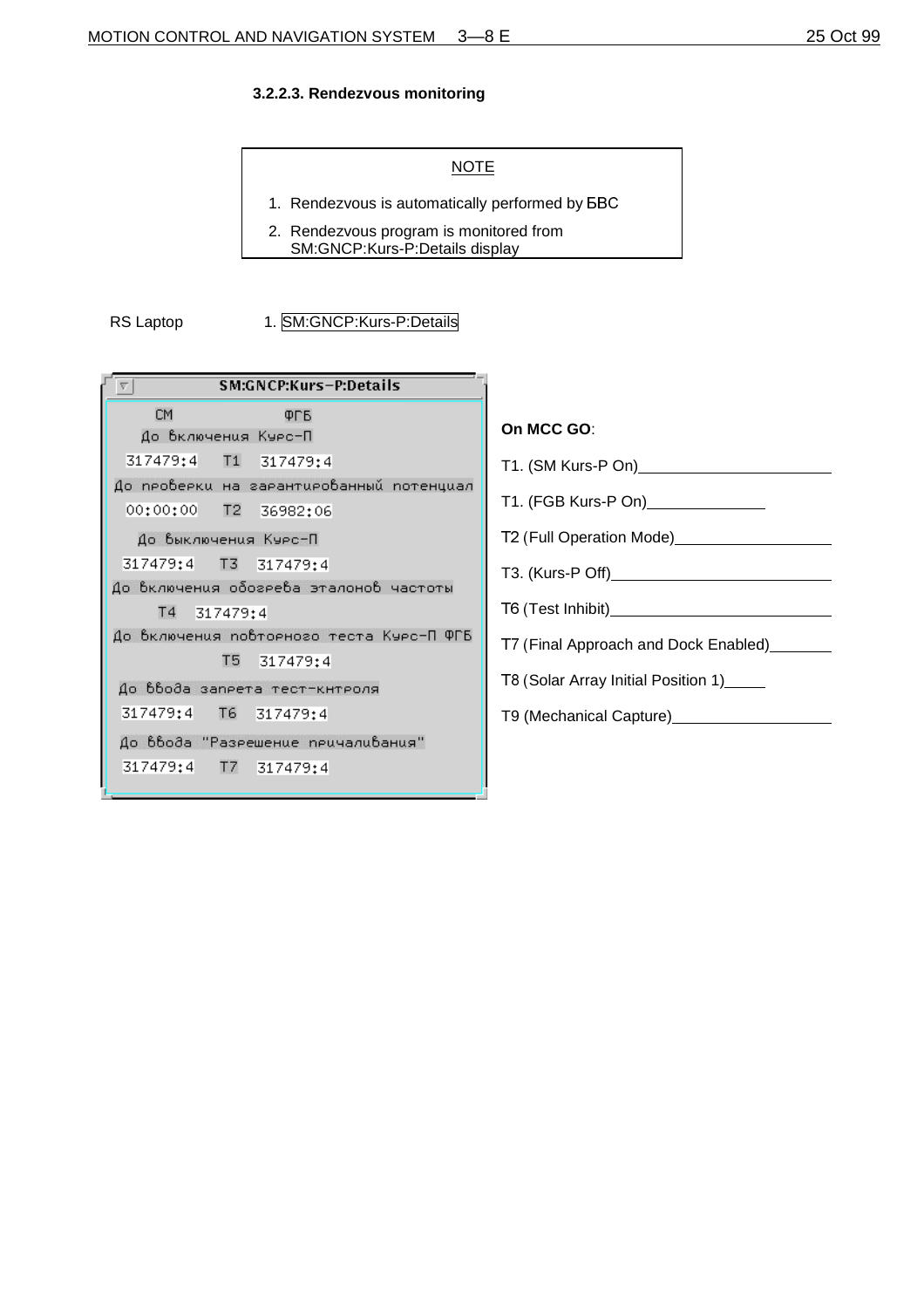RS Laptop SM:GNCP:Kurs-P  $\sqrt{TCO'}$ 

|                     |                                                 | SM:GNCP:Kurs-P                                                                                                                                     |
|---------------------|-------------------------------------------------|----------------------------------------------------------------------------------------------------------------------------------------------------|
|                     | <b>CM</b>                                       | ФГБ                                                                                                                                                |
|                     | Авария 1-го комплекта Курса<br>TAS3             | Авария 1-го комплекта Курса TAS1                                                                                                                   |
|                     | Авария 2-го комплекта Курса<br>TAS <sub>2</sub> | Авария 2-го комплекта Курса   TASO                                                                                                                 |
|                     | Готовность 1-го компл. Курса                    | 蜜目の隠<br>Готовность 1-го компл. Курса                                                                                                               |
|                     | Готовность 2-го компл. Курса                    | Готовность 2-го компл. Курса                                                                                                                       |
| Полукомплект        | Курс-П 1                                        | Режим ожидания<br>Полукомплект                                                                                                                     |
| Узел СМ             | Не выбран                                       |                                                                                                                                                    |
| Анализ              | <b>LCO</b>                                      |                                                                                                                                                    |
| нет кодового обмена | Запрет Тест-Контроля                            | 「「奥風<br>Режим работы аппаратуры нет упрабления от ПО                                                                                               |
| Іесть               |                                                 | есть                                                                                                                                               |
| не достоверна       | -NaN M                                          | -NaN M<br>Дальность<br>не достовеена                                                                                                               |
| не достоверна       | -NaN m/cl                                       | не достоверна<br>-NaN m/cl<br>Скорость                                                                                                             |
| не проведена        |                                                 | Проверка на гарантированный потенциал<br>не проводится                                                                                             |
|                     | Режим работы ПО управления аппаратурой          |                                                                                                                                                    |
|                     | Cyenka                                          |                                                                                                                                                    |
| BC1, W1             | BCO, W1<br>BCO.W2<br>BC2.W1                     | BC1.W2<br>BC2.W2                                                                                                                                   |
|                     |                                                 |                                                                                                                                                    |
|                     |                                                 |                                                                                                                                                    |
| T <sub>1</sub>      | 00:00:00                                        | $\sqrt{ }$ Полукомплект (Half-Set) = Kypc-П1 (Kurs-P1)                                                                                             |
|                     |                                                 | $\sqrt{V}$ зел СМ (SM Port) = Не выбран (Not selected)                                                                                             |
|                     |                                                 | $\sqrt{P}$ Режим работы аппаратуры = Тест (Equipment Operation Mode = Test)                                                                        |
|                     | 00:03:00                                        | $\sqrt{2}$ 'Готовность 1-го комплекта Курса' (1st Kurs Set Ready)                                                                                  |
|                     |                                                 | $\sqrt{ }$ Проверка на гарантированный потенциал = Проведена (Full Operation Mode                                                                  |
|                     | Test = Complete)                                |                                                                                                                                                    |
|                     | Circular Search)                                | $\sqrt{}$ Режим работы аппаратуры = Круговой поиск (Equipment Operation Mode =                                                                     |
|                     |                                                 |                                                                                                                                                    |
|                     | T <sub>2</sub>                                  |                                                                                                                                                    |
| RS Laptop           | SM:GNCP:Kurs-P                                  | $\sqrt{ }$ Режим работы аппаратуры = Секторный поиск (Equipment Operation Mode = Sector                                                            |
|                     | Search)                                         |                                                                                                                                                    |
|                     |                                                 | $\sqrt{}$ Режим работы ПО управления аппаратурой = Сближение на Курс-П СМ<br>(Equipment Control Software Operation Mode = Rendezvous by SM Kurs-P) |
|                     |                                                 | $\sqrt{P}$ Режим работы аппаратуры = Сигнал наличия цели (Equipment Operation Mode =                                                               |
|                     | <b>Target Acquired)</b>                         |                                                                                                                                                    |
|                     | Monitor:<br>Дальность = (Range = )              |                                                                                                                                                    |
|                     | Скорость = (Velocity = )                        |                                                                                                                                                    |
|                     |                                                 |                                                                                                                                                    |
|                     | If range $\leq 10000$ m                         |                                                                                                                                                    |

Monitor Режим работы аппаратуры = Захват (Equipment Operation Mode = Capture) Visually monitor activation of lights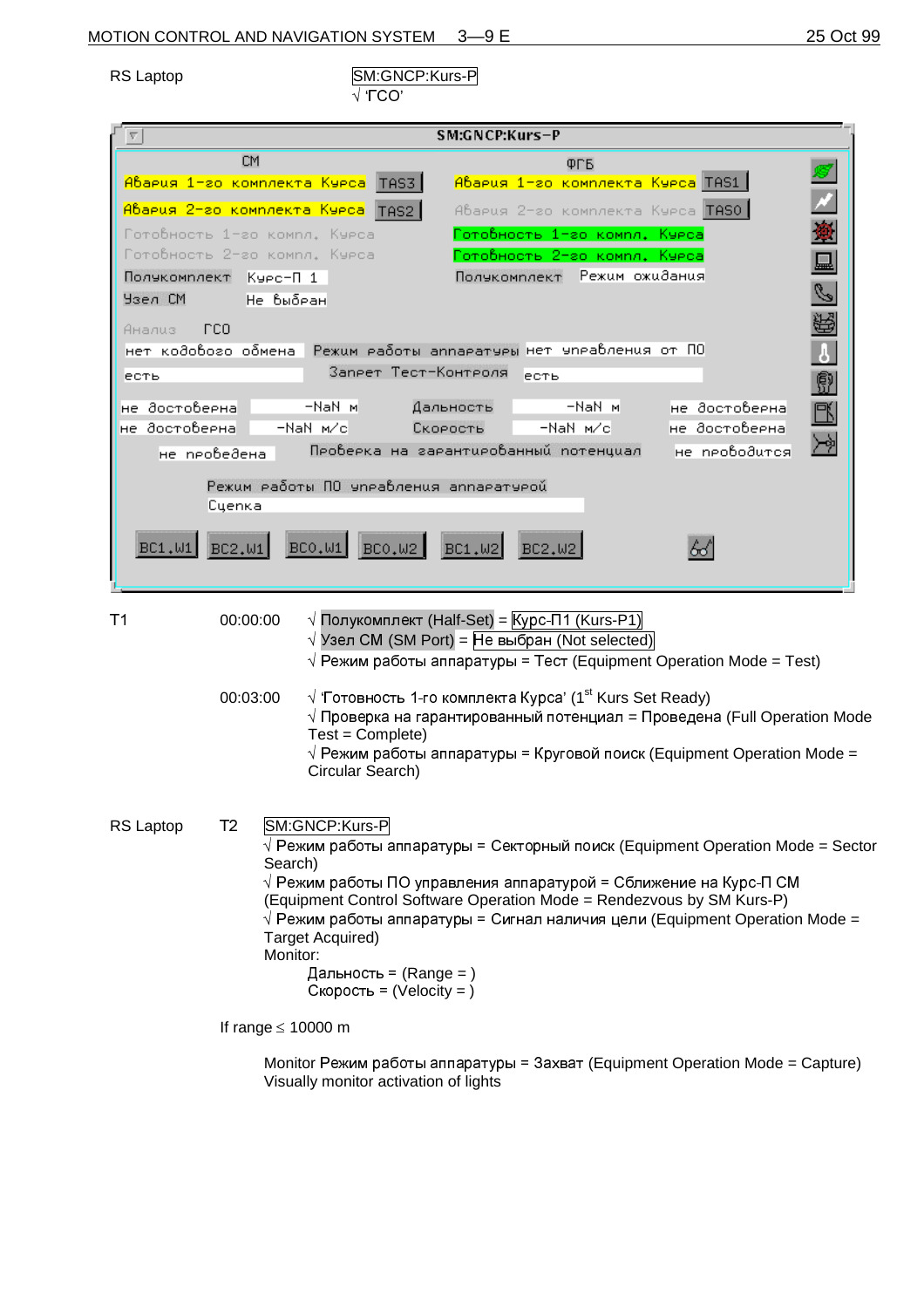| T8 |  |  |  | Locking CE (Solar Arrays) in Initial Postion 1 (for docking) |
|----|--|--|--|--------------------------------------------------------------|
|----|--|--|--|--------------------------------------------------------------|

RS Laptop **SM:EPS:SOSB**  $\sqrt{\text{'Mode'}} = \text{'Init. Pos. 1'}$ 

RS Laptop T7 SM:GNCP:Kurs-P  $\sqrt{P}$  Режим работы ПО управления аппаратурой = Разрешение причаливания на Курс-П СМ (Equipment Control Software Operation Mode = Final Approach and Dock by SM Kurs-P Enabled) RS Laptop T8 SM:GNCP:Kurs-P

 $\sqrt{P}$ ежим работы ПО управления аппаратурой = Сцепка (Equipment Control Software Operation Mode = Docking Mechanism Engaged)

(Indicator Mode)

RS Laptop **SM:GNCP:Main** 

 $\sqrt{\frac{P_{\text{XUM}}}{P_{\text{SUM}}}}$  Режим СУДН РС Индикаторный режим

(RS GNC Mode)

| <b>SM:GNCP:Main</b>                                                                                                         |
|-----------------------------------------------------------------------------------------------------------------------------|
| Режим СУДН PC - Запрет Включения                                                                                            |
| для орцентации<br>Готовность ДО                                                                                             |
| Готовность СГ<br>123456<br>Режим ориентации Не задан                                                                        |
| ٣<br>Hem<br>общая<br>Готовность ориентации<br>динамическая<br>∣ Aa<br>кинематическая Нет                                    |
| Готовность ДУС<br>Точностная<br>БИНС Выставка цает                                                                          |
| 187202608.> ка<br>Расход на орцентацию                                                                                      |
| Допустимый расход на ориентацию<br>-NaN kal<br>WZ<br><b>WX</b><br>LIY -<br>Чаловая скорость КА -36675> 133524> 0.0000 рад/с |
| Комплект АСН ПИНТ-2<br>Готовность навигации<br>нет I                                                                        |
| Высота полета КА -0.000 км<br>Шupota noлeta KA 238013> град<br>Долгота полета КА – 0.00 град                                |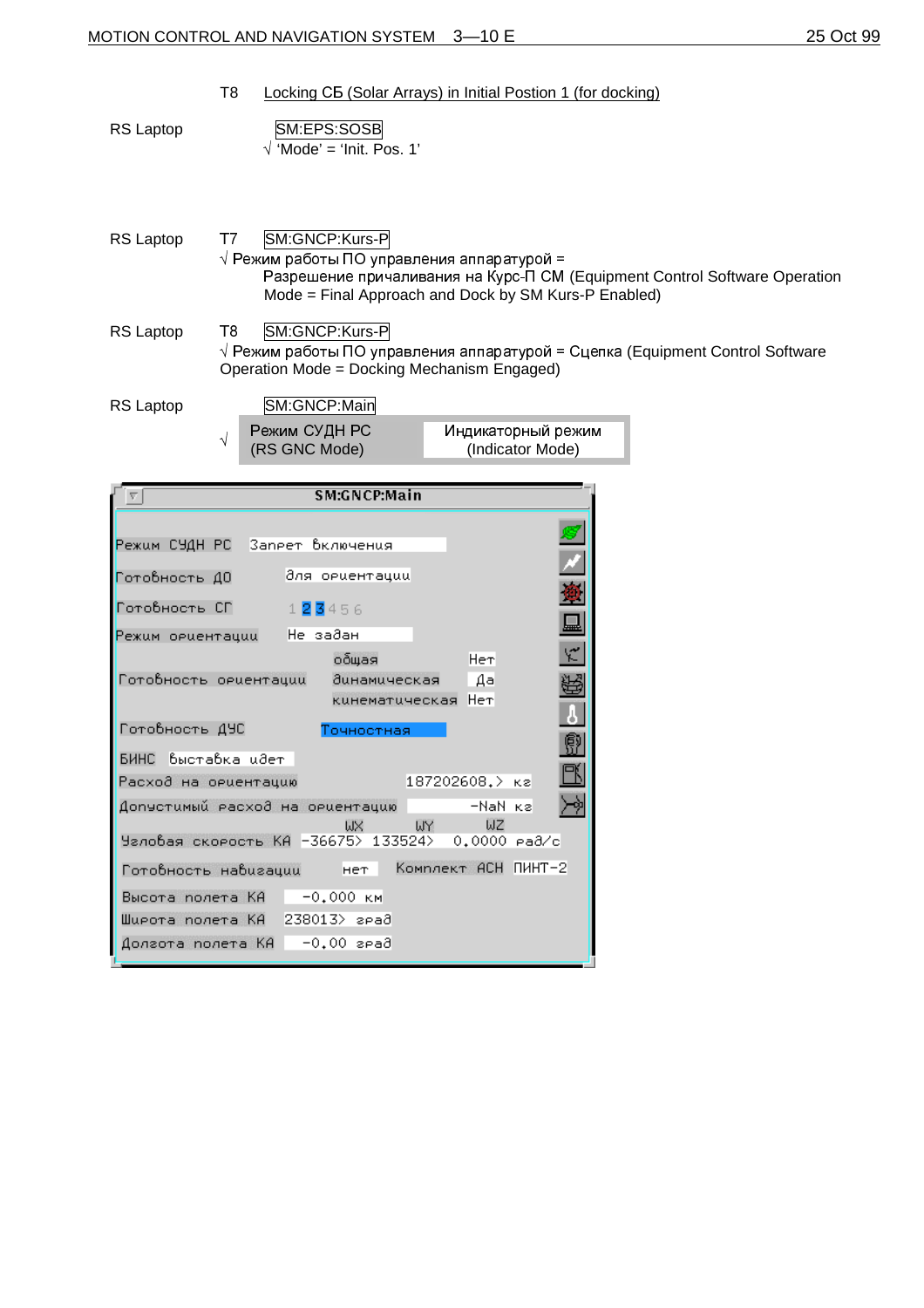#### **3.2.3. Progress rendezvous and docking with SM**

#### **3.2.3.1. Preparation for docking**

- 1.  $\sqrt{ }$  No foreign objects in  $\mathsf{FA}-\mathsf{EO}$ ,  $\mathsf{EO}-\mathsf{CA}$  hatch areas
- 2. Secure loose objects
- 3. Ensure access to connectors for possible need to disconnect cables in the hatches
- 4.  $\sqrt{RS}$  Laptop On

#### **3.2.3.2. Rendezvous monitoring**

## NOTE

- 1. Rendezvous is automatically performed by **BBC**
- 2. Rendezvous program is monitored from SM:GNCP:Kurs-P:Details

## RS Laptop 1. SM:GNCP:Kurs-P:Details

| SM:GNCP:Kurs-P:Details<br>Ψ              |
|------------------------------------------|
| <b>CM</b><br>ФГБ                         |
| До включения Курс-П                      |
| 317479:4 T1 317479:4                     |
| До проверки на гарантированный потенциал |
| 00:00:00 T2<br>36982:06                  |
| До выключения Курс-П                     |
| 317479:4 T3 317479:4                     |
| До включения обогрева эталонов частоты   |
| T <sub>4</sub><br>317479:4               |
| До включения повторного теста Курс-П ФГБ |
| Т5<br>317479:4                           |
| До ввода запрета тест-кнтроля            |
| 317479:4 T6 317479:4                     |
| До ввода "Разрешение причаливания"       |
| 317479:4 T7 317479:4                     |
|                                          |

## **On MCC GO**:

- Full Operation Mode)

T3. (Kurs-P Off)

T6 (Test Inhibit) Manual Manual Manual Manual Manual Manual Manual Manual Manual Manual Manual Manual Manual Ma

T7 (Final Approach and Dock Enabled) \_\_\_\_\_\_\_

T8 (Solar Array Initial Position 1)

T9 (Mechanical Capture)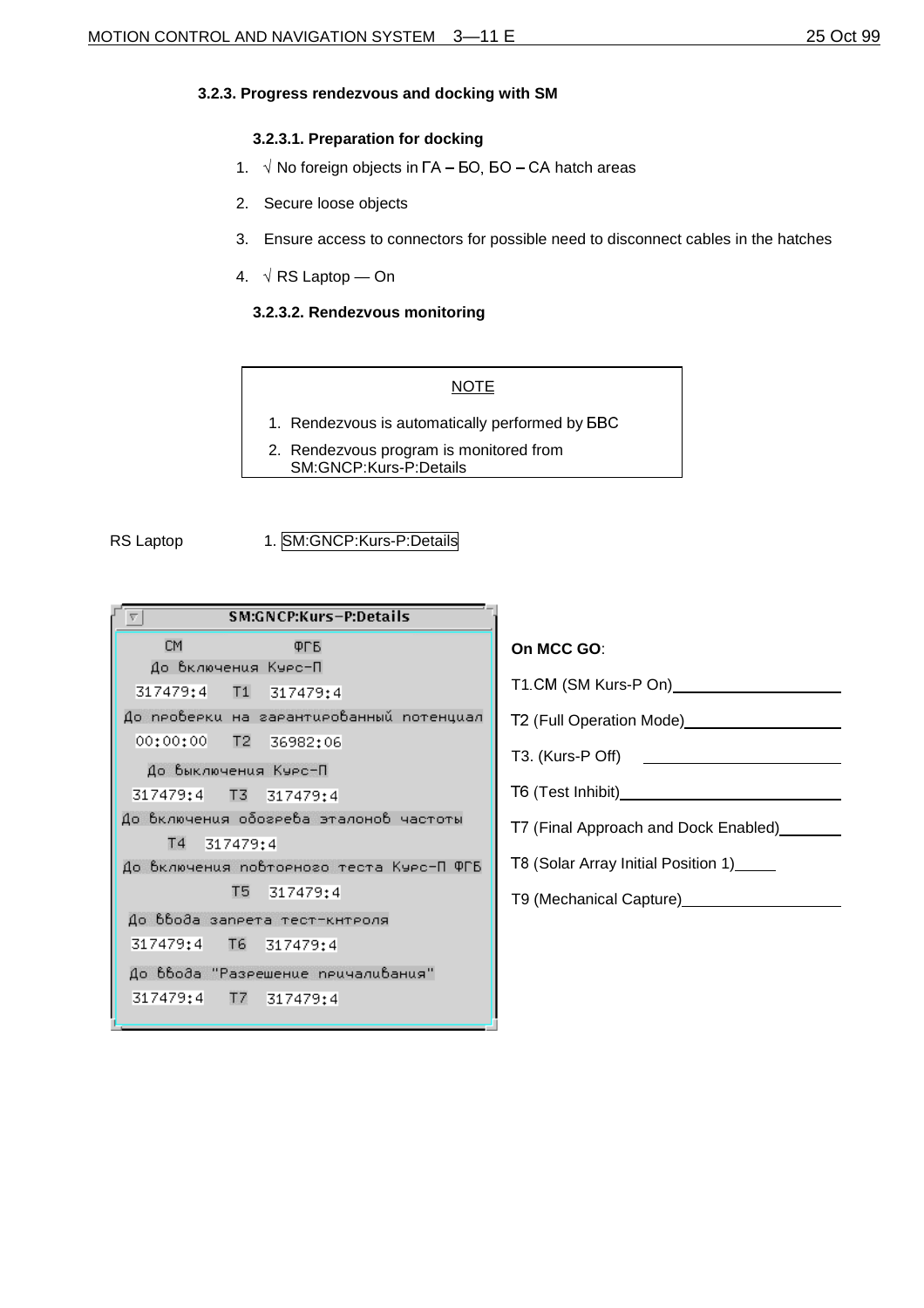RS Laptop SM:GNCP:Kurs-P  $\sqrt{TCO'}$ 

|                  | SM:GNCP:Kurs-P                                                                                                                                                                                                                                                                                                                                                                                                                                                                   |  |
|------------------|----------------------------------------------------------------------------------------------------------------------------------------------------------------------------------------------------------------------------------------------------------------------------------------------------------------------------------------------------------------------------------------------------------------------------------------------------------------------------------|--|
|                  | <b>CM</b><br>ФГБ                                                                                                                                                                                                                                                                                                                                                                                                                                                                 |  |
|                  | <mark>Авария 1-го комплекта Курса</mark>   TAS3  <br>Авария 1-го комплекта Курса TAS1                                                                                                                                                                                                                                                                                                                                                                                            |  |
|                  | <mark>Авария 2-го комплекта Курса</mark><br>Авария 2-го комплекта Курса TASO<br>TAS2<br>Готовность 1-го компл. Курса<br>Готовность 1-го компл. Курса                                                                                                                                                                                                                                                                                                                             |  |
|                  | Готовность 2-го компл. Курса<br>Готовность 2-го компл. Курса                                                                                                                                                                                                                                                                                                                                                                                                                     |  |
|                  | $\frac{1}{2}$<br>Режим ожидания<br>Полукомплект<br>Полукомплект Курс-П 1                                                                                                                                                                                                                                                                                                                                                                                                         |  |
| Ysen CM          | Не выбран                                                                                                                                                                                                                                                                                                                                                                                                                                                                        |  |
| Анализ           | LCO.                                                                                                                                                                                                                                                                                                                                                                                                                                                                             |  |
|                  | $\frac{1}{9}$<br>Режим работы аппаратуры нет упрабления от ПО<br>нет кодового обмена                                                                                                                                                                                                                                                                                                                                                                                             |  |
| есть             | Запрет Тест-Контроля<br>есть                                                                                                                                                                                                                                                                                                                                                                                                                                                     |  |
| не достоверна    | $\overline{\mathbb{B}}$<br>$-NaN - M$<br>-NaN M<br>не достоверна<br>Дальность                                                                                                                                                                                                                                                                                                                                                                                                    |  |
| не достоверна    | $-NaN$ $M/c$<br>-NaN M/c<br>не достоверна<br>Скорость<br>Проверка на гарантированный потенциал<br>не проводится                                                                                                                                                                                                                                                                                                                                                                  |  |
|                  | не проведена                                                                                                                                                                                                                                                                                                                                                                                                                                                                     |  |
|                  | Режим работы ПО управления аппаратурой                                                                                                                                                                                                                                                                                                                                                                                                                                           |  |
|                  | Cyenka                                                                                                                                                                                                                                                                                                                                                                                                                                                                           |  |
| BC1. W1          | BCO, W1<br>BCO.W2<br><b>BC2.W1</b><br>BC1, W2<br>BC2.W2                                                                                                                                                                                                                                                                                                                                                                                                                          |  |
|                  |                                                                                                                                                                                                                                                                                                                                                                                                                                                                                  |  |
| T1               | 00:00:00<br>$\sqrt{ }$ Полукомплект = Курс-П1 (Half-Set = Kurs-P1)<br>$\sqrt{}$ Y sen CM = AO (SM Port = Assembly Compartment)<br>$\sqrt{P}$ Режим работы аппаратуры = Тест (Equipment Operation Mode = Test)                                                                                                                                                                                                                                                                    |  |
|                  | $\sqrt{2}$ 'Готовность 1-го комплекта Курса' (1 <sup>st</sup> Kurs Set Ready)<br>00:03:00<br>$\sqrt{ }$ Проверка на гарантированный потенциал = Проведена (Full Operation Mode<br>$Test = Complete)$                                                                                                                                                                                                                                                                             |  |
|                  | $\sqrt{P}$ ежим работы аппаратуры = Круговой поиск (Equipment Operation Mode =<br>Circular Search)                                                                                                                                                                                                                                                                                                                                                                               |  |
| <b>RS Laptop</b> | SM:GNCP:Kurs-P<br>T <sub>2</sub><br>$\sqrt{}$ Режим работы аппаратуры = Секторный поиск (Equipment Operation Mode = Sector<br>Search)<br>$\sqrt{}$ Режим работы ПО управления аппаратурой = Сближение на Курс-П СМ<br>(Equipment Control Software Operation Mode = Rendezvous by SM Kurs-P)<br>$\sqrt{P}$ Режим работы аппаратуры = Сигнал наличия цели (Equipment Operation Mode =<br><b>Target Acquired)</b><br>Monitor:<br>Дальность = (Range = )<br>Скорость = (Velocity = ) |  |
|                  | If range $\leq 10000$ m                                                                                                                                                                                                                                                                                                                                                                                                                                                          |  |
|                  |                                                                                                                                                                                                                                                                                                                                                                                                                                                                                  |  |

Monitor Режим работы аппаратуры =  $3a$ хват (Equipment Operation Mode = Capture) Visually monitor activation of lights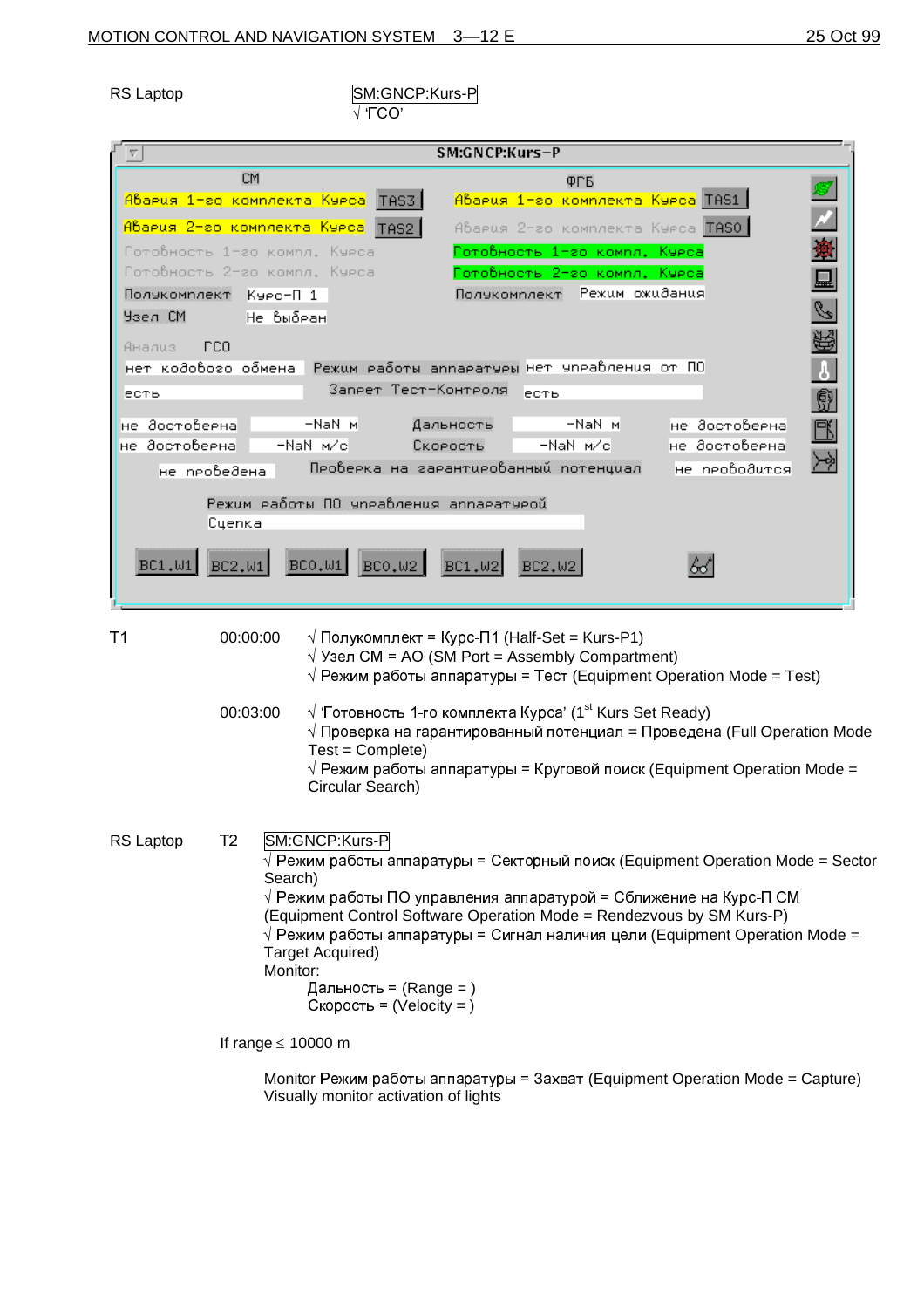|                  | T <sub>8</sub> |                                                                         | Locking CE (Solar Arrays) in Initial Postion 1 (for docking) |                                                                                       |
|------------------|----------------|-------------------------------------------------------------------------|--------------------------------------------------------------|---------------------------------------------------------------------------------------|
| <b>RS Laptop</b> |                | SM:EPS:SOSB<br>$\sqrt{ }$ 'Mode' = 'Init. Ps. 1'                        |                                                              |                                                                                       |
| <b>RS Laptop</b> | T7             | SM:GNCP:Kurs-P<br>$\sqrt{P}$ Режим работы ПО управления аппаратурой =   | Mode = Final Approach and Dock by SM Kurs-P Enabled)         | Разрешение причаливания на Курс-П СМ (Equipment Control Software Operation            |
|                  |                | On MCC GO:<br>Proceed to TORU operations<br>Operate per TORU procedures |                                                              |                                                                                       |
|                  |                | On MCC GO:<br>Go to CA (Descent Module)                                 |                                                              |                                                                                       |
| <b>RS Laptop</b> | T8             | SM:GNCP:Kurs-P<br>Operation Mode = Docking Mechanism Engaged)           |                                                              | $\sqrt{P}$ ежим работы ПО управления аппаратурой = Сцепка (Equipment Control Software |
| <b>RS</b> Laptop |                | SM:GNCP:Main                                                            |                                                              |                                                                                       |
|                  | $\sqrt{}$      | Режим СУДН РС<br><b>RS GNC Mode</b>                                     | Индикаторный режим<br>(Indicator Mode)                       |                                                                                       |
|                  |                | <b>SM:GNCP:Main</b>                                                     |                                                              |                                                                                       |
| Pexum.           |                | Запеет Включения                                                        |                                                              |                                                                                       |

| Режим СУДН PC - Запрет Включения                                            |  |
|-----------------------------------------------------------------------------|--|
| ∂ля ориентации<br>Готовность ДО                                             |  |
| Готовность СП<br>123456                                                     |  |
| Не задан<br>Режим ориентации —                                              |  |
| общая<br>Нет                                                                |  |
| Готовность ориентации<br>динамическая<br>Дa                                 |  |
| кинематическая Нет                                                          |  |
| Готовность ДУС<br>Точностная                                                |  |
| БИНС выставка идет                                                          |  |
| 187202608.> кг<br>Расход на орцентацию                                      |  |
| Допустимый расход на ориентацию<br>-NaN κε                                  |  |
| WZ<br>WY -<br>$M\times$<br>Чаловая скорость КА -36675> 133524> 0.0000 рад/с |  |
|                                                                             |  |
| Комплект АСН ПИНТ-2<br>Готовность навигации<br>нет                          |  |
| Высота полета КА - 0.000 км                                                 |  |
| Шupoтa noлeтa KA  238013> град                                              |  |
| Долгота полета КА   -0.00 град                                              |  |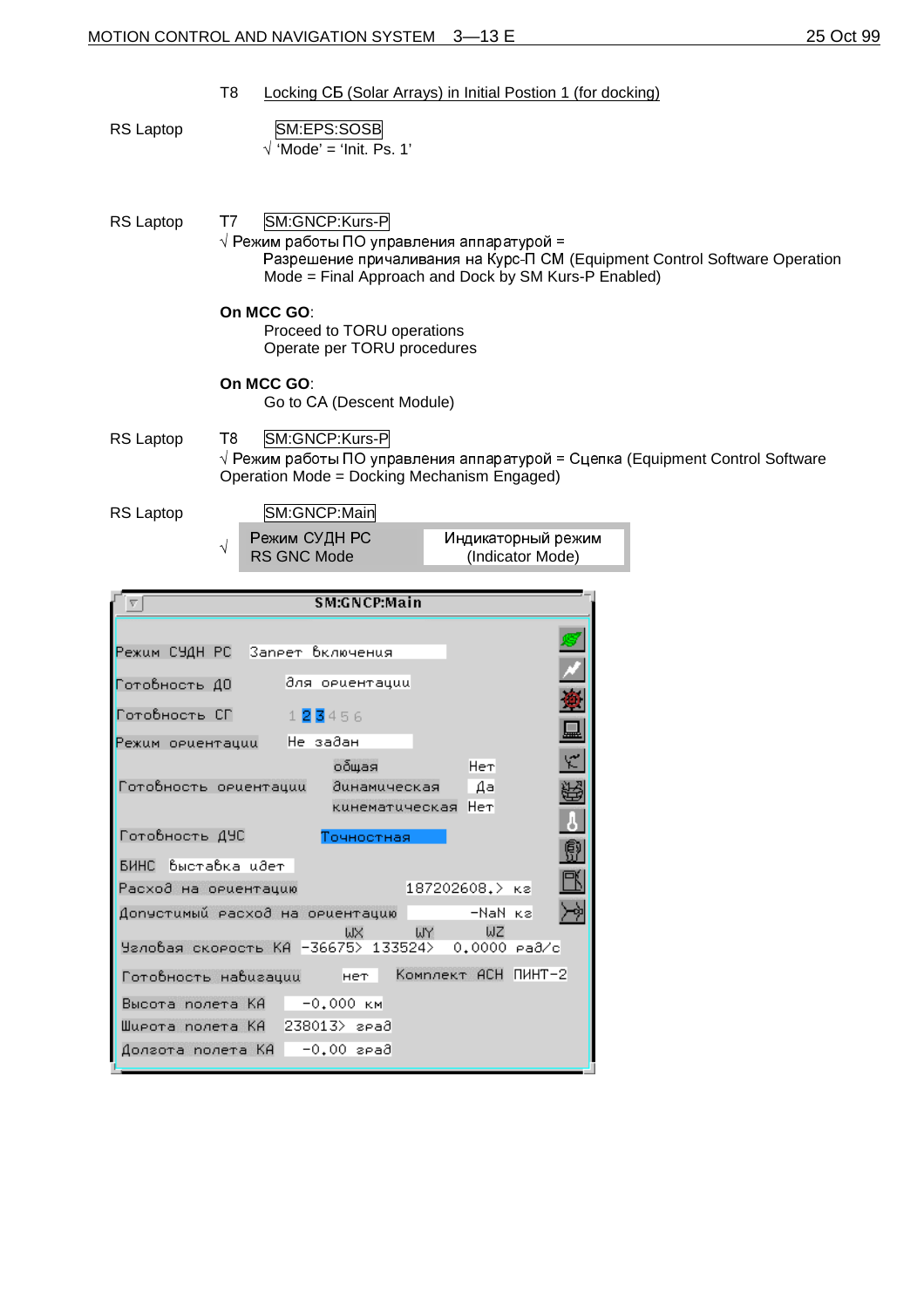## **3.2.4. Progress rendezvous and docking with FGB**

## **3.2.4.1. Preparation for docking**

- 1.  $\sqrt{ }$  No foreign objects in  $\Pi$ pK BO, BO CA hatch areas
- 2. Secure loose objects
- 3. Ensure access to connectors for possible need to disconnect cables in the hatches
- 4.  $\sqrt{RS}$  Laptop On

## **3.2.4.2. Rendezvous monitoring**

NOTE

- 1. Rendezvous is automatically performed by **EBC**
- 2. Rendezvous program is monitored from SM:GNCP:Kurs-P:Details

## RS Laptop 1. SM:GNCP:Kurs-P:Details

| SM:GNCP:Kurs-P:Details                   |                                            |
|------------------------------------------|--------------------------------------------|
| CM<br>ФГБ                                | On MCC GO:                                 |
| До включения Курс-П                      |                                            |
| 317479:4 T1 317479:4                     | T1 (SM Kurs-P On) T1                       |
| До проверки на гарантированный потенциал | T1 (FGB Kurs-P On) T1 (FGB Kurs-P On)      |
| 00:00:00 T2 36982:06                     | T2 (Full Operation Mode) [2001]            |
| До Выключения Курс-П                     |                                            |
| 317479:4 T3 317479:4                     | T3. (Kurs-P Off) <u>_________________</u>  |
| До включения обогрева эталонов частоты   | T6 (Test Inhibit) <u>_______________</u>   |
| T4 317479:4                              |                                            |
| До включения повторного теста Курс-П ФГБ | T7 (Final Approach and Dock Enabled)       |
| T5 317479:4                              | T8 (Solar Array Initial Position 1) [169]  |
| До ввода запрета тест-кнтроля            |                                            |
| 317479:4 T6 317479:4                     | T9 (Mechanical Capture) Management Control |
| До ввода "Разрешение причаливания"       |                                            |
| 317479:4 17 317479:4                     |                                            |
|                                          |                                            |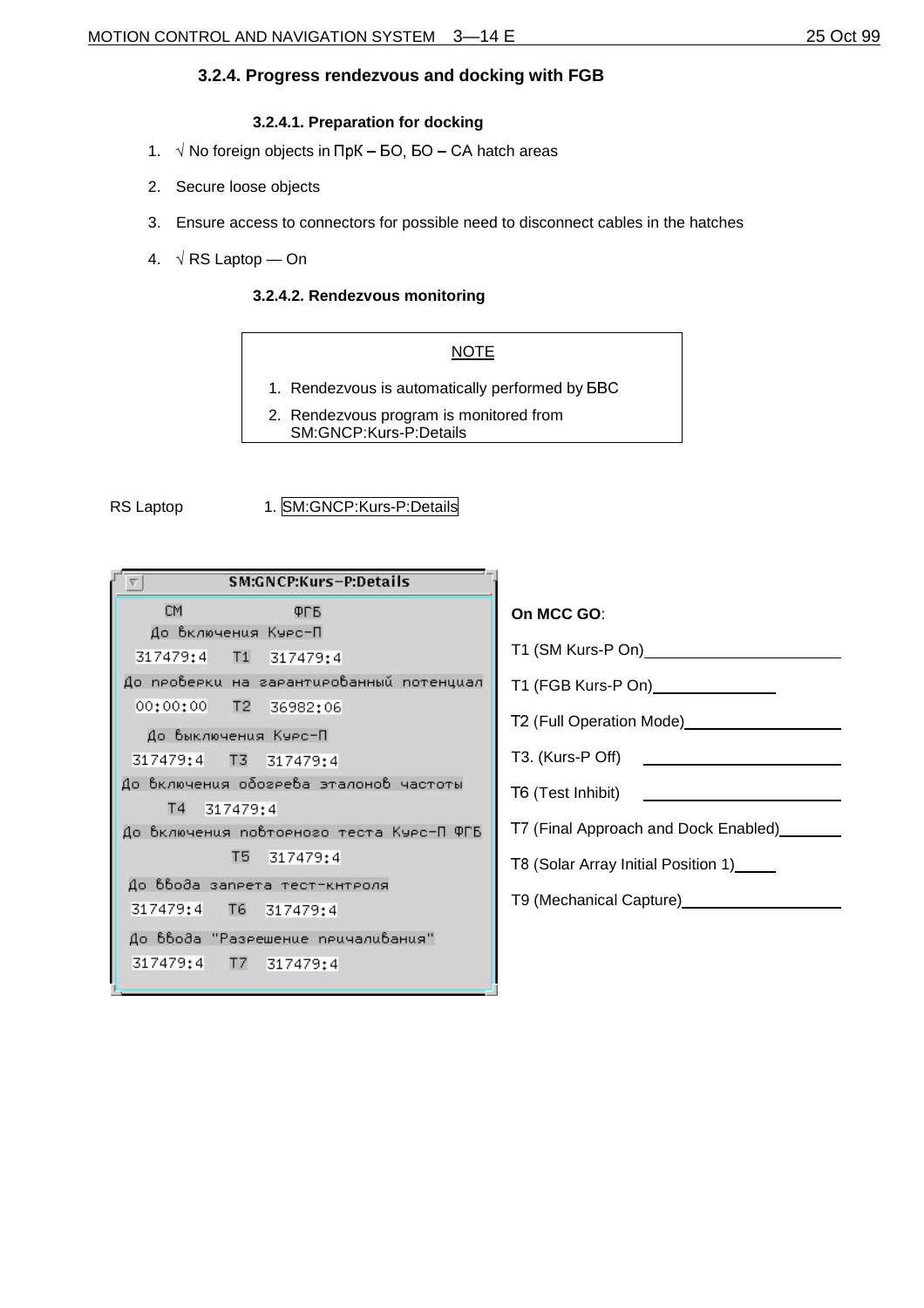RS Laptop SM:GNCP:Kurs-P  $\sqrt{TCO'}$ 

|                       |                |                                                    | SM:GNCP:Kurs-P                                                                         |               |
|-----------------------|----------------|----------------------------------------------------|----------------------------------------------------------------------------------------|---------------|
|                       | <b>CM</b>      |                                                    | ФГБ                                                                                    |               |
|                       |                | <mark>Авария 1-го комплекта Курса</mark>   TAS3    | Авария 1-го комплекта Курса TAS1                                                       |               |
|                       |                | Авария 2-го комплекта Курса<br>TAS2                | Авария 2-го комплекта Курса TASO                                                       |               |
|                       |                | Готовность 1-го компл. Курса                       | Готовность 1-го компл. Курса                                                           |               |
| Полукомплект Курс-П 1 |                | Готовность 2-го компл. Курса                       | Готовность 2-го компл. Курса<br>Режим ожидания<br>Полукомплект                         |               |
| Ysen CM               |                | Не выбран                                          |                                                                                        | $\frac{1}{2}$ |
| Анализ                | LCO.           |                                                    |                                                                                        |               |
| нет кодового обмена   |                |                                                    | Режим работы аппаратуры нет упрабления от ПО                                           |               |
| есть                  |                | Запрет Тест-Контроля                               | есть                                                                                   | 人象区           |
| не достоверна         |                | $-NaN - M$                                         | -NaN M<br>не достоверна<br>Дальность                                                   |               |
| не достоверна         |                | $-NaN$ $M/c$                                       | -NaN M/c<br>не достоверна<br>Скорость                                                  |               |
|                       | не проведена   |                                                    | Проверка на гарантированный потенциал<br>не проводится                                 |               |
|                       |                | Режим работы ПО управления аппаратурой             |                                                                                        |               |
|                       | Cyenka         |                                                    |                                                                                        |               |
|                       |                |                                                    |                                                                                        |               |
| BC1. W1               | <b>BC2.W1</b>  | BCO, W1<br>BCO.W2                                  | BC1, W2<br>BC2.W2                                                                      |               |
|                       |                |                                                    |                                                                                        |               |
| T1                    | 00:00:00       |                                                    | $\sqrt{ }$ Полукомплект = Курс-П1 (Half-Set = Kurs-P1)                                 |               |
|                       |                |                                                    | $\sqrt{}$ Y sen CM = AO (SM Port = Assembly Compartment)                               |               |
|                       |                |                                                    | $\sqrt{P}$ Режим работы аппаратуры = Тест (Equipment Operation Mode = Test)            |               |
|                       | 00:03:00       |                                                    | $\sqrt{2}$ 'Готовность 1-го комплекта Курса' (1 <sup>st</sup> Kurs Set Ready)          |               |
|                       |                |                                                    | $\sqrt{ }$ Проверка на гарантированный потенциал = Проведена (Full Operation Mode      |               |
|                       |                | $Test = Done$                                      | $\sqrt{P}$ ежим работы аппаратуры = Круговой поиск (Equipment Operation Mode =         |               |
|                       |                | Circular Search)                                   |                                                                                        |               |
|                       |                |                                                    |                                                                                        |               |
| <b>RS Laptop</b>      | T <sub>2</sub> | SM:GNCP:Kurs-P                                     |                                                                                        |               |
|                       |                | Search)                                            | $\sqrt{}$ Режим работы аппаратуры = Секторный поиск (Equipment Operation Mode = Sector |               |
|                       |                |                                                    | $\sqrt{2}$ Режим работы ПО управления аппаратурой = Сближение на Курс-П СМ             |               |
|                       |                |                                                    | (Equipment Control Software Operation Mode = Rendezvous by SM Kurs-P)                  |               |
|                       |                | Target Acquired)                                   | $\sqrt{}$ Режим работы аппаратуры = Сигнал наличия цели (Equipment Operation Mode =    |               |
|                       |                | Monitor:                                           |                                                                                        |               |
|                       |                | Дальность = (Range = )<br>Скорость = (Velocity = ) |                                                                                        |               |
|                       |                |                                                    |                                                                                        |               |
|                       |                | If range $\leq 10000$ m                            |                                                                                        |               |
|                       |                |                                                    |                                                                                        |               |

Monitor Режим работы аппаратуры = Захват (Equipment Operation Mode = Capture) Visually monitor activation of lights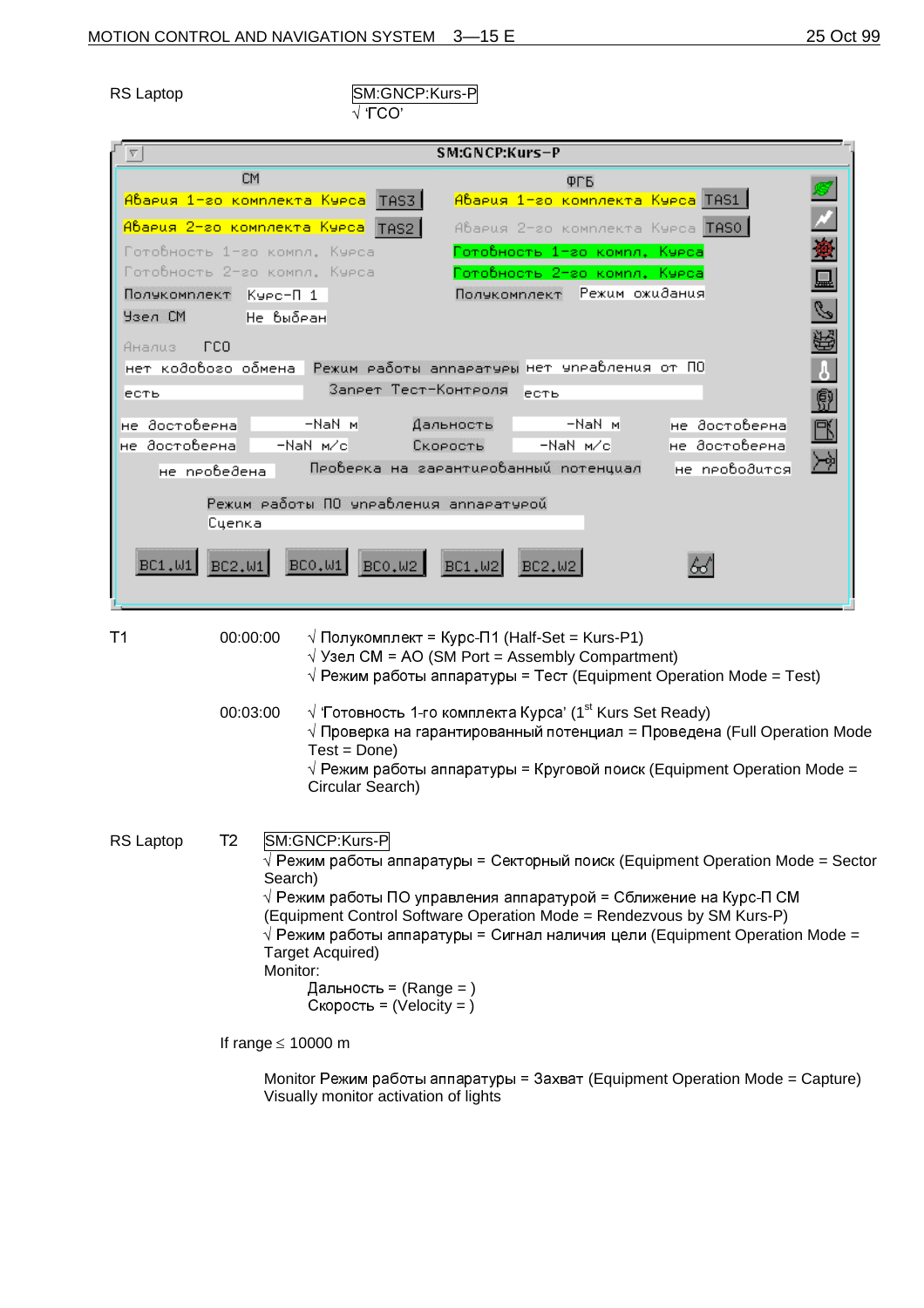| 25 Oct 99 |
|-----------|
|-----------|

|           |                                                   | <b>SM:GNCP:Main</b>                                                                                         |                                                                                       |
|-----------|---------------------------------------------------|-------------------------------------------------------------------------------------------------------------|---------------------------------------------------------------------------------------|
|           |                                                   |                                                                                                             |                                                                                       |
|           | Режим СУДН РС<br>√<br><b>RS GNC Mode</b>          | Индикаторный режим<br>(Indicator Mode)                                                                      |                                                                                       |
| RS Laptop | SM:GNCP:Main                                      |                                                                                                             |                                                                                       |
| RS Laptop | SM:GNCP:Kurs-P<br>T8                              | Operation Mode = Docking Mechanism Engaged)                                                                 | $\sqrt{}$ Режим работы ПО управления аппаратурой = Сцепка (Equipment Control Software |
|           | On MCC GO:                                        | Go to CA (Descent Module)                                                                                   |                                                                                       |
|           | On MCC GO:                                        | Proceed to TORU operations<br>Operate per TORU procedures                                                   |                                                                                       |
| RS Laptop | SM:GNCP:Kurs-P<br>T7                              | $\sqrt{ }$ Режим работы ПО управления аппаратурой =<br>Mode = Final Approach and Dock by SM Kurs-P Enabled) | Разрешение причаливания на Курс-П СМ (Equipment Control Software Operation            |
| RS Laptop | SM:EPS:SOSB<br>$\sqrt{ }$ 'Mode' = 'Init. Pos. 1' |                                                                                                             |                                                                                       |
|           | T8                                                | Locking CE (Solar Arrays) in Initial Postion 1 (for docking)                                                |                                                                                       |

| Режим СУДН РС Запрет Включения                                                       |  |
|--------------------------------------------------------------------------------------|--|
| ∣∂ля ориентации<br>Готовность ДО                                                     |  |
| Готовность СГ<br>123456                                                              |  |
| È<br>Режим ориентации – Не задан<br>٣<br>He <sub>T</sub>                             |  |
| оδщая<br>Готовность ориентации<br>динамическая<br>Дa                                 |  |
| кинематическая Нет                                                                   |  |
| Готовность ДУС<br>Точностная<br>ē,                                                   |  |
| БИНС выставка идет                                                                   |  |
| 187202608.> кa<br>Расход на орцентацию<br>Допустимый расход на ориентацию<br>-NaN ka |  |
| W <sub>Z</sub><br><b>ALLEY</b><br>ldX                                                |  |
| Человая скорость КА -36675> 133524><br>0.0000 pa8/c                                  |  |
| Комплект АСН ПИНТ-2<br>Готовность навигации и нет                                    |  |
| Высота полета КА -0.000 км                                                           |  |
| Широта полета КА 238013> град<br>Долгота полета КА   -0.00 град                      |  |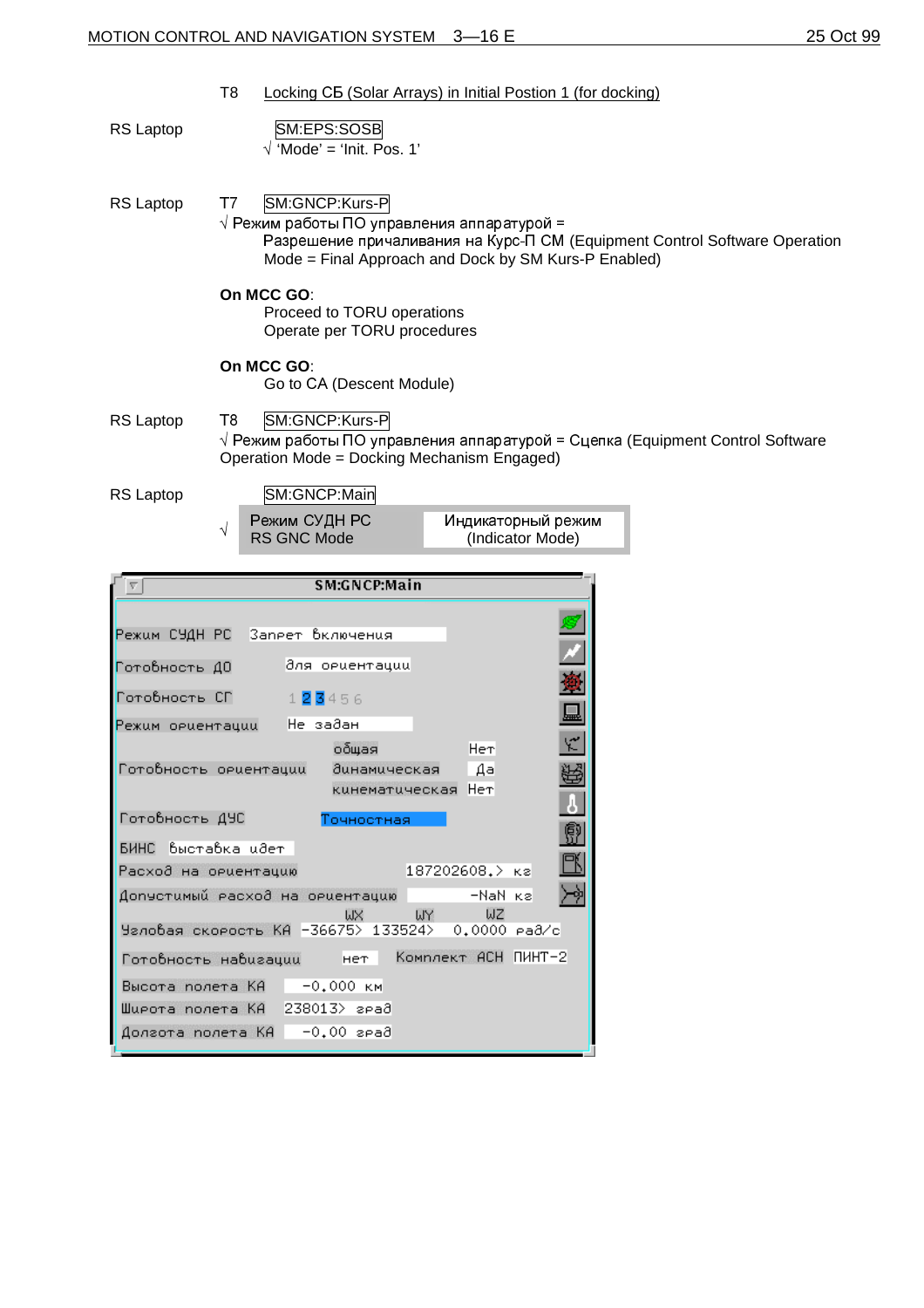#### **3.2.5. Rendezvous and docking with Orbiter**

| 3.2.5.1. Establishing communication      |
|------------------------------------------|
| SM:C&T:STTS                              |
| cmd: U_ONUK2D                            |
| √ ВКЛ УКВ2д                              |
| <b>Execute</b>                           |
| $pb$ CHANNEL $3 \rightarrow$ Press<br>2. |
| $\sqrt{\Box}$ CHANNEL 3                  |
| Press and hold push-to-talk button       |
| $\Box$ XMIT 3                            |
|                                          |

## **NOTE**

- 1. Use push-to-talk button for VHF2 simplex, do not use pb XMIT
- 2. Press and hold push-to-talk button to transmit information ( $\square$ XMIT 3)
- 3. Release push-to-talk button to listen to information ( $\blacksquare$  XMIT 3)

For communication from the modules



RS Laptop **SM:C&T:STTS** 1. **cmd:** U\_OFUK2D(S)  $\sqrt{\text{ OTKJ}}$  УКВ2д(с) **Execute** All Comm Panels 2. pb CHANNEL  $3 \rightarrow$  Release  $\sqrt{\blacksquare}$  CHANNEL 3

 $\sqrt{ }$  XMIT 3

#### **3.2.5.2. Preparation for docking**

Verify no foreign objects in **50** - CA hatch area Secure loose objects Ensure access to connectors for possible need to disconnect cables in the hatches Verify KBД (Pressure Equalization Valve)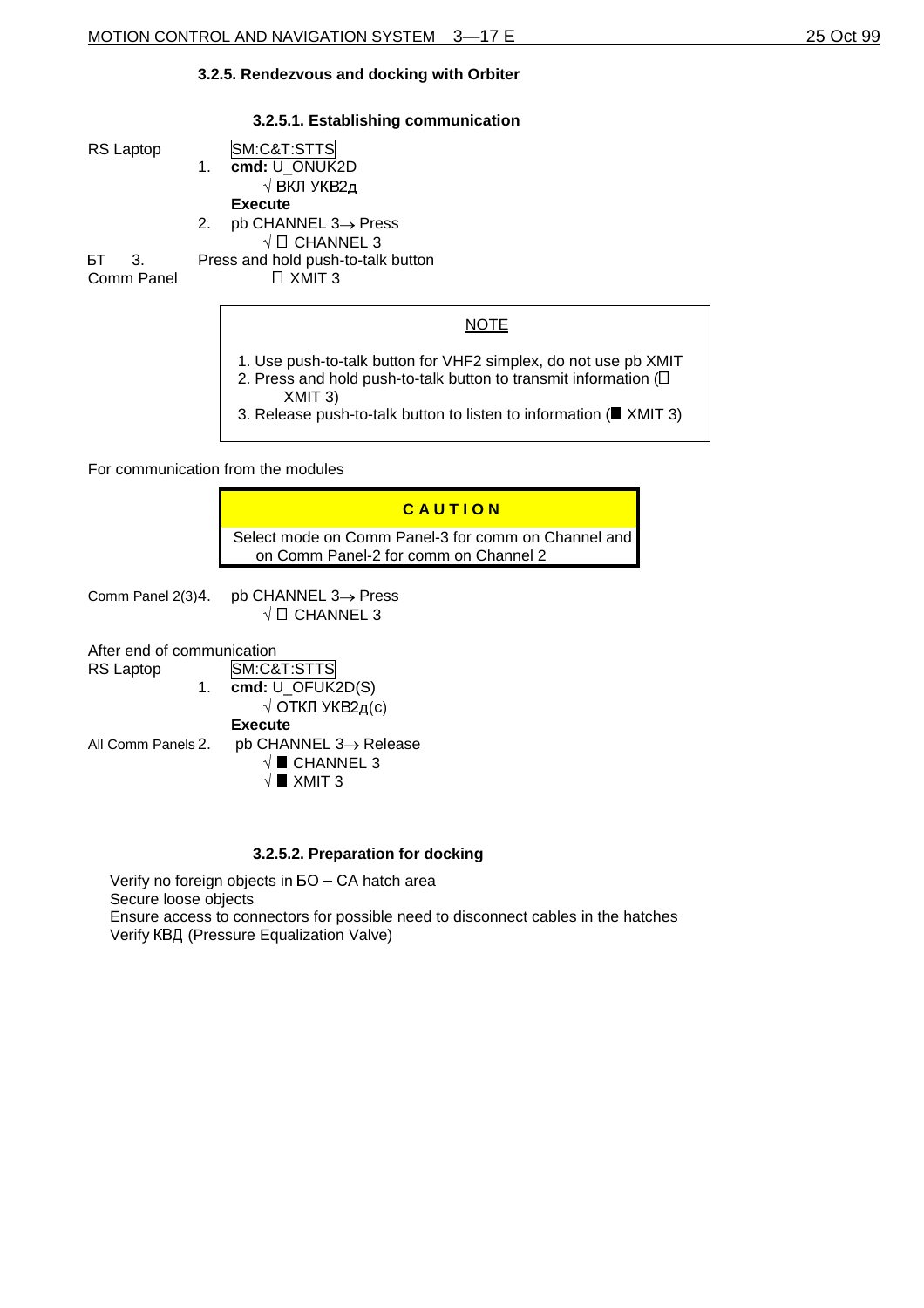## **3.2.5.3. Rendezvous monitoring**

Ti = \_\_\_\_\_\_\_\_\_

 $Ti - 01:20:00 =$  range ~ 76 km

Expect call from Orbiter

- $*$  If comm not established before Ti +45 min:
- \* go to **ДЕЙСТВИЯ ПРИ OTKA3E РАДИОСВЯЗИ (COMM FAILURE RESPONSE)** \*
- $*$  (go to p. 3-5 step 3.1)

Monitoring lights Locking C<sub>b</sub> in Initial Verify attitude Monitor gyrodine desaturation Video survey (if needed) Monitor Indicator Mode

## **3.3. SPINNING UP GYRODINES**

TBD

**3.4. MODE TRANSITIONS**

TBD

3.4.1. Transitioning to mode РАЗГРУЗКА НА ДО (Desaturation using attitude control **thrusters)**

TBD

**3.4.2. Initiating transition from RS Laptop**

TBD

**3.5. MONITORING MODE EXECUTION**

TBD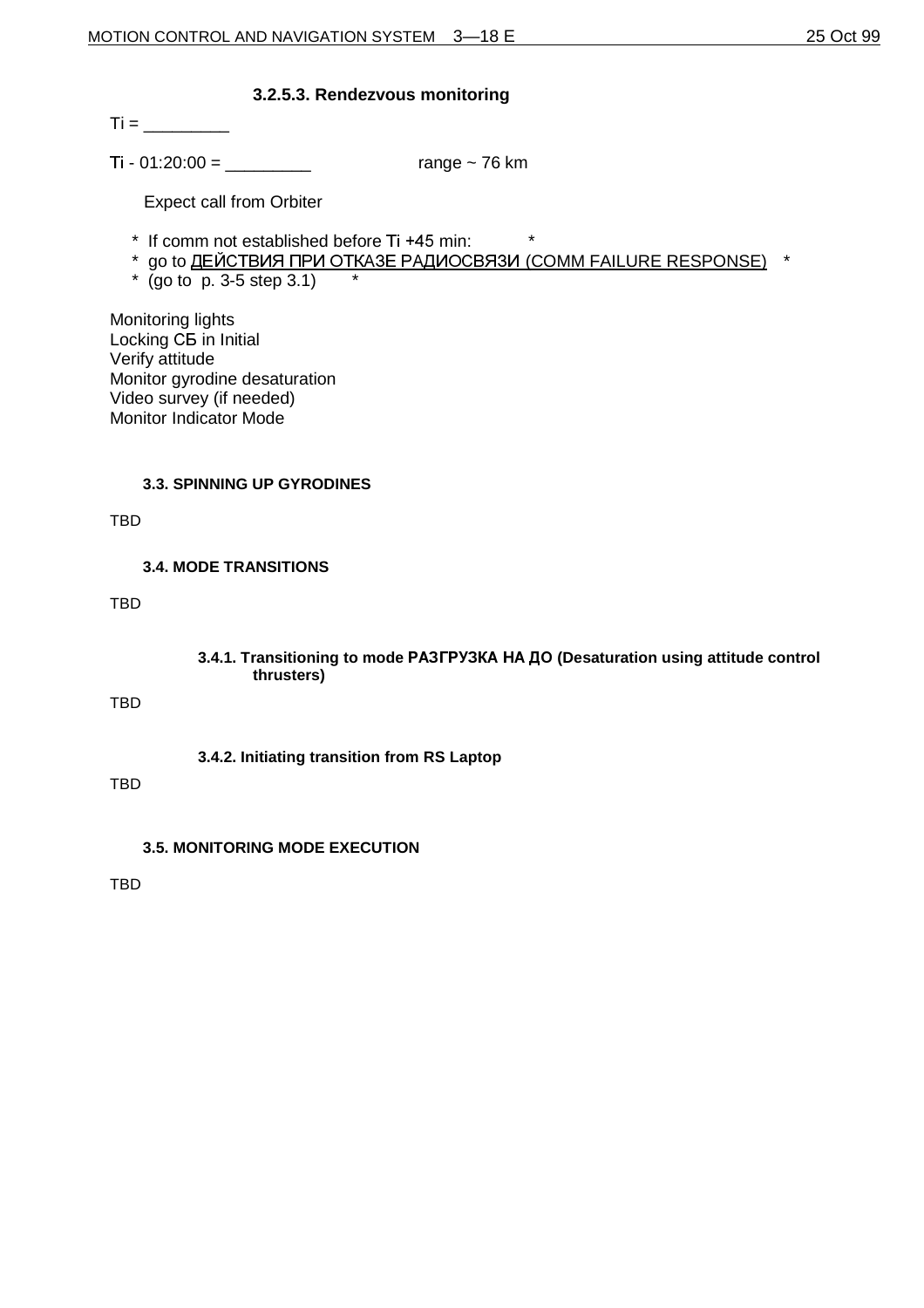## 4. RS СУДН INTERACTION WITH USOS

#### 4.1. RS СУДН ATTITUDE CONTROL HANDOVER TO USOS

TBD

## 4.2. RS СУДН ATTITUDE CONTROL TAKEOVER FROM USOS

TBD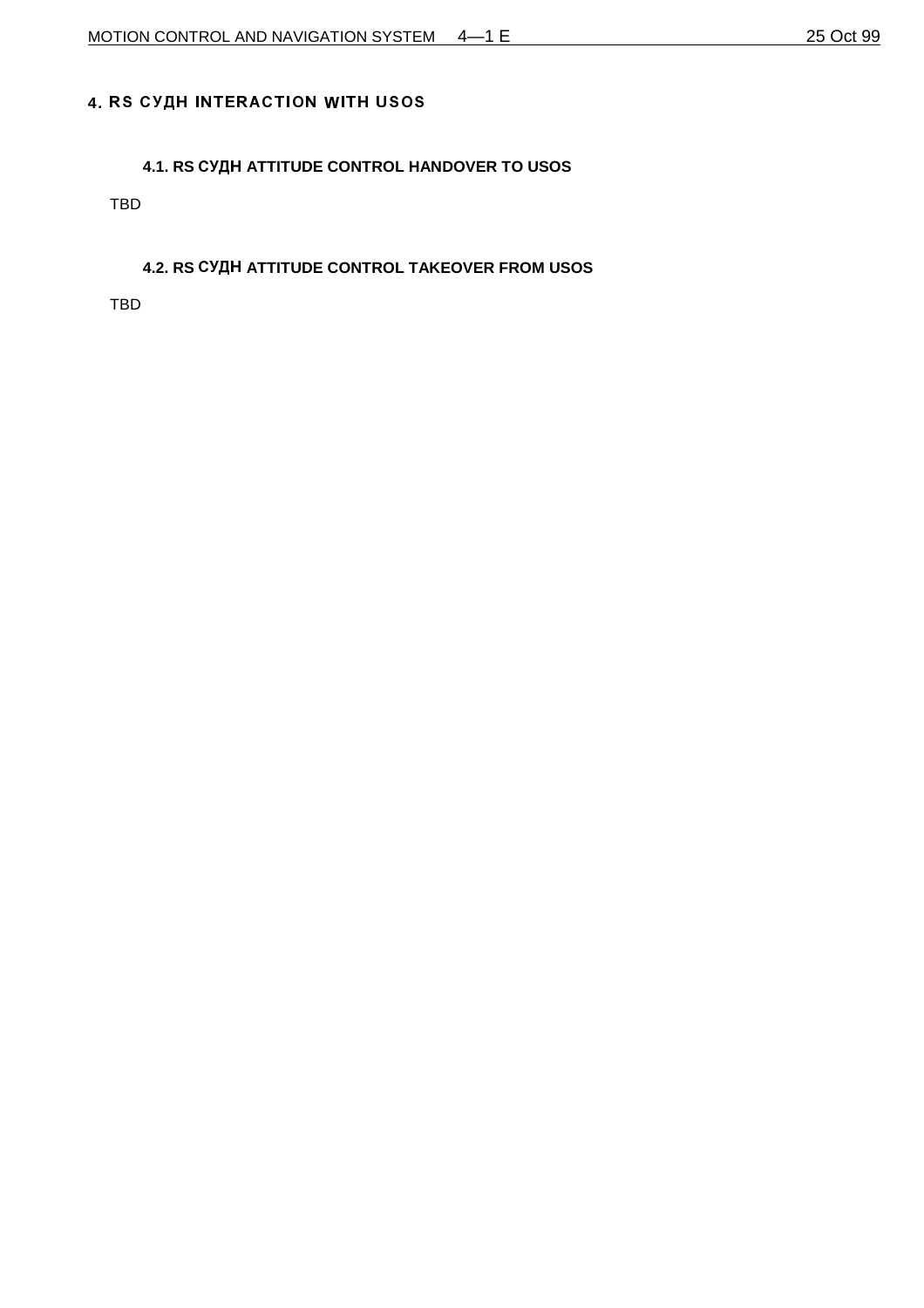## **5. VISUAL OPTICAL DEVICES**

## **5.1. WIDE ANGLE VERTICAL SIGHT (BWTB)**

This device is used for the observation of space within the hemisphere, attitude monitoring (yaw, pitch, roll), visual search for set reference points, and observation of stars of up to +1.0 magnitude.

## **5.1.1. TECHNICAL PARAMETERS**

| Screen channel viewing field, degs<br>Screen diameter, mm<br>Eyepiece channel viewing field, degs<br>Eyepiece channel magnification, times<br>Exact vertical viewing field: | 185-190<br>144<br>185-190<br>$0.55 - 0.65$ |
|-----------------------------------------------------------------------------------------------------------------------------------------------------------------------------|--------------------------------------------|
| in radial direction, degs<br>in tangential direction, degs                                                                                                                  | 20<br>5                                    |
| Vertical build error (instrumentation):                                                                                                                                     |                                            |
| in screen channel, degs                                                                                                                                                     | $\leq$ 1                                   |
| in eyepiece channel, min                                                                                                                                                    | ≤10                                        |
| in exact vertical system, min                                                                                                                                               | $\leq$ 3                                   |
| Yaw build error (instrumentation):                                                                                                                                          |                                            |
| in screen channel, degs                                                                                                                                                     | $\leq$ 2                                   |
| in screen channel, min                                                                                                                                                      | ≤10                                        |
| Angular dimensions of grid concentric circles:                                                                                                                              |                                            |
| <b>BШТВ-CБ 13-1, degs</b>                                                                                                                                                   | 140, 150, 160                              |
| BШТВ-CБ 13-2, degs                                                                                                                                                          | 140, 160                                   |
| Voltage, V                                                                                                                                                                  | 23-34                                      |
| Power consumption, W                                                                                                                                                        | $≤12$                                      |
|                                                                                                                                                                             |                                            |

#### **NOTE**

When working with an attitude of small angular dimensions, install BШТВ-CБ. 14 Spares kit magnifier into the mounting socket on screen frame.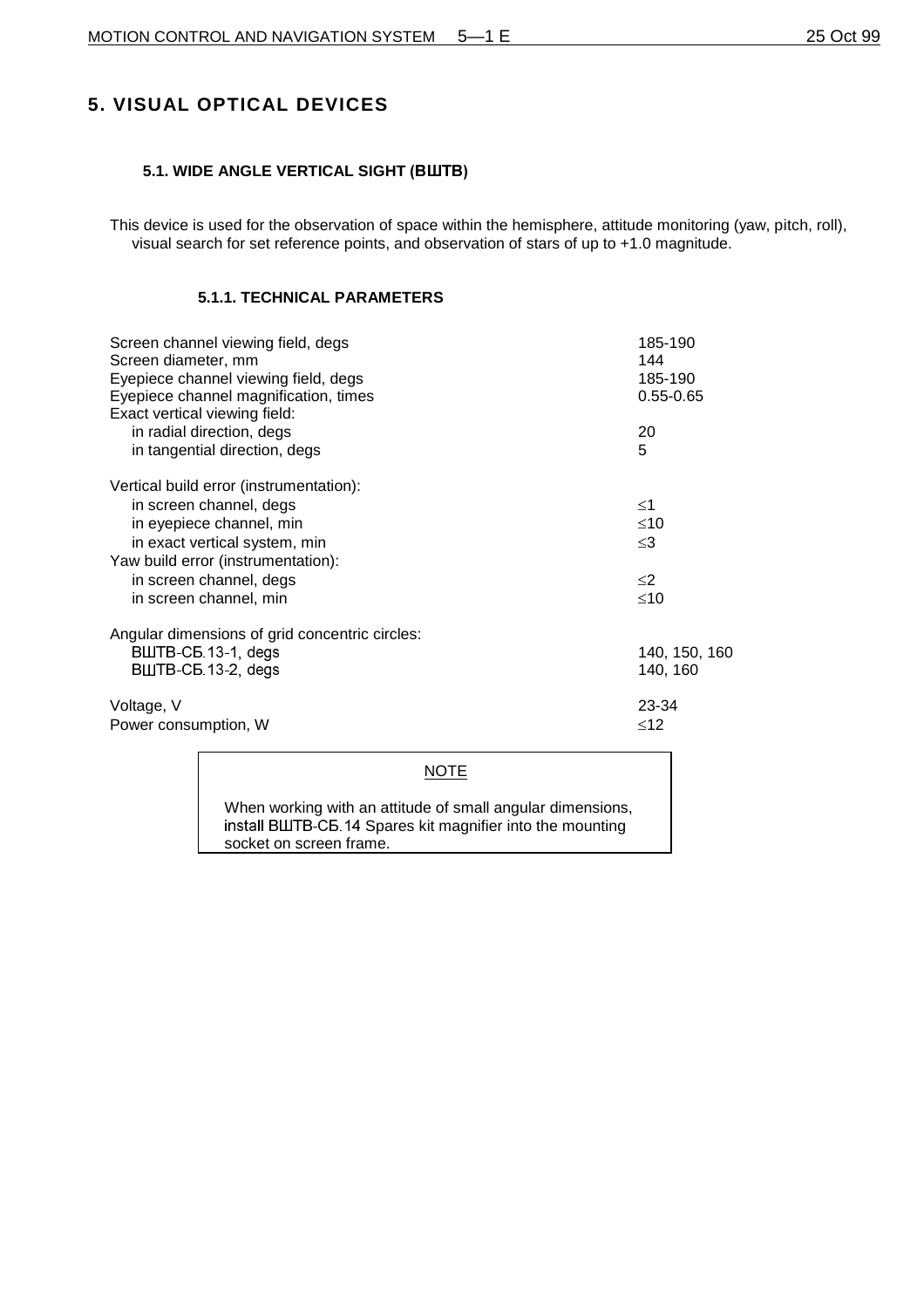#### **5.1.2. EXTERNAL VIEW**



- 1 Replaceable screens: ВШТВ-СБ 13-1. ВШТВ-СБ 13-2. ВШТВ-СБ 13-3. ВШТВ-СБ 13-4
- 2 Screen yaw scale
- 3 sw ПОДСВЕТ ШКАЛЫ КУРСА (Yaw Scale Backlight)
- 4 backup sw ПОДСВЕТ ШКАЛЫ KYPCA
- 5 Screen rotation locking screw
- 6 Eyepiece
- 7 sw ЭКРАН-ОКУЛЯР (screen—eyepiece)
- 8 Eyepiece yaw setting knob
- 9 sw ВВОД-ВЫВОД ТОЧНОЙ **ВЕРТИКАЛИ (Exact vertical input**output)
- 10 Lamp ПОДСВЕТ ШКАЛЫ КУРСА (Yaw Scale Backlight) holder
- 11 and 18 pb  $\overline{A}$  DO DC BET METK M (mark backlight)
- 12 Protective cover screw
- 13 and 17 control knob ПОДСВЕТ METKI (mark backlight)
- 14 Lamp locking screw ПОДСВЕТ METKU (mark backlight)
- 15 Mark movement knob
- 16 Screw with chain
- $19 -$  Lamps from  $3$ *M* $\Pi$  (Spares kit)
- 20 Screw

## **5.1.3. INITIAL STATE**

pb ПОДСВЕТ METKИ (mark backlight)  $\rightarrow$ BЫКЛ (Off)  $\mathsf{sw}\,\mathsf{d}\mathsf{K}\mathsf{P}\mathsf{A}\mathsf{H}\mathsf{-}\mathsf{O}\mathsf{K}\mathsf{Y}\mathsf{J}\mathsf{A}\mathsf{P}$  (screen-evepiece)  $\rightarrow$  $\rightarrow$  3KPAH (Screen) sw ПОДСВЕТ ШКАЛЫ КУРСА (yaw scale backlight)  $\rightarrow$  $\rightarrow$ BЫКЛ (Off) sw ВВОД-ВЫВОД ТОЧНОЙ ВЕРТИКАЛИ (exact vertical input-output)  $\rightarrow$ BbIBO $\Box$  (Output)  $\rightarrow$ ФИКСАЦИЯ (Lock) Screen rotation locking screw<br>Lamp DOJCBET METKK (mark backllight) locking screw  $\bigcap$ Lamp ПОДСВЕТ МЕТКИ (mark backllight) locking screw  $\overline{\bigcap}$ Protective cover screw

#### **5.1.4. SETUP**

Remove screw from sw ЭКРАН-ОКУЛЯР (screen-eyepiece), place into hole near screw 20 (once during activaiton) Install required screen TINC-21 sw BULTB (wide angle sight)  $\rightarrow$  On  $B\Box$ TB sw  $\Box$ O $A$ CBET  $\Box$ KAJIbI KYPCA (yaw scale backlight)  $\rightarrow$  $\rightarrow$  BKJ (On)  $\square$  ПОДСВЕТ ШКАЛЫ КУРСА (yaw scale backlight) Input KY (yaw angle) (per radiogram) Lock screen into position with locking screw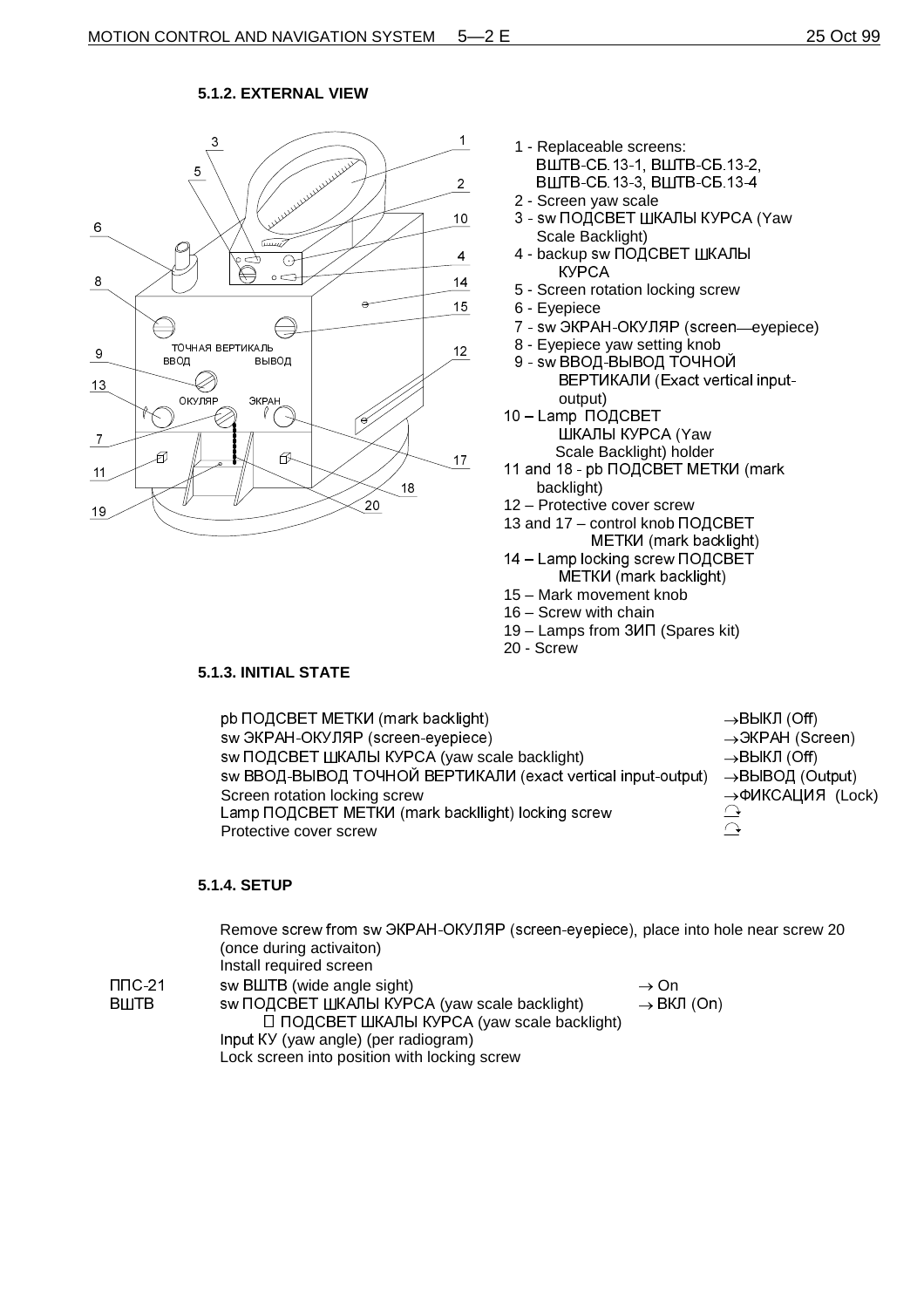$\mathsf{sw}\,$ ЭКРАН-ОКУЛЯР (screen-eyepiece)  $\;\rightarrow$  ОКУЛЯР (eyepiece) (to use eyepiece)  $\mathsf{sw}\,\mathsf{BBOI}\text{-}\mathsf{BbIBOA}\,\mathsf{TOHHO\check{M}}\,\mathsf{BEPTHKAIN}$  (exact vertical input-output)  $\rightarrow\mathsf{BBOI}\,$  (Input) (to use exact vertical)  $p$ b ПОДСВЕТ МЕТКИ (mark backlight)  $\rightarrow$  ON (to use mark)

#### **5.1.5. VIEWING FIELDS**



#### **5.1.6. CLOSEOUT OPERATIONS**

|             | <b>ВШТВ</b> (wide angle sight) | $\rightarrow$ MCX (Initial) |
|-------------|--------------------------------|-----------------------------|
| $\Pi$ DC-21 | sw BLITB                       | $\rightarrow$ Off           |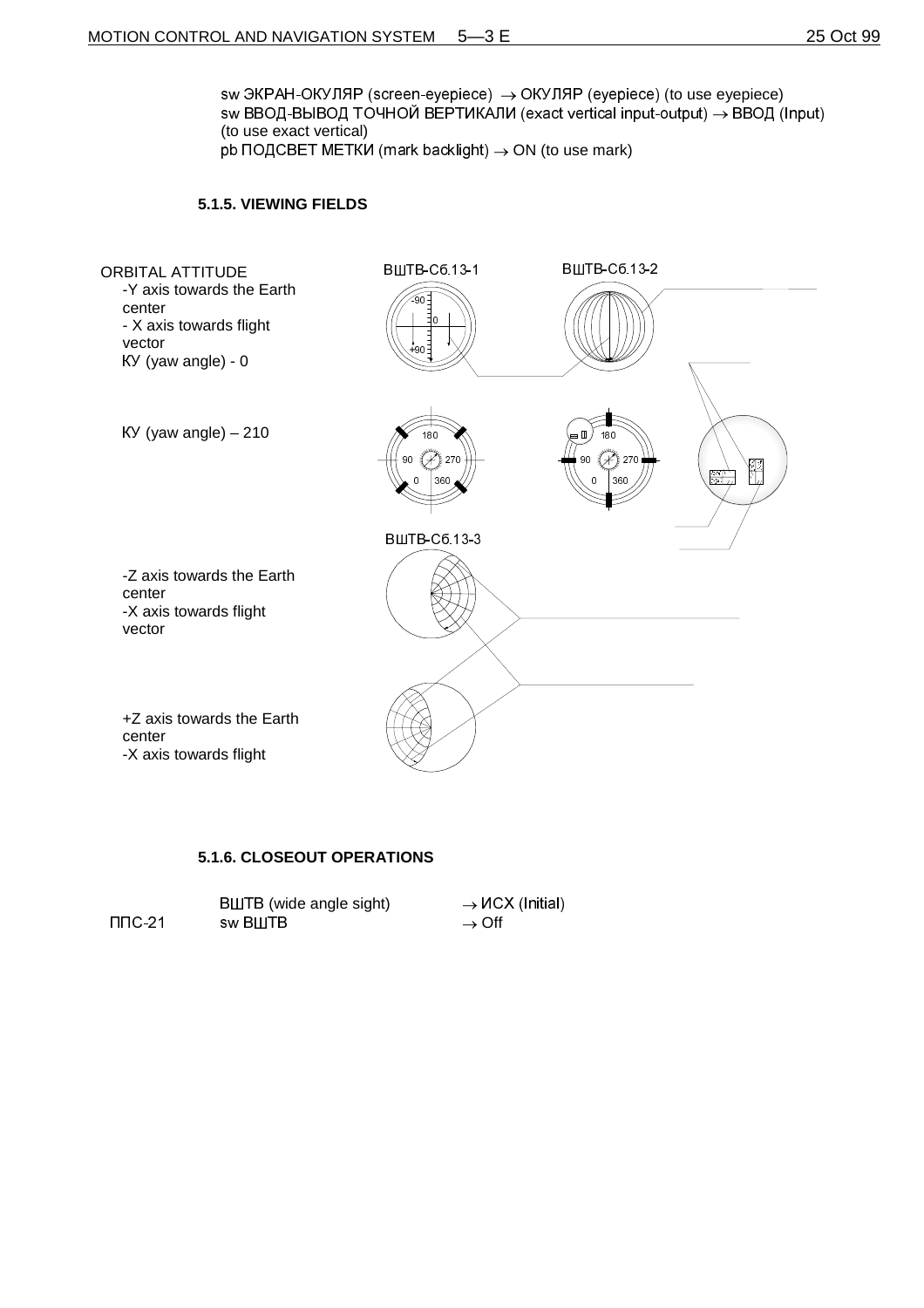## **5.1.7. OFF-NOMINAL SITUATIONS**

| 1. NO SCALE IMAGE UPON SCALE BACKLIGHT ACTIVATION<br>Heading scale                                                |
|-------------------------------------------------------------------------------------------------------------------|
| backup sw ПОДСВЕТ ШКАЛЫ КУРСА (yaw scale backlight)<br>$\rightarrow$ BKJI (On)<br>$\Box$ yaw scale                |
|                                                                                                                   |
| Yaw scale                                                                                                         |
| Replace lamp with a new one from Spares kit                                                                       |
|                                                                                                                   |
| 2. NO MARK IMAGE UPON PUSHBUTTON ΠΟДСВЕТ ΜΕΤΚΜ (MARK BACKLIGHT) ACTIVATION<br><b>■ Mark</b>                       |
| Lamp $\Box$ OLICBET METKU (mark backlight) locking screw $\rightarrow$ into other secured position<br>$\Box$ mark |
|                                                                                                                   |
| $\blacksquare$ Mark                                                                                               |
| Replace lamp frame with a new one from Spares kit                                                                 |
|                                                                                                                   |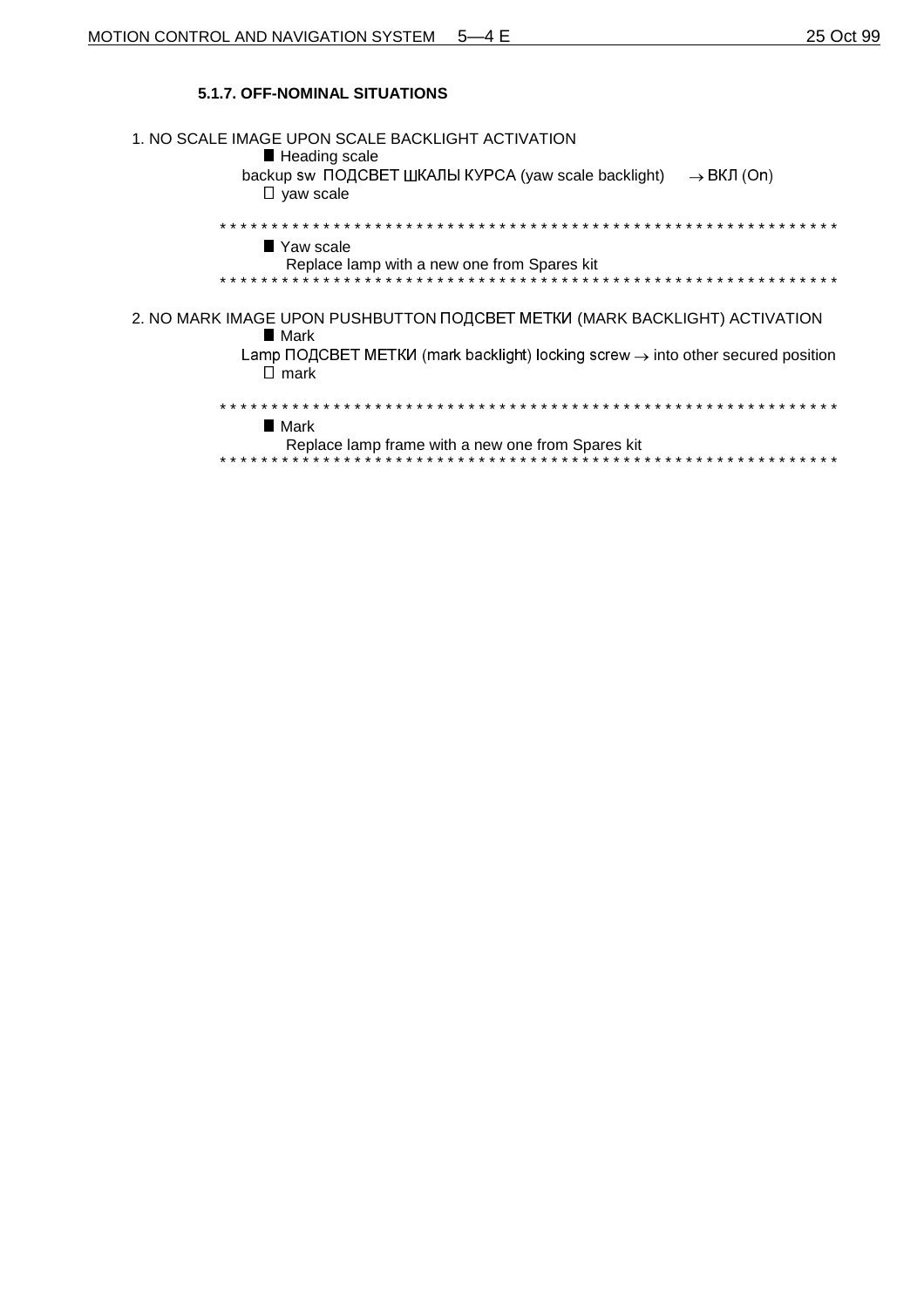## **5.2. PILOT SIGHT 240K (BN-2)**

Pilot sight is designed to determine direction to observed reference points relative to the station coordinate system for the following purposes:

- geographical reference of observed terrestrial objects;
- to determine direction vector to controlled and uncontrolled objects and measure their angular sizes.

## **5.2.1. TECHNICAL PARAMETERS**

| Sight viewing field, degs                         | 20         |
|---------------------------------------------------|------------|
| Line of sight pitch and roll rotation angle, degs | ±30        |
| Grid rotation angle range, degs                   | $0 - 360$  |
| Grid circular scale graduation, degs              | 2          |
| Rotation counter scale graduation, degs           | 1          |
| Moving scale graduation, degs                     | 5          |
| Resolution, sec                                   | 5          |
| Optical transmission factor                       | 0.7        |
| Attenuator filters, times                         | 10 and 100 |
| Power consumption, W                              | 15         |
|                                                   |            |

Sight continuous operation time is 5 hours with subsequent 30 min interval.

Pilot sight is a collimator type sight.

Components: optical unit; backlight lamp holder; housing.

The sight is rotated 30 degrees by hand around OC (pitch) and OB (roll) axes. OB restraint (OC restraint) is used to lock the instrument into position if rotated about OB (OC) axis. To rotate grid, turn  $\curvearrowright$  grid adjustment ring Readings are taken according to grid scale Attenuator filters are used to observe bright objects. Install filters into guide grooves, holding them by knurled surface.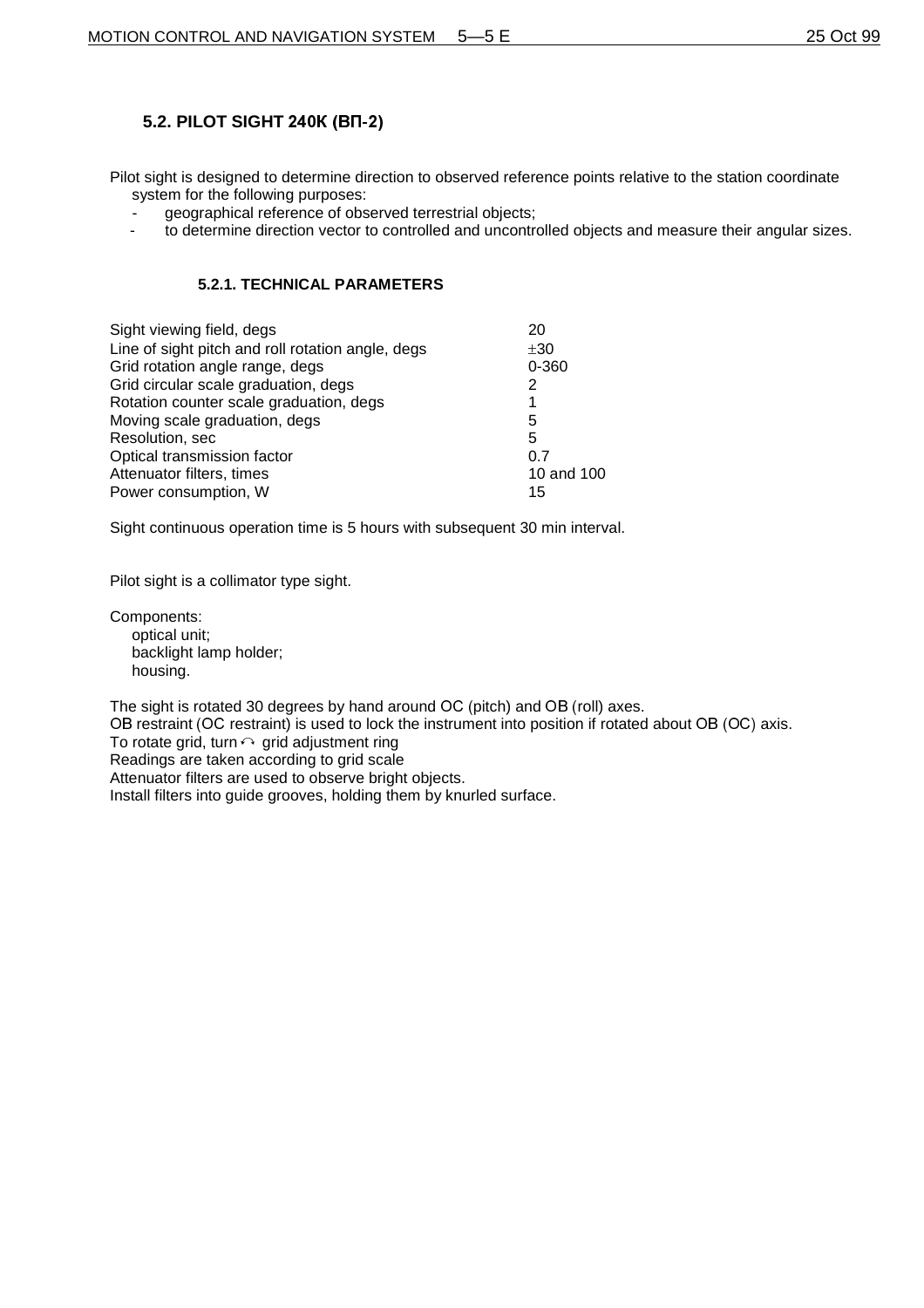

#### **5.2.2. EXTERNAL VIEW**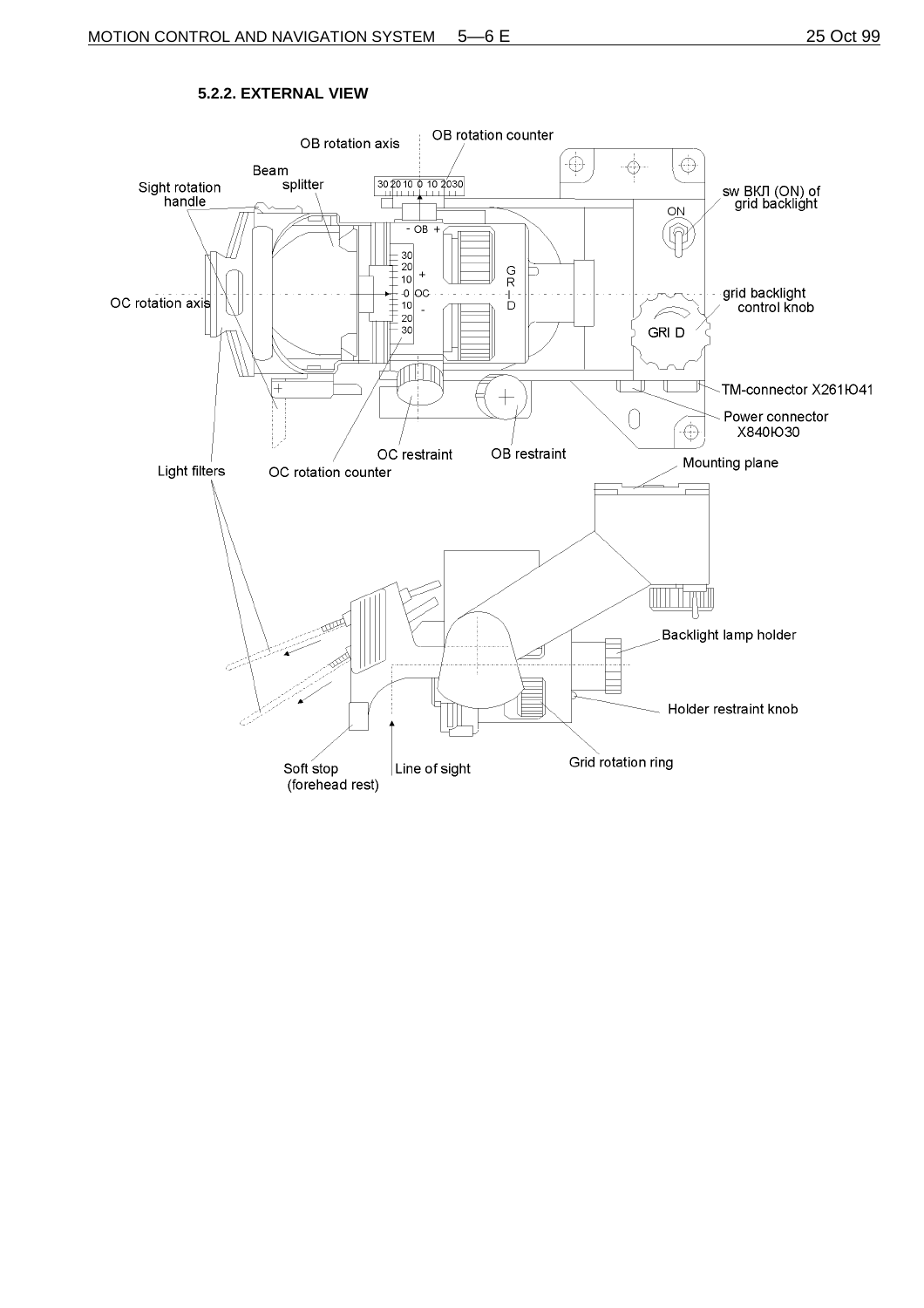## **5.2.3. VIEWING FIELDS**



## **5.2.4. SETUP**

- 1. Install sight on window #8 Secure with fastening screws
- 2. Connector X840lO10 of cable 17KC 10lO 8210A-4780  $\rightarrow$   $\leftarrow$  connector X840lO30 BN-2 Connector X846 FO10 of cable 17KC 10 FO 8210 A-4780  $\rightarrow$  [ $\leftarrow$  connector X846 FO10 of cable 17KC 10IO 8210A-3510 (to  $\Pi$  TC-21) Connector X261 FO30 of cable 17 KC 30 FO 8230 A-930  $\rightarrow$   $\leftarrow$  connector X261 FO 41 BN-2 Connector X260lO30 of cable 17KC 30lO 8230A-930  $\rightarrow$  < connector X260lO30 **YC22-1**
- 3. Install light filters (if required)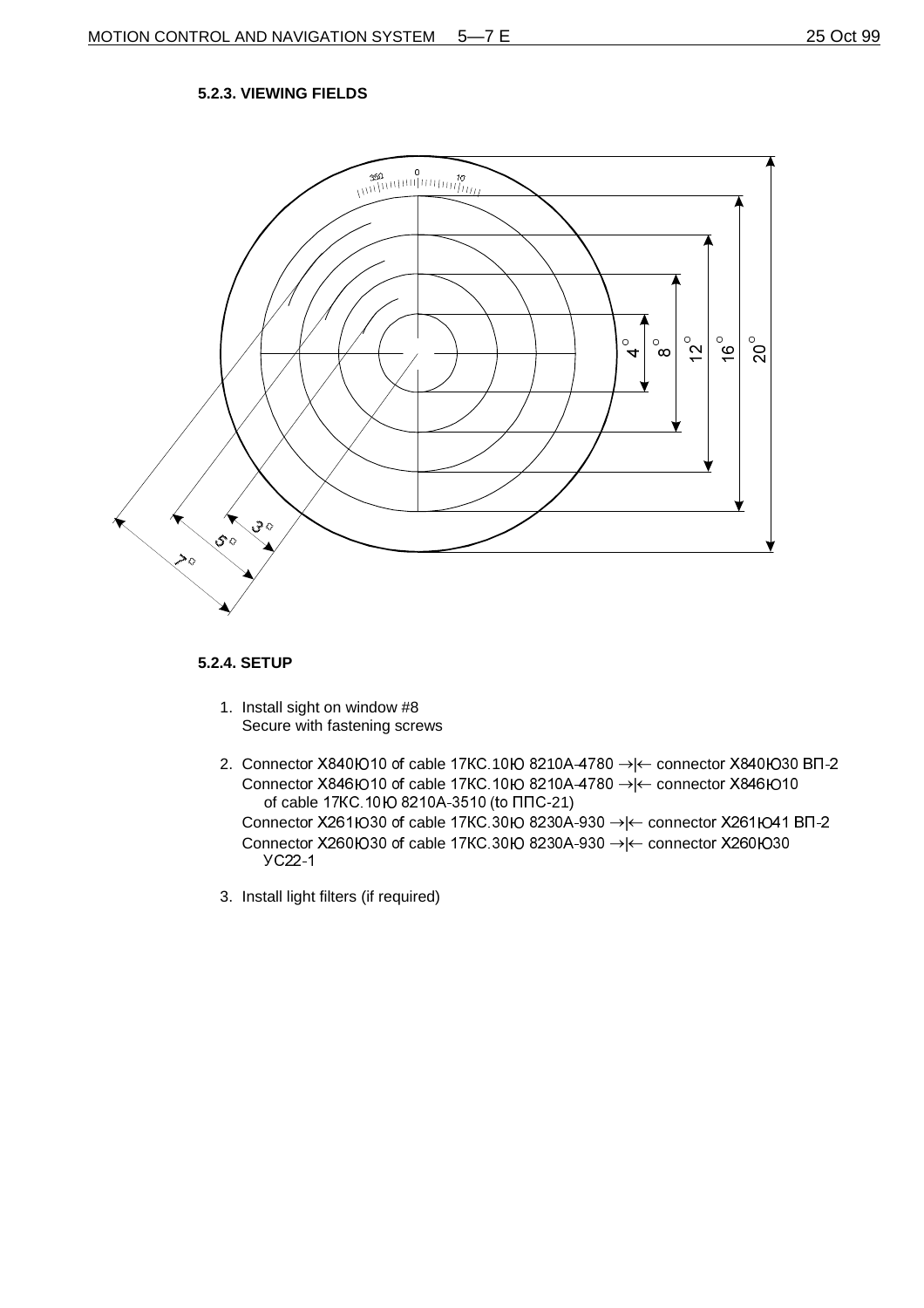## 5.2.5. INSTRUMENT OPERATION (БИНС CORRECTION FROM PILOT SIGHT)

|              | 1. Select 2 stars on MCC GO                                                                                  |                                                                                                                                                  |  |
|--------------|--------------------------------------------------------------------------------------------------------------|--------------------------------------------------------------------------------------------------------------------------------------------------|--|
|              |                                                                                                              | 2. Input star coordinates in RS Laptop (TBD)                                                                                                     |  |
|              |                                                                                                              | 3. Initiate BI/HC correction mode from Pilot Sight (TBD)                                                                                         |  |
| $\Pi$ DC-21  | 4. SW ВИЗИР ПИЛОТА                                                                                           | $\rightarrow$ On                                                                                                                                 |  |
| $B\Pi-2$     | 5. sw<br>$\Box$ grid backlight<br>OC restraint — pull and $\triangle$<br>OB restraint - pull and $\triangle$ | $\rightarrow$ On<br>Choose optimal grid brightness by rotating $\curvearrowright$ brightness control knob                                        |  |
| <b>BBK-1</b> | $pb$ Pilot Sight measurement $\rightarrow$ Press                                                             | 6. Locate set reference point (1st star) by rotating $\curvearrowright$ the sight<br>Align reference point with the sight axis of the instrument |  |
| <b>BBK-1</b> | pb Pilot Sight measurement -> Press                                                                          | 7. Locate set reference point (2nd star) by rotating $\odot$ the sight<br>Align reference point with the sight axis of the instrument            |  |
|              |                                                                                                              | 8. Monitor BUHC correction from Pilot Sight via RS Laptop (TBD)                                                                                  |  |
|              | <b>5.2.6. CLOSEOUT OPERATIONS</b>                                                                            |                                                                                                                                                  |  |
| $B\Pi-2$     | 1. Secure OC restraint<br>Secure OB restraint<br><b>SW</b><br>grid backlight                                 | $\rightarrow$ Off                                                                                                                                |  |
| $\Pi$ DC-21  | 2. SW ВИЗИР ПИЛОТА                                                                                           | $\rightarrow$ Off                                                                                                                                |  |

- 3. Remove light filters (if installed)
- On MCC GO 4. Connector X840lO10 of cable 17KC.10lO 8210A-4780 $\leftarrow$  + from connector X840lO30 BN-2 Connector X846lO10 of cable 17KC 10lO 8210A-4780  $\leftarrow$   $\rightarrow$  from connector X846lO10 of cable 17KC 10IO 8210A-3510 (from  $\Pi$  DC-21) Connector X261 FO30 of cable 17 KC 30 FO 8230 A-930  $\leftarrow$   $\rightarrow$  from connector X261 FO41 BN-2 Connector X260IO30 of cable 17KC 30IO 8230A-930  $\rightarrow$  |  $\leftarrow$  from connector X260IO30 **YC22-1**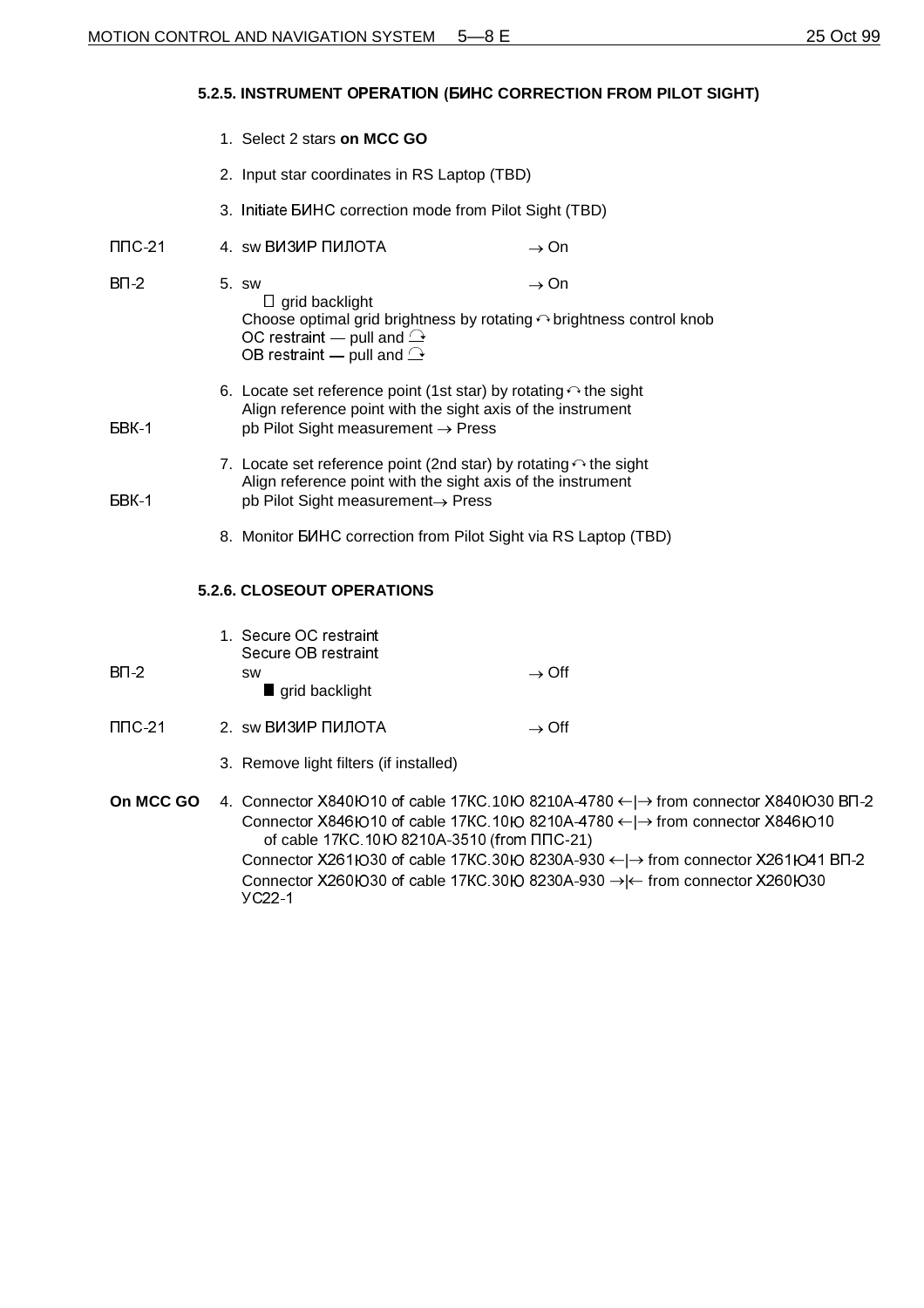5. Remove sight from window # 8 Stow into nominal location

## **5.2.7. OFF-NOMINAL SITUATIONS**

1. No grid backlight

| $\Pi$ DC-21<br>$BT-2$ | 1. √ sw ВИЗИР ПИЛОТА<br>$\sqrt{}$ SW<br>grid backlight lamp | $\rightarrow$ On<br>$\rightarrow$ On                                                                                                                                                               |
|-----------------------|-------------------------------------------------------------|----------------------------------------------------------------------------------------------------------------------------------------------------------------------------------------------------|
| $BT - 2$              | 2. sw                                                       | $\rightarrow$ Off<br>Unscrew lamp holder by holding and pressing the restraint control<br>Screw in the new lamp holder $\triangle$ by holding and pressing the restraint control (from Spares kit) |
| $BT-2$                | 3. sw                                                       | $\rightarrow$ On                                                                                                                                                                                   |

3. sw<br> $\sqrt{D}$  grid backlight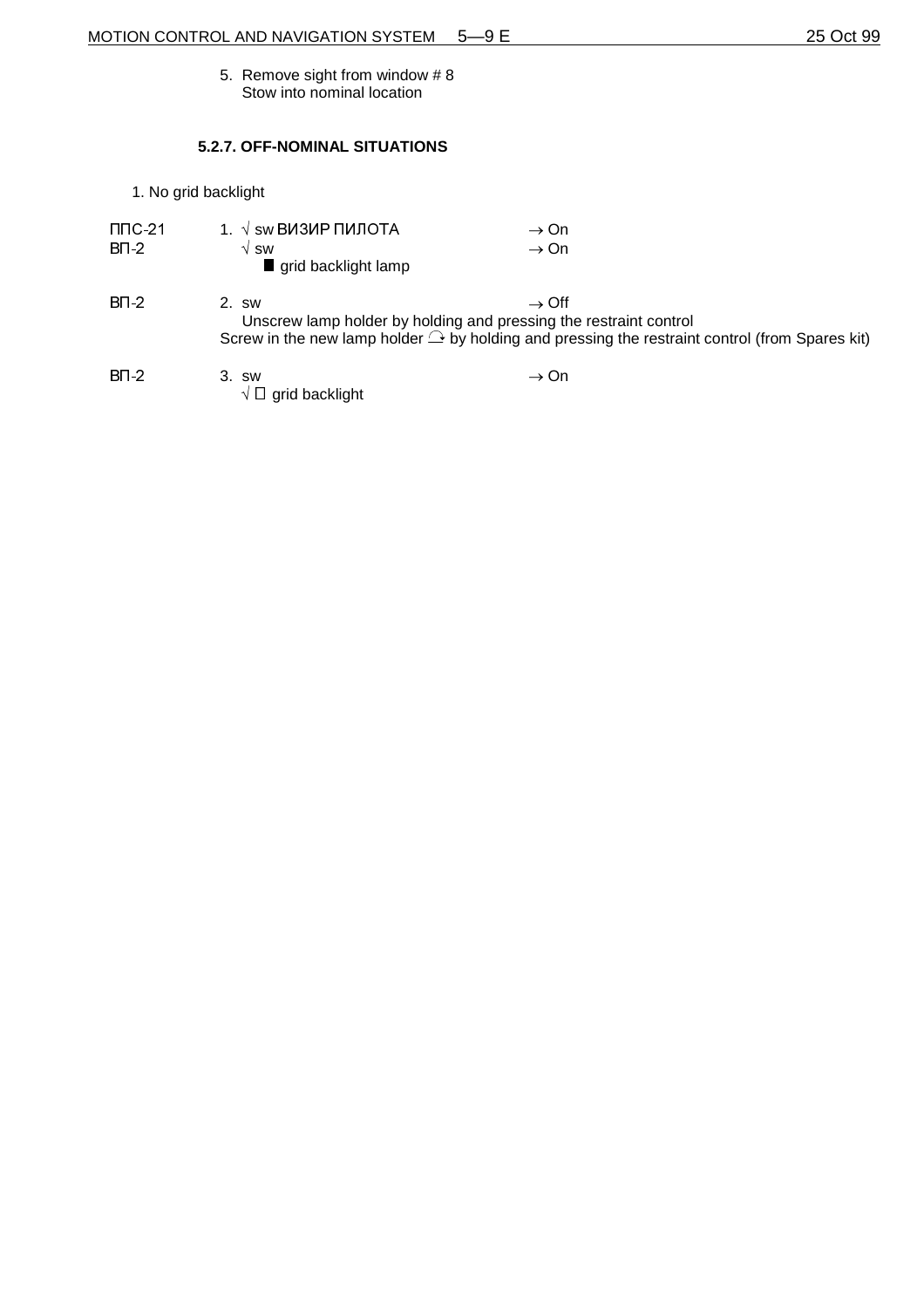## **5.3. PUMA PORTABLE ZOOM VIEWFINDER**

The Puma Portable Zoom Viewfinder is used to view remote objects and determine their angular position in the SM coordinate system in order to:

- provide geographical reference of observed terrestrial objects;
- determine target vector in a specified coordinate system.

#### **5.3.1. TECHNICAL PARAMETERS**

| Magnification range, times                                          | $1.5 - 15$ |
|---------------------------------------------------------------------|------------|
| Viewing field size at 1.5 times magnification, degs                 | 40         |
| Viewing field size at 15 times magnification, degs                  | 4          |
| Dioptric adjustment range, diopters                                 | ± 4        |
| Optical transmission factor                                         | 0.35       |
| Resolution in viewing field center at x1.5 times magnification, sec | 30         |
| Goniometrical grid rotation angles (yaw), degs                      | $0--90$    |
| Grid rotation (yaw) scale graduation, degs                          | 2          |
| Instrument roll and pitch rotation angle range, degs                | $+22$      |
| Roll and pitch scales graduation, degs                              | 2          |
| Sight length, mm                                                    | 320        |

Puma Portable Zoom Viewfinder is a monocular spyglass which includes:

- lens;
- eyepiece;
- quick removal fixture.

A soft damper protects the window from damage.

Goniometrical grid adjustment ring is used to rotate  $\curvearrowright$  goniometrical grid.

Roll and pitch rotation locking screws are used to lock the device in required roll (pitch) angular position. Readings are taken using roll and pitch rotation scales.

Magnification control is used for smooth magnification adjustment  $(\cap)$ .

Eyepiece dioptric adjustment ring  $(\cap)$  is used to improve the image sharpness for a specific operator.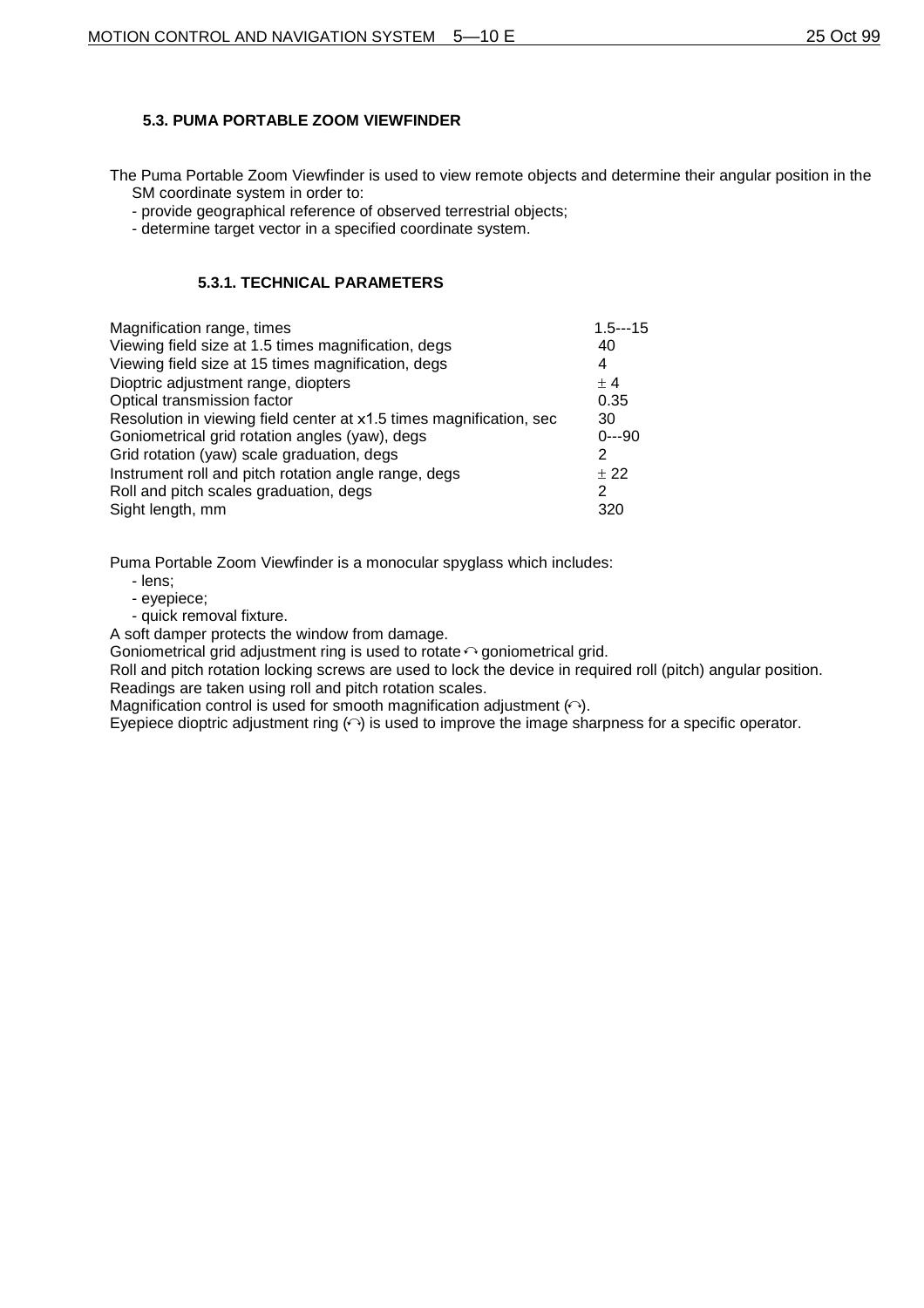#### **5.3.2. EXTERNAL VIEW**





- 1. Goniometrical grid backlight brightness control knob
- 2. Window mounting guide
- $3.$  TM-connector  $(\text{III2})$
- 4. Quick removal fixture
- 5. Angular coordinates TM-sensors housing
- 6. Eye-shade
- 7, 16. Eyepiece
- 8. Backlight lamp protective cap
- 9. Polyamide thread
- 10, 20. Lens
- 11.Removable soft damper
- 12.Lens cover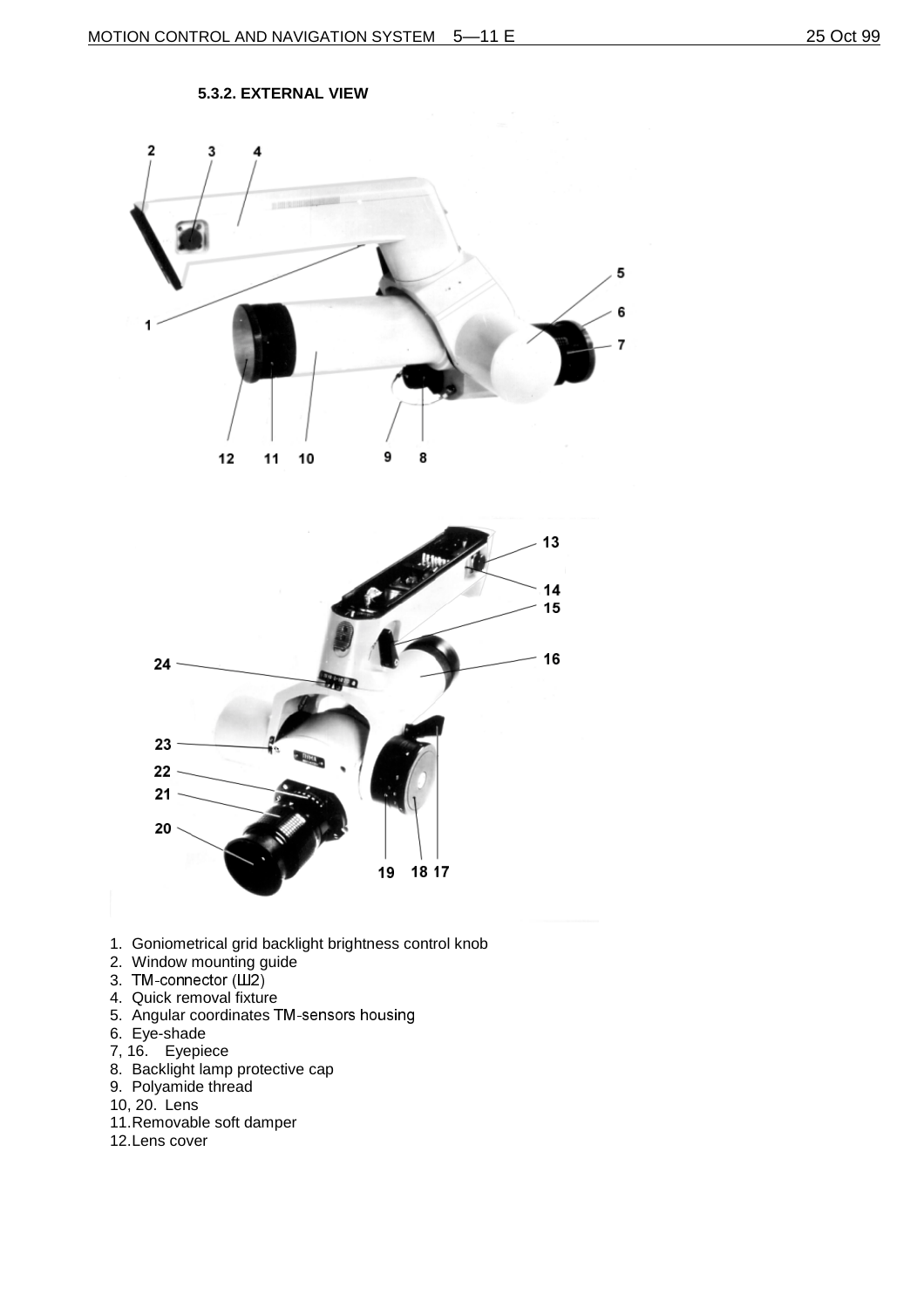- 13.Grid backlight activation switch
- 14. Power connector  $(III1)$
- 15.Roll rotation locking screw
- 17.Pitch rotation locking screw
- 18.Magnification adjustment knob
- 19.Magnification scale
- 21.Eyepiece dioptric adjustment ring
- 22.Goniometrical grid rotation ring with scale (yaw)
- 23.Pitch rotation scale
- 24. Roll rotation scale

## **5.3.3. VIEWING FIELD**



| Magni-    | Viewing field (degs) |                    |     |      |
|-----------|----------------------|--------------------|-----|------|
| fication, | View-                | For each ring zone |     |      |
| times     | finder               |                    |     |      |
| 1.5       | 40                   | 30                 | 20  | 10   |
| 3         | 20                   | 15                 | 10  | 5    |
|           | 10                   | 7.5                | 5   | 2.5  |
| 12        | 5                    |                    | 2.5 | ~1.3 |
| 15        |                      |                    | 2   |      |

## **5.3.4. SETUP**

- 1. Install Puma onto window #6 Secure device with fastening screws
- 2. Connector X840Ю10 of cable17KC 10Ю 8210А-4780 → connector Ш1 ПВП Puma Connector X846Ю10 of cable 17КС 10Ю 8210А-4780 → connector X846Ю10 of cable 17KC 10Ю 8210A-3510 (to ППС-21) Connector X261 FO30 of cable 17KC.30 FO 8230A-930  $\rightarrow$   $\leftarrow$  connector LI2 NBN Puma Connector X260IO30 of cable 17KC 30IO 8230A-930  $\rightarrow$  < connector X260IO30 of YC22-1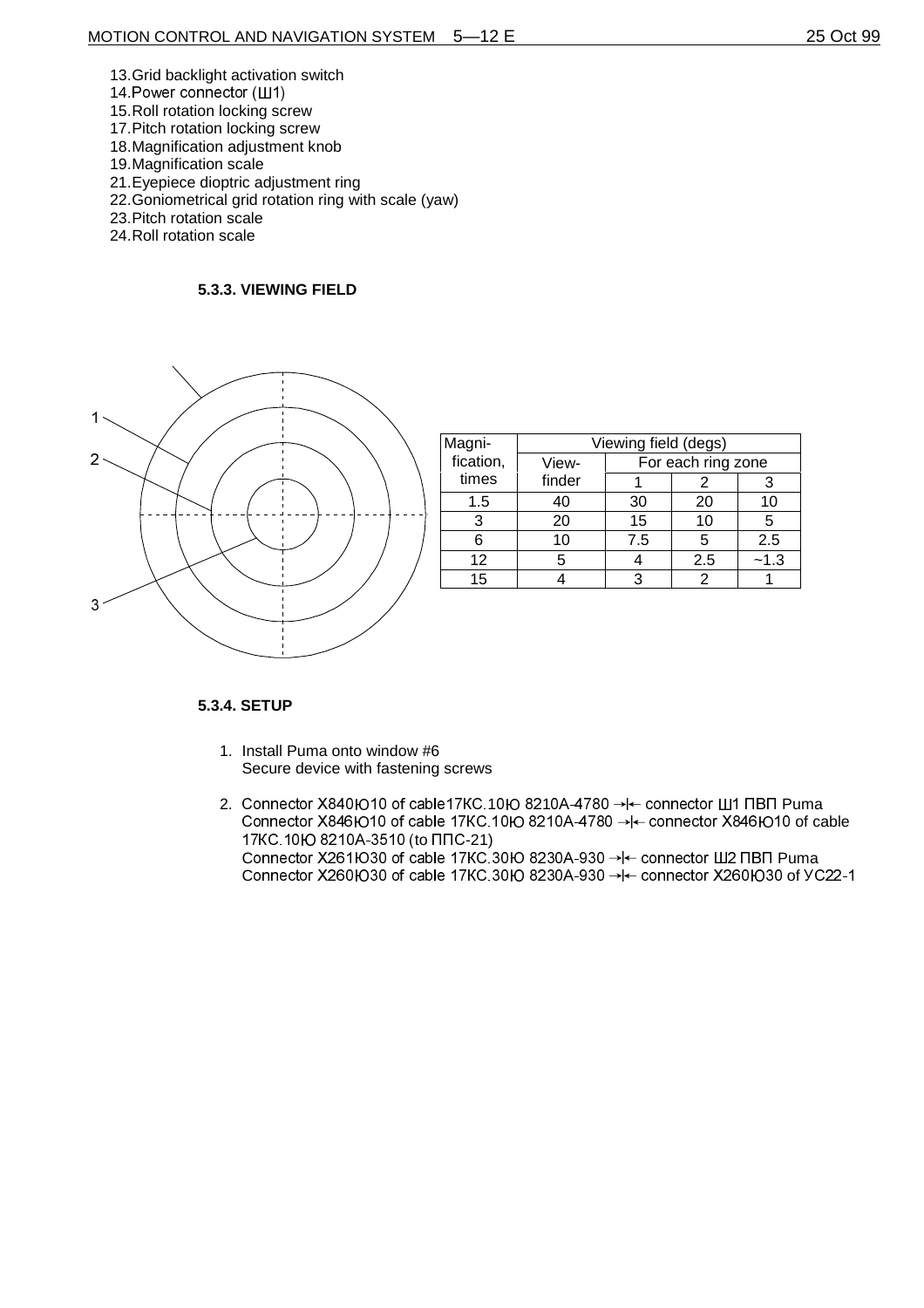## **5.3.5. INSTRUMENT OPERATION (BUHC CORRECTION FROM PUMA)**

|              | 1. Select two stars per MCC instructions                                                                                                                                                                                                                                                                                       |
|--------------|--------------------------------------------------------------------------------------------------------------------------------------------------------------------------------------------------------------------------------------------------------------------------------------------------------------------------------|
|              | 2. Input star coordinates in RS Laptop (TBD)                                                                                                                                                                                                                                                                                   |
|              | 3. Initiate BIAHC correction from Puma mode (TBD)                                                                                                                                                                                                                                                                              |
| Puma         | $\rightarrow$ On<br>4. SW<br>$\Box$ ПОДСВЕТ СЕТКИ (grid backlight)<br>Select optimal grid backlight brightness by rotating $\curvearrowright$ control knob<br>Rotation locking screws $\cap$ (released)<br>Adjust grid sharpness by rotating $\curvearrowright$ eyepiece dioptric adjustment ring<br>Set optimal magnification |
| <b>BBK-1</b> | 5. Locate required reference point (1 <sup>st</sup> star) by rotating viewfinder $\curvearrowright$<br>Align reference point with instrument line of sight<br>$pb$ ИЗМЕРЕНИЕ ПУМА (Puma measurement) $\rightarrow$ Press                                                                                                       |
| <b>BBK-1</b> | 6. Locate required reference point ( $2^{nd}$ star) by rotating viewfinder $\curvearrowright$<br>Align reference point with instrument line of sight<br>$pb$ ИЗМЕРЕНИЕ ПУМА(Puma measurement) $\rightarrow$ Press                                                                                                              |
| RS Laptop    | 7. Monitor execution of BUHC correction from Puma via RS Laptop (TBD)                                                                                                                                                                                                                                                          |
|              | <b>5.3.6. CLOSEOUT OPERATIONS</b>                                                                                                                                                                                                                                                                                              |

|           | 1. Pitch and roll locking screws $\cap$ (tight)                                                                                                                                                                                            |
|-----------|--------------------------------------------------------------------------------------------------------------------------------------------------------------------------------------------------------------------------------------------|
| Puma      | $\rightarrow$ Off<br><b>SW</b><br>$\sqrt{\blacksquare}$ grid backlight                                                                                                                                                                     |
| On MCC GO | 2. connector X840lO10 of cable 17KC 10lO 8210A-4780 $\leftrightarrow$ connector III1 TBT Puma<br>connector X846IO10 of cable 17KC 10IO 8210A-4780 $\leftrightarrow$ connector X846IO10 of cable<br>17KC 10IO 8210A-3510 (from $\Pi$ IC-21) |
|           | connector X261lO30 of cable 17KC 30lO 8230A-930 $\leftrightarrow$ connector LU2 NBN Puma<br>connector X260lO30 of cable 17KC 30lO 8230A-930 $\rightarrow$ $\leftarrow$ connector X260lO30 of YC22-1                                        |
|           |                                                                                                                                                                                                                                            |

3. Remove viewfinder from window #6 Stow in nominal location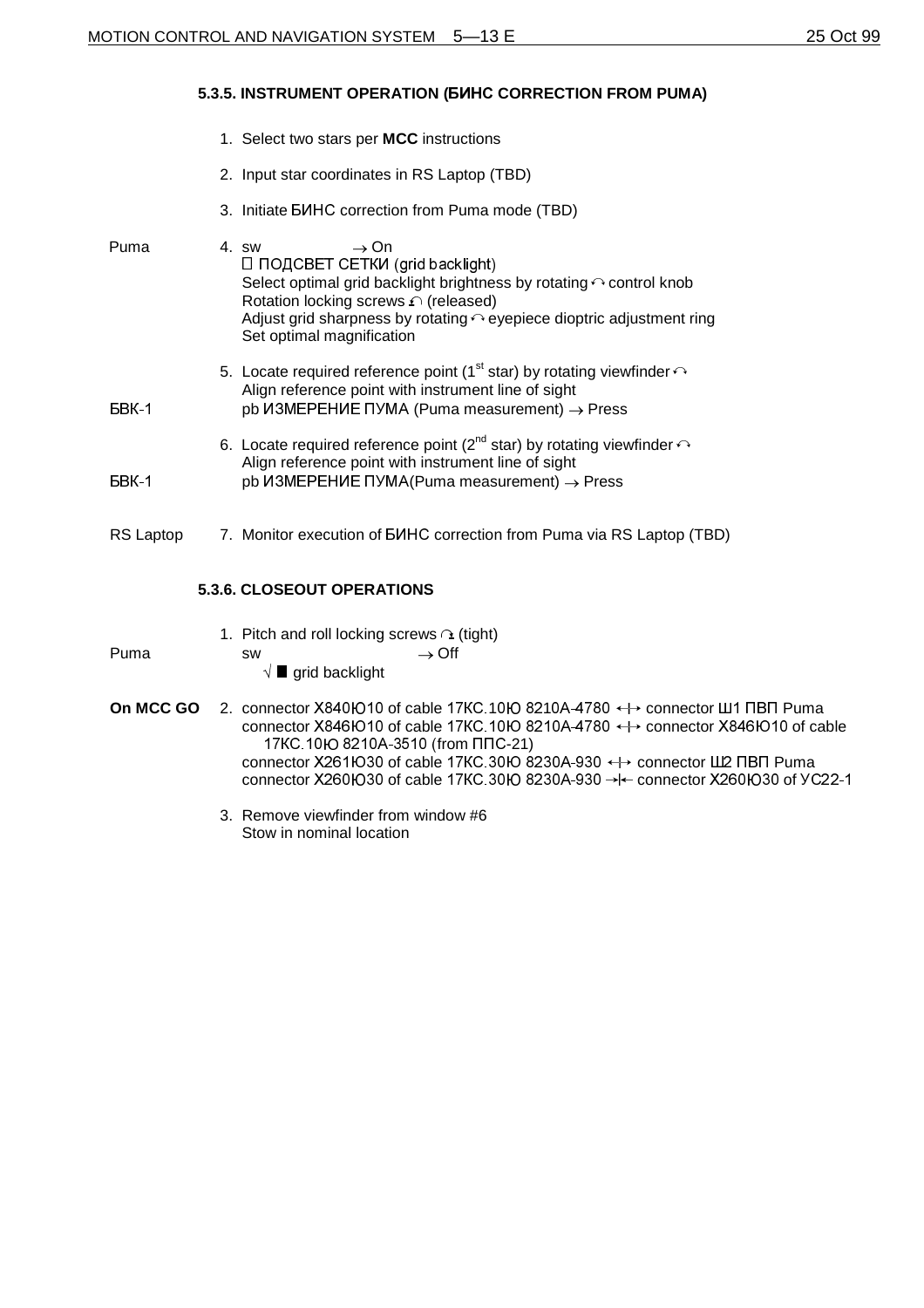## **5.3.7. OFF-NOMINAL SITUATIONS**

Replace lamp with spare from Spares kit

## 1. NO GRID BACKLIGHT

- PUMA  $1. \sqrt{\text{sw}}$  $\rightarrow$  On grid backlight lamp PUMA 2. sw  $\rightarrow$  Off
- PUMA 3. sw  $\rightarrow$  On  $\sqrt{D}$  grid backlight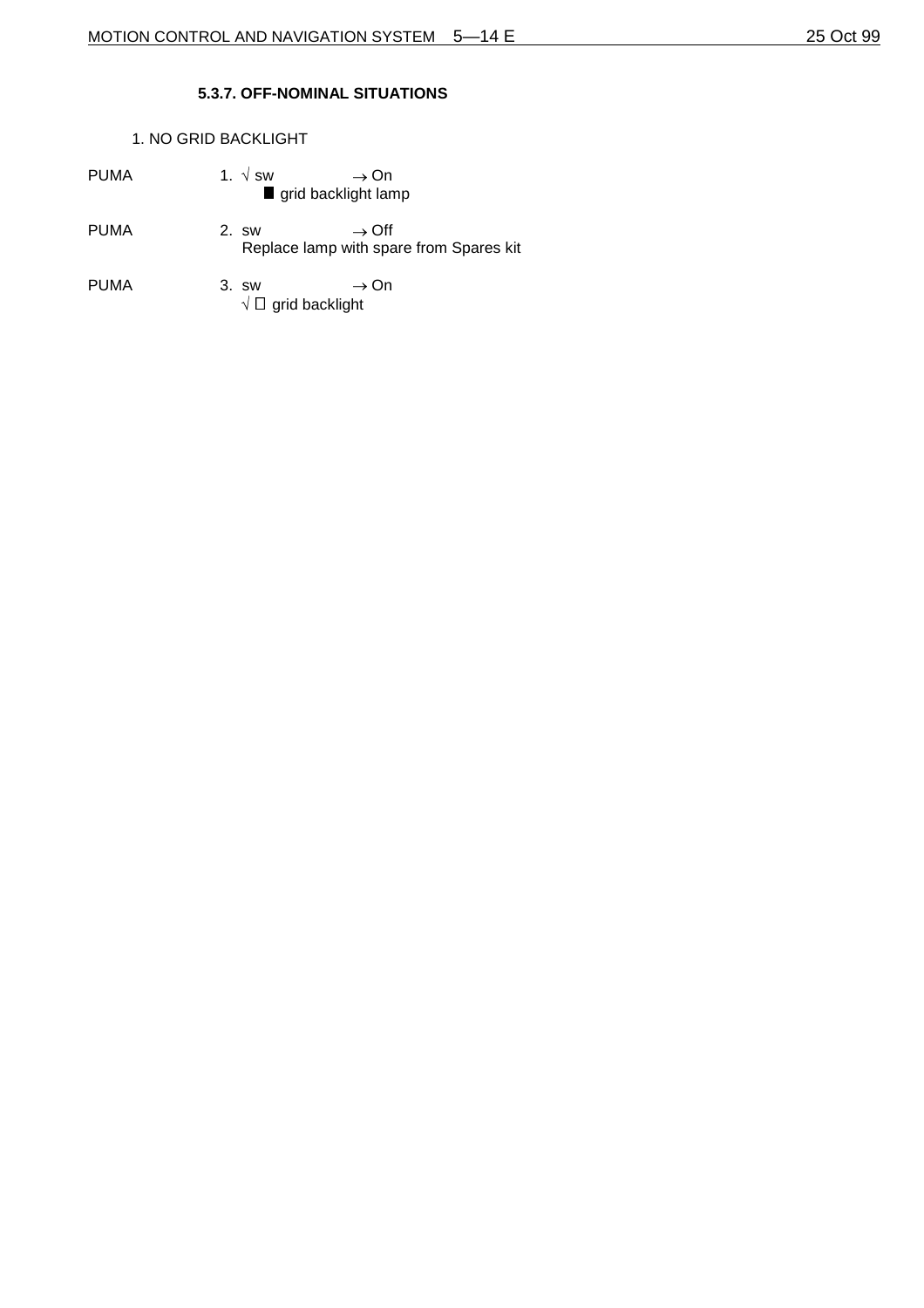## 6. INTEGRATED PROPULSION SYSTEM (ОДУ)

## **Propulsion system valves abbreviations**

Low pressure electropneumatic valves

| Hardware name                                                                             | Hardware ID   |
|-------------------------------------------------------------------------------------------|---------------|
| Low-pressure oxidizer tank pressurization electropneumatic valve                          | ЭКННО1        |
| Low-pressure oxidizer tank pressurization electropneumatic valve                          | ЭКННО2        |
| Low-pressure fuel tank pressurization electropneumatic valve                              | ЭКННГ1        |
| Low-pressure fuel tank pressurization electropneumatic valve                              | ЭКННГ2        |
| High-pressure oxidizer tank pressurization electropneumatic valve                         | ЭКНБВО1       |
| High-pressure oxidizer tank pressurization electropneumatic valve                         | ЭКНБВО2       |
| High-pressure fuel tank pressurization electropneumatic valve                             | ЭКНБВГ1       |
| High-pressure fuel tank pressurization electropneumatic valve                             | ЭКНБВГ2       |
| Fuel pressurization and evacuation system electropneumatic valve (backup)                 | ЭКНВГ2        |
| Oxidizer pressurization and evacuation system electropneumatic valve (backup)             | <b>GKHBO2</b> |
| Backup compressor fuel pressurization and evacuation system electropneumatic<br>valve     | ЭКРНВГ        |
| Backup compressor oxidizer pressurization and evacuation system<br>electropneumatic valve | ЭКРНВО        |
| FGB fuel tanks pressurization and evacuation system electropneumatic valve                | <b>ЭКНТГ1</b> |
| FGB fuel tanks pressurization and evacuation system electropneumatic valve                | ЭКНТГ2        |
| FGB oxidizer tanks pressurization and evacuation system electropneumatic valve            | <b>ЭКНТО1</b> |
| FGB oxidizer tanks pressurization and evacuation system electropneumatic valve            | <b>ЭКНТО2</b> |

High pressure electropneumatic valves

| Hardware name                                                                         | Hardware ID   |
|---------------------------------------------------------------------------------------|---------------|
| Fuel spherical tank ramp separation electropneumatic valve                            | ЭКРШГ         |
| Oxidizer spherical tank ramp separation electropneumatic valve                        | ЭКРШО         |
| High pressure fuel pressurization and evacuation system electropneumatic valve        | ЭКНВГ1        |
| High pressure oxidizer pressurization and evacuation system electropneumatic<br>valve | <b>GKHBO1</b> |

Electrohydraulic valves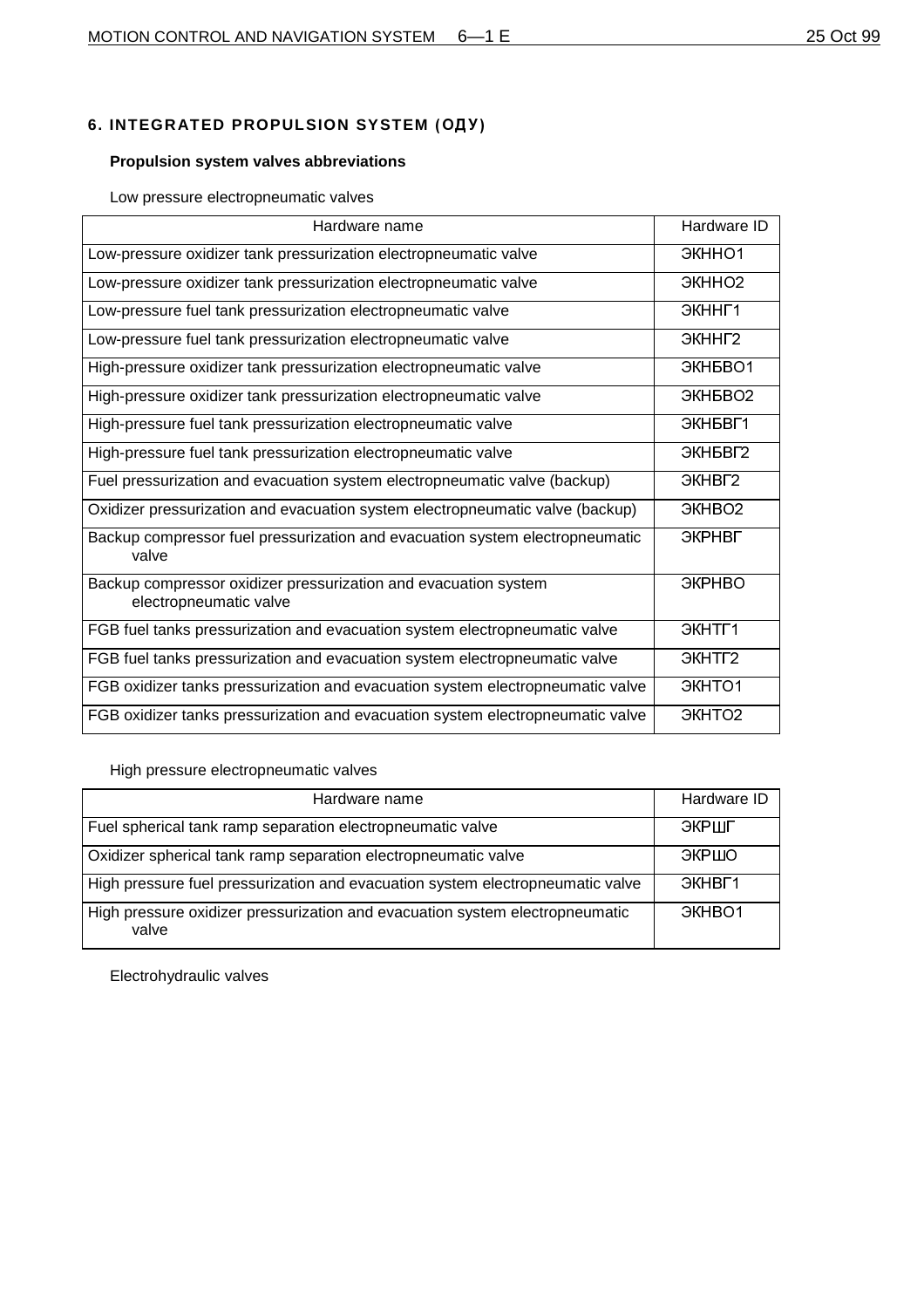| Hardware name                                                   | Hardware ID                 |
|-----------------------------------------------------------------|-----------------------------|
| Low-pressure fuel tank 1 electrohydraulic valve                 | ЭКГ1                        |
| Low-pressure fuel tank 2 electrohydraulic valve                 | ЭКГ2                        |
| Low-pressure fuel tank 3 electrohydraulic valve                 | $\overline{\mathsf{R}}$ KT3 |
| Low-pressure oxidizer tank 1 electrohydraulic valve             | $\overline{\text{OKO1}}$    |
| Low-pressure oxidizer tank 2 electrohydraulic valve             | ЭКО2                        |
| Low-pressure oxidizer tank 3 electrohydraulic valve             | ЭКОЗ                        |
| High-pressure fuel tank electrohydraulic valve                  | ЭКГВ                        |
| High-pressure oxidizer tank electrohydraulic valve              | ЭКОВ                        |
| Oxidizer refilling system electrohydraulic valve                | ЭКДО1                       |
| Oxidizer refilling system electrohydraulic valve                | ЭКДО2                       |
| Oxidizer refilling system electrohydraulic valve                | ЭКДОЗ                       |
| Oxidizer refilling system electrohydraulic valve                | ЭКДО4                       |
| Oxidizer refilling system electrohydraulic valve                | ЭКДО5                       |
| Oxidizer refilling system electrohydraulic valve                | ЭКДО6                       |
| Oxidizer refilling system electrohydraulic valve                | ЭКДО7                       |
| Oxidizer refilling system electrohydraulic valve                | ЭКДО8                       |
| Fuel refilling system electrohydraulic valve                    | ЭКДГ1                       |
| Fuel refilling system electrohydraulic valve                    | ЭКДГ2                       |
| Fuel refilling system electrohydraulic valve                    | ЭКДГЗ                       |
| Fuel refilling system electrohydraulic valve                    | ЭКДГ4                       |
| Fuel refilling system electrohydraulic valve                    | ЭКДГ5                       |
| Fuel refilling system electrohydraulic valve                    | ЭКДГ6                       |
| Fuel refilling system electrohydraulic valve                    | ЭКДГ7                       |
| Fuel refilling system electrohydraulic valve                    | ЭКДГ8                       |
| FGB fuel tanks 2, 3 refilling system electrohydraulic valve     | ЭКДТГ1                      |
| FGB oxidizer tanks 2, 3 refilling system electrohydraulic valve | ЭКДТО1                      |
| FGB fuel tanks 1, 4 refilling system electrohydraulic valve     | ЭКДТГ2                      |
| FGB oxidizer tanks 1, 4 refilling system electrohydraulic valve | ЭКДТО2                      |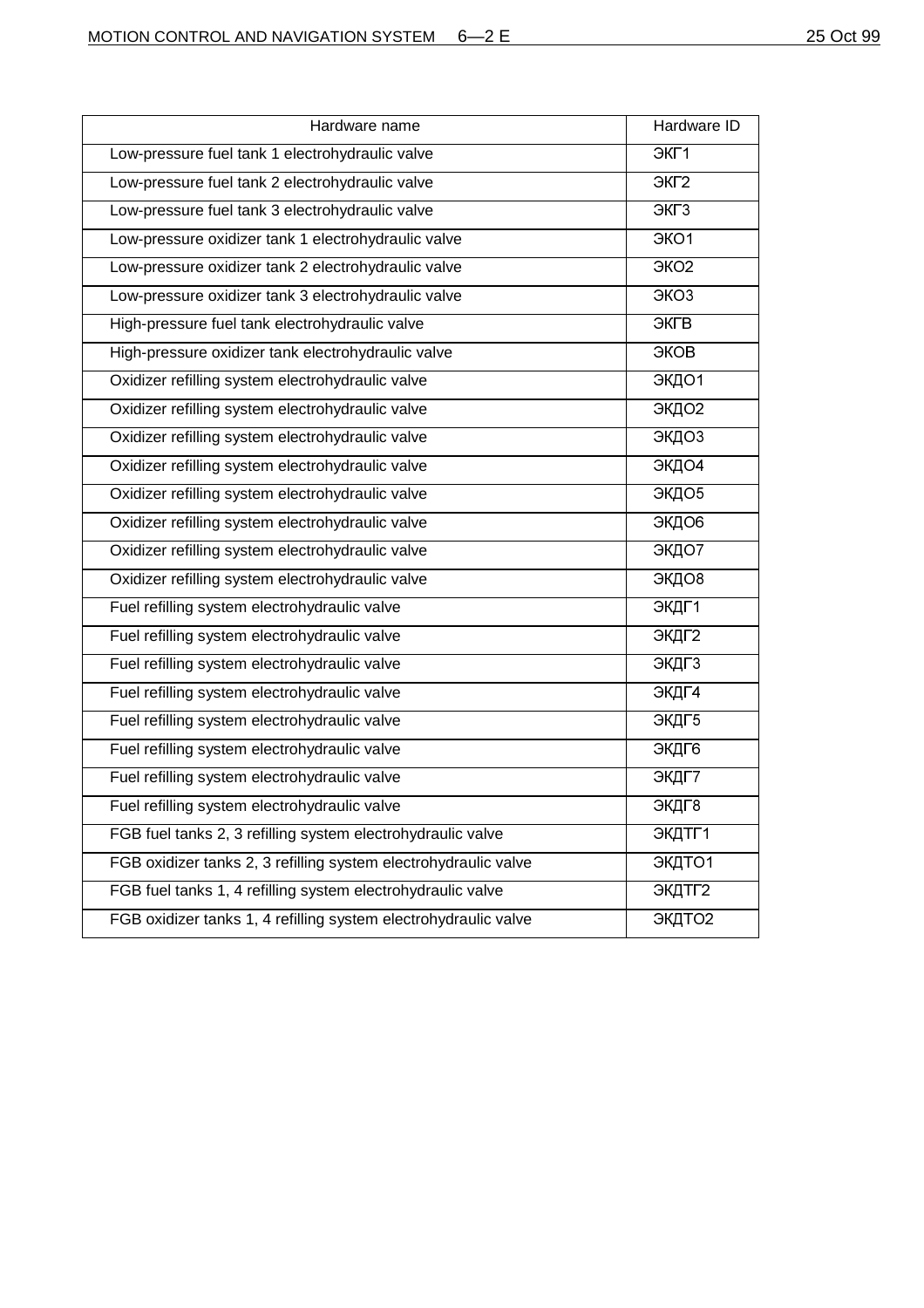## 7. SM AND FGB PROPULSION SYSTEM

#### 7.1. PURPOSE

ОДУ is part of the Russian Segment motion control engines system and is used for the Russian Segment and ISS reboost, to create control moments relative to the Russian Segment and ISS centers of mass and to create moments using High-pressure oxidizer tanks and UDM roll thrusters.

#### 7.2. TECHNICAL PARAMETERS

#### 7.2.1. SM ОДУ technical parameters

|                                                                             | 260             |
|-----------------------------------------------------------------------------|-----------------|
|                                                                             | 218             |
|                                                                             | 190 --- 194     |
| volume of filled component when Tank bellows position indicator triggers, L | 189 --- 191     |
| total volume of filled fuel, kg:                                            |                 |
|                                                                             | 304             |
|                                                                             | 556             |
| refill amount, max, kg:                                                     |                 |
|                                                                             | 280             |
|                                                                             | 520             |
|                                                                             | 20              |
|                                                                             | 8               |
|                                                                             | $\leq 230$      |
| pressurization system Nitrogen margin                                       |                 |
|                                                                             |                 |
|                                                                             |                 |
|                                                                             |                 |
| oxidizer and fuel input pressure, kgf/cm <sup>2</sup> :                     |                 |
|                                                                             | $13.5 - 24.5$   |
|                                                                             | $12 - 23$       |
| components input pressure differential, kgf/cm <sup>2</sup> :               |                 |
|                                                                             | $\leq 2$        |
|                                                                             | $\leq$ 3        |
| specific impulse, kgf/kg:                                                   |                 |
|                                                                             | 290.7 --- 296.7 |
|                                                                             | 230             |
|                                                                             | 180             |
| continuous operation time, max, sec:                                        |                 |
|                                                                             | 400             |
|                                                                             | 300             |
| total operation time, sec:                                                  |                 |
|                                                                             | 2700            |
|                                                                             | 5000            |
|                                                                             | 10              |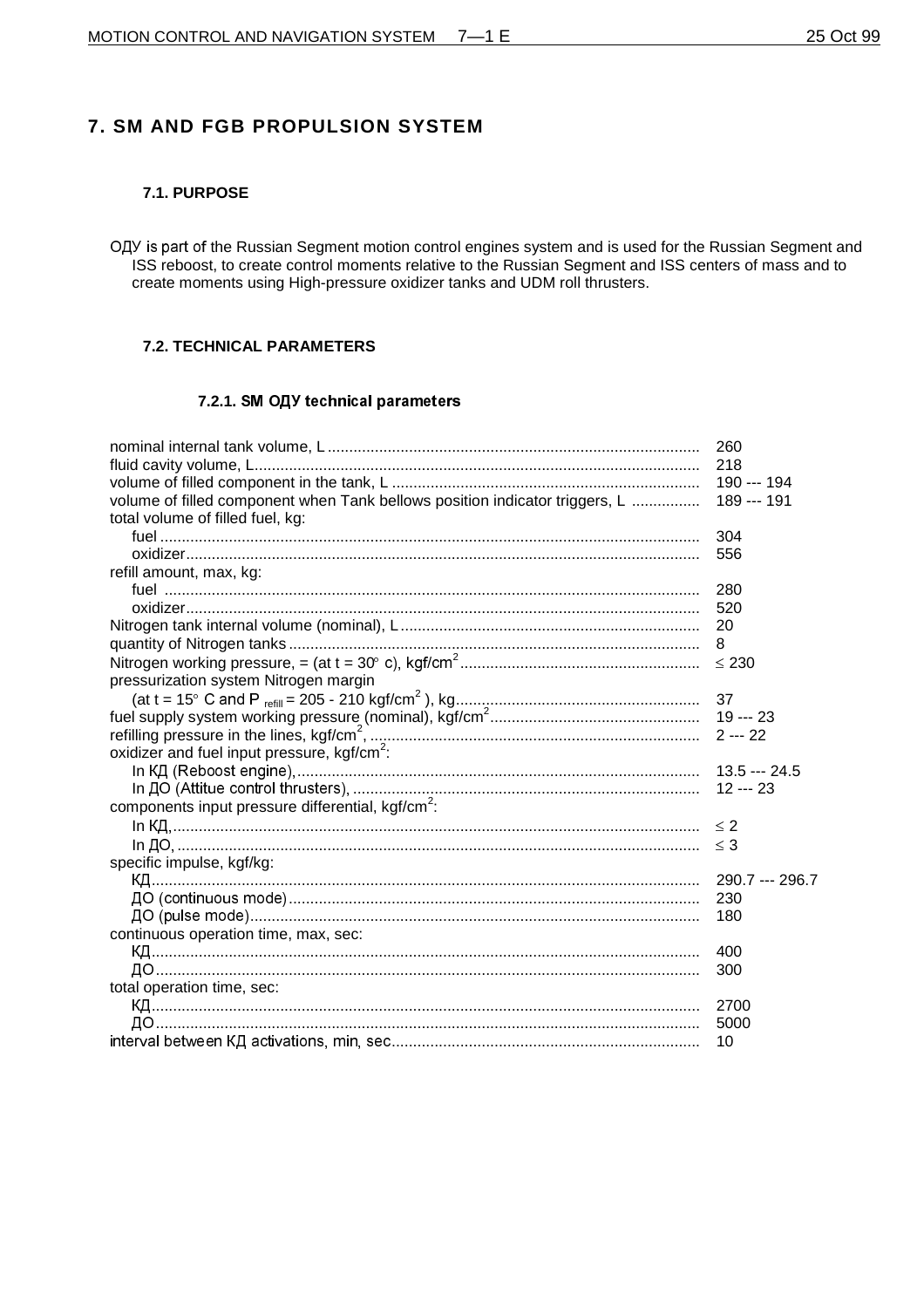| propellant components ratio in initial operation conditions:           |  |
|------------------------------------------------------------------------|--|
|                                                                        |  |
| for $\overline{AO}$ (if P <sub>input</sub> = 18 atm and t = 15° C)     |  |
|                                                                        |  |
|                                                                        |  |
| absolute pressure in gas cavities                                      |  |
|                                                                        |  |
|                                                                        |  |
| pressure differential, max, kgf/cm <sup>2</sup> :                      |  |
|                                                                        |  |
| between fluid and gas cavities of Oxidizer tanks and Fuel tanks  ≤ 0.8 |  |

#### **7.2.2. FGB ДУ technical parameters**

|                                                                             | 6120         |
|-----------------------------------------------------------------------------|--------------|
|                                                                             |              |
| mass of pressurization system Nitrogen                                      |              |
|                                                                             |              |
| one time refill propellant volume, L                                        |              |
|                                                                             | $100 - 1500$ |
|                                                                             | $5 - 400$    |
|                                                                             | 30           |
|                                                                             | 5760         |
|                                                                             |              |
| propellant components pressure during intake and output kgs/cm <sup>2</sup> | $5--20$      |
| max propellant intake volume, L                                             |              |
|                                                                             |              |
|                                                                             | -303         |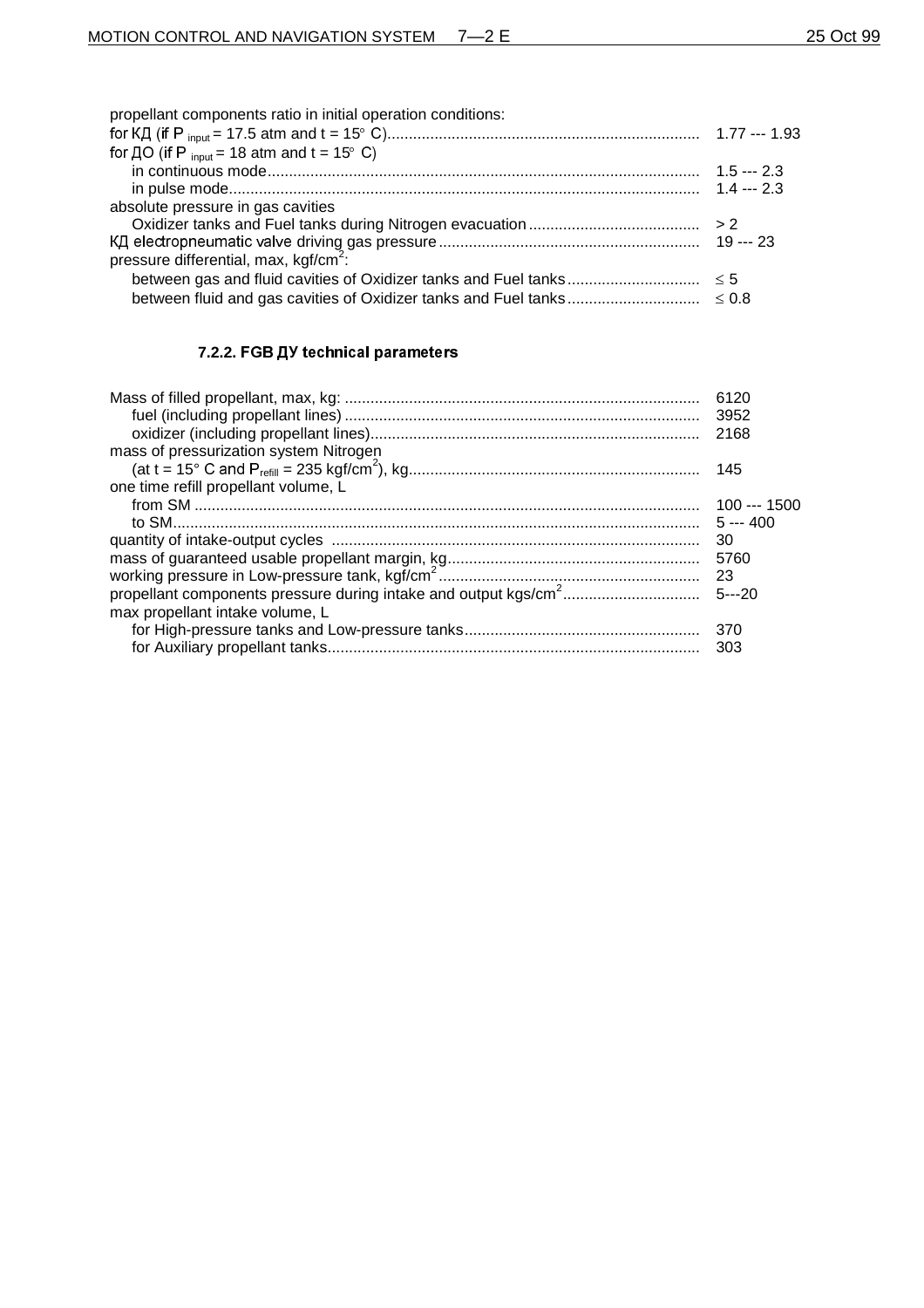

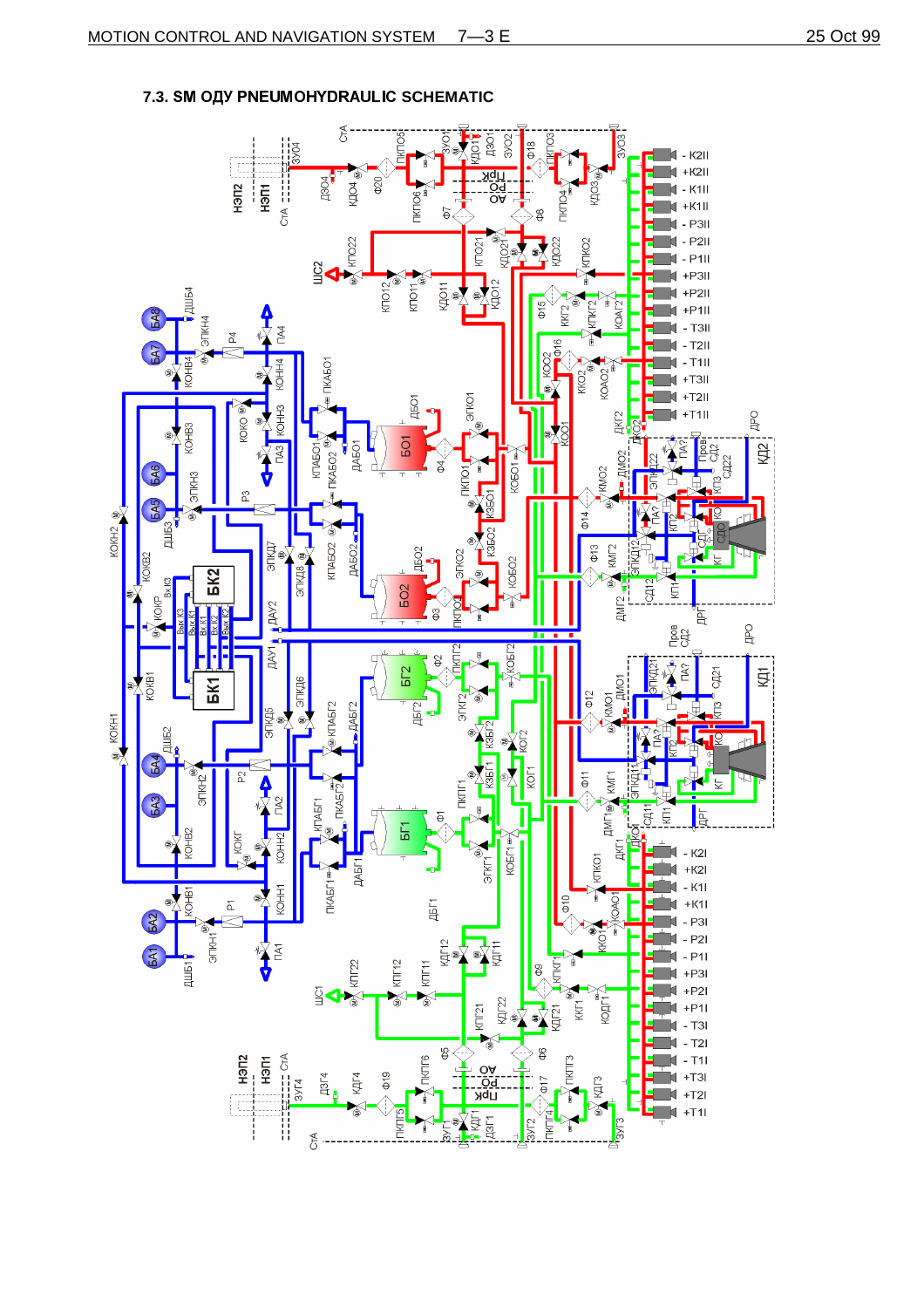## 8. ОДУ MONITORING AND CONTROL FROM RS LAPTOP

## 8.1. CALLING UP ОДУ MENU

OIY summary menu can be brought up from any display that has systems button panel



## **8.2. ОДУ DISPLAY**



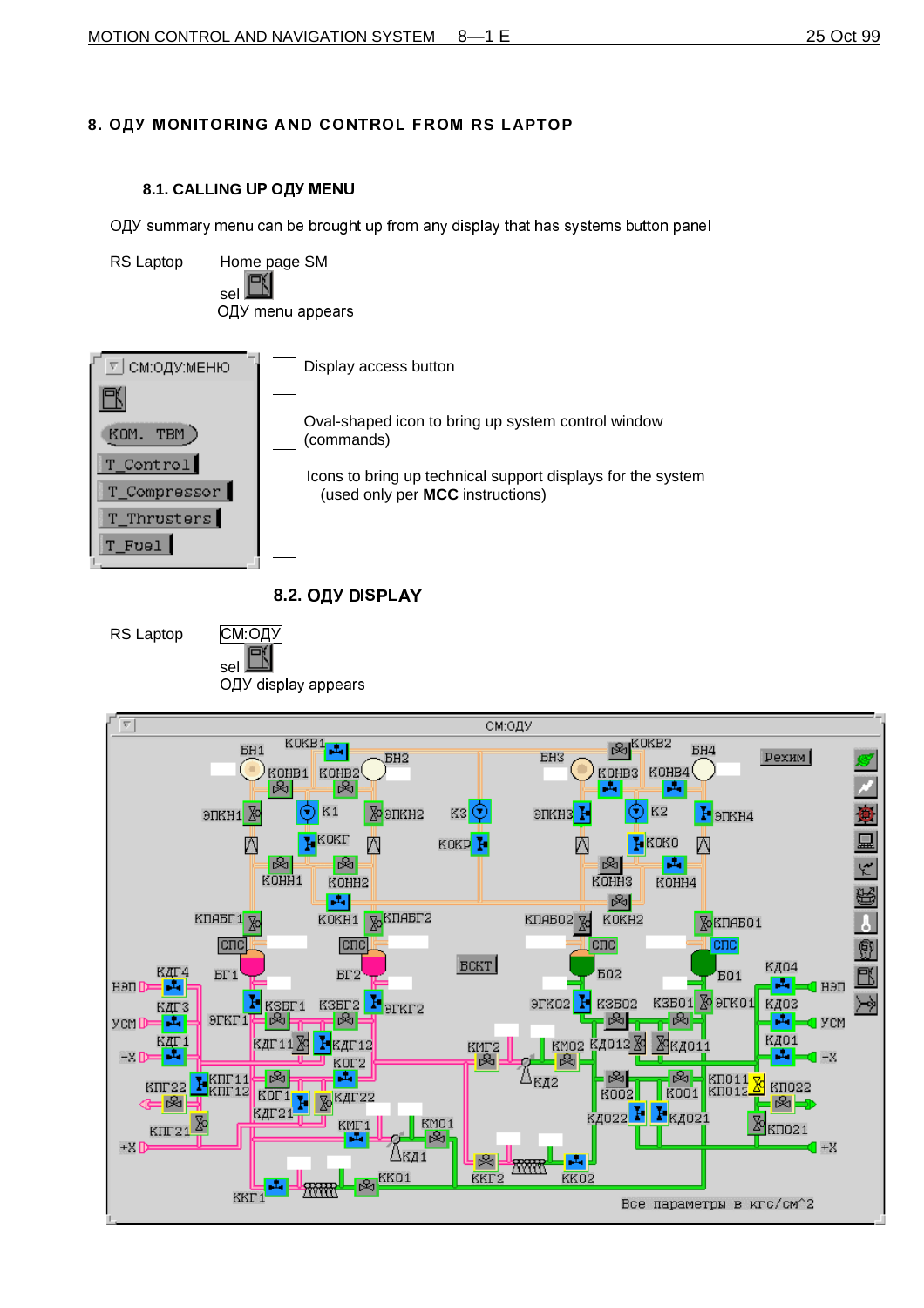| BCKT  | brings up БСКТ (Propellant monitoring unit) display (СМ:ОДУ:БСКТ) |
|-------|-------------------------------------------------------------------|
| Режим | brings up ОДУ mode display (СМ ОДУ Режимы)                        |
|       | Nitrogen line                                                     |
|       | fuel line                                                         |
|       | oxidizer line                                                     |
|       | compressor                                                        |
|       | tank bellows position indicator                                   |
| β⊲    | valve (when selected, valve command window appears)               |

## Display elements

Display elements status change

|     | compressor is not powered up, Off |
|-----|-----------------------------------|
|     | compressor is powered up, On      |
| CHC | indicator is powered up, Off      |
| спс | indicator is powered up, On       |
|     | valve is not powered up           |
|     | valve is powered up, closed       |
|     | valve is powered up, open         |
|     | valve failed (Caution)            |
|     | power problem                     |
|     | static data                       |
|     | invalid data                      |
|     | valve failed (Warning)            |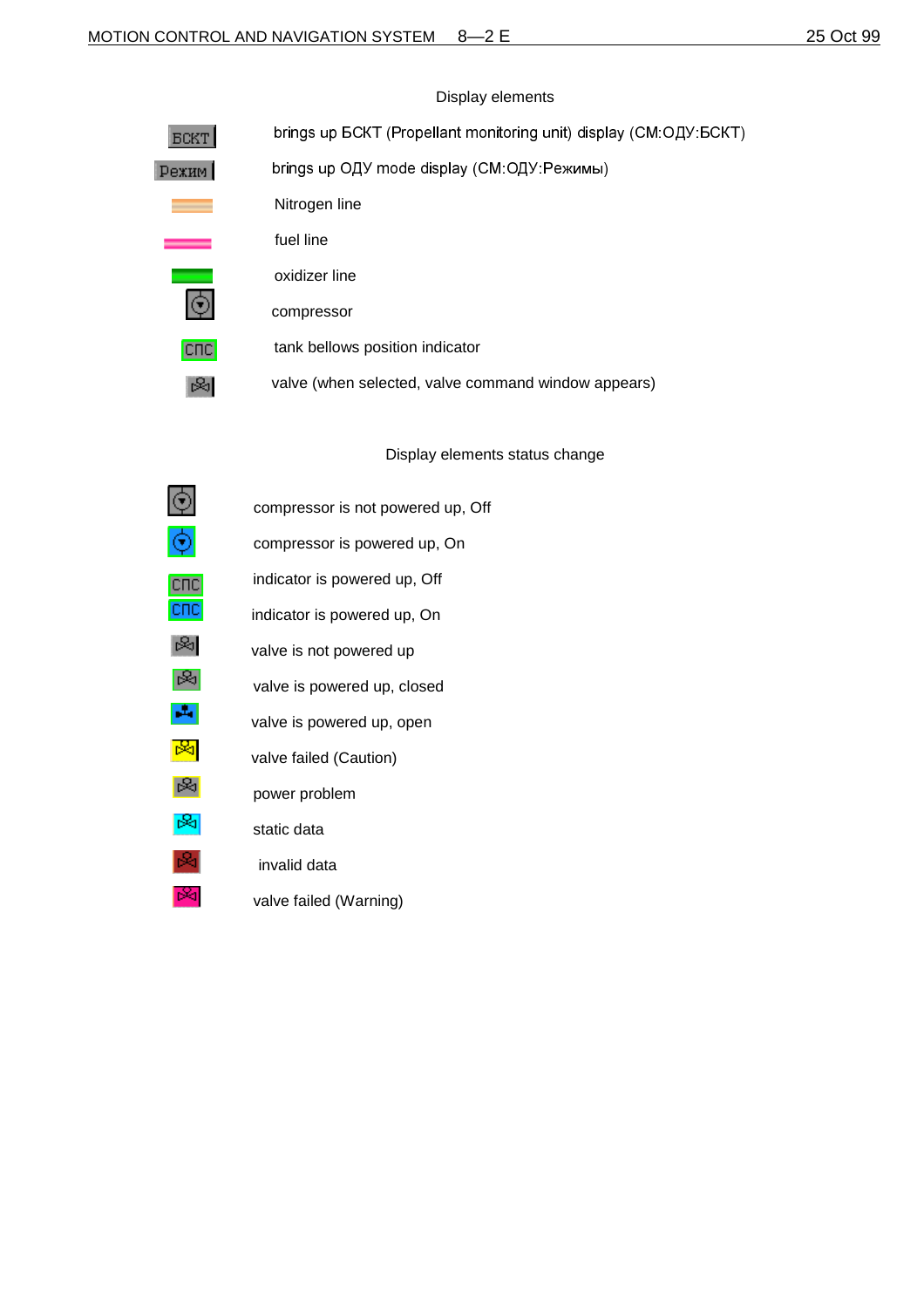## **8.2.1. Propellant monitoring unit display**

RS Laptop

sel

см оду

**BCKT** 

CM: ODY: **BCKT** display appears

(Propellant monitoring unit power and propellant amount in tanks checkout)

|                          |  | СМ:ОДУ:БСКТ |                       |  |  |
|--------------------------|--|-------------|-----------------------|--|--|
| Количество топлива в БГ1 |  | КΓ          | Питание БСКТ БГ1 Откл |  |  |
| Количество топлива в БГ2 |  | KП          | Питание БСКТ БГ2 Откл |  |  |
| Количество топлива в БО1 |  | KП          | Питание БСКТ БО1 Откл |  |  |
| Количество топлива в БО2 |  | KП          | Питание БСКТ БО2 Откл |  |  |
| <b>CTRL</b>              |  |             |                       |  |  |

RS Laptop

 $BCKT$ CTRL)

sel **ECKT** (Propellant monitoring unit) (commands) control window appears

## **8.2.2. Modes display**

RS Laptop

СМ ОДУ

sel

**Режим** 

ОДУ modes monitoring window appears

| СМ:ОДУ:Режимы |
|---------------|
|---------------|

Дозаправка БГ2 компрессором К1 Откачка БО2 и контроль

Подготовка ОДУ1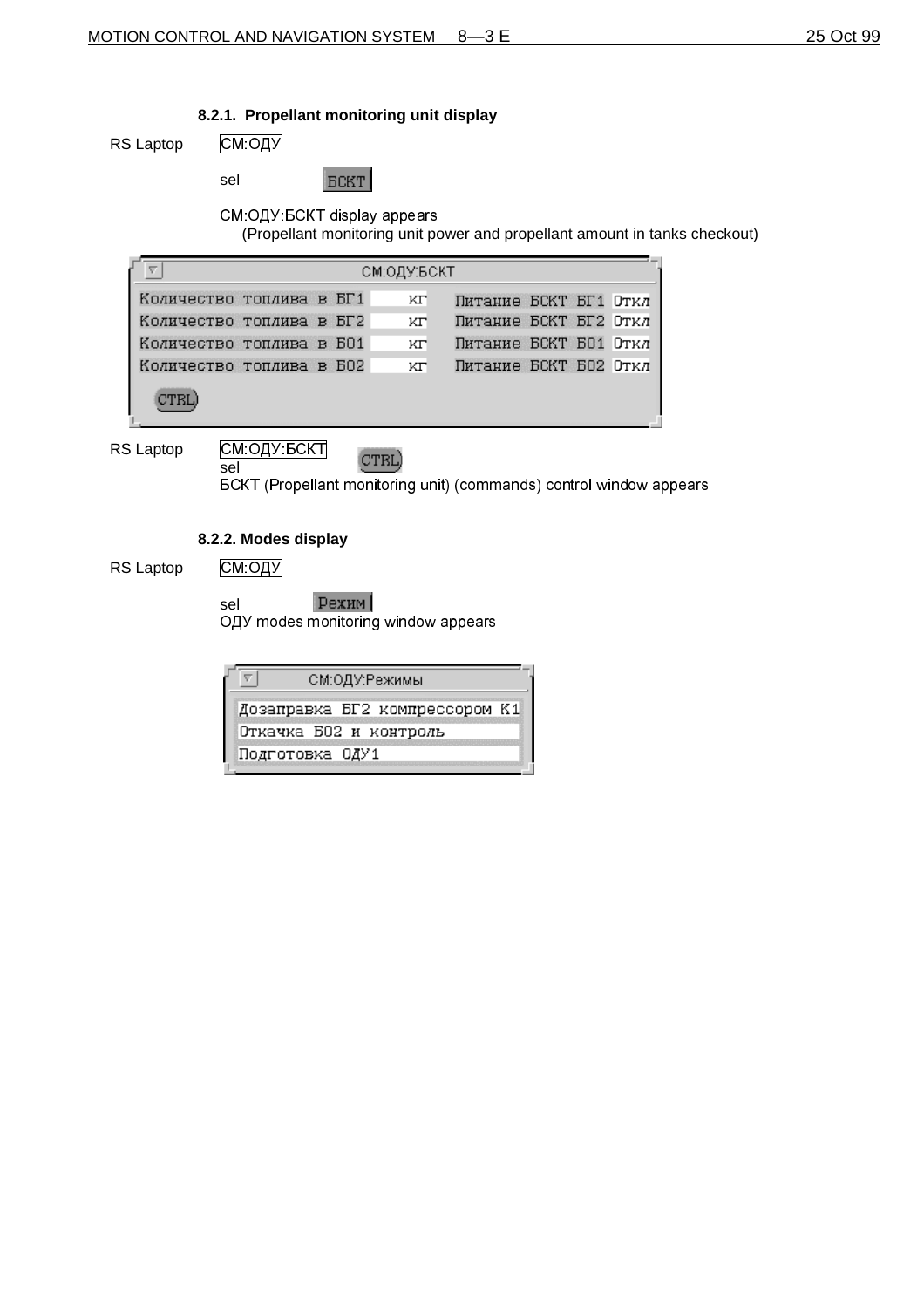## **9. DYNAMIC MODES**

## 9.1. CONFIGURING ОДУ FOR DYNAMIC MODES

## **C A U T I O N**

Oxidizer line compressors opening valve, Fuel line compressors opening valve, Backup compressor opening valve, Fuel refilling valve 1, КДГЗ (Fuel  $r$ efilling valve 3), KAT4 (Fuel refilling valve 4), KAO1 (Oxidizer refilling valve 1), КДОЗ (Oxidizer refilling valve 3), КДО4 (Oxidizer refilling valve 4) valves  $initial$  position  $-$  открыты (open)

## 9.1.1. Configuring OДУ of Manifold 1

## **C A U T I O N**

This mode is incompatible with Fuel tank 1 and Oxidizer tank 1 refill mode

| On MCC GO verify the following valves are open and Propellant monitoring unit is powered up:                                                                                                          |                     |                                                     |                                                                                                                                              |                            |  |
|-------------------------------------------------------------------------------------------------------------------------------------------------------------------------------------------------------|---------------------|-----------------------------------------------------|----------------------------------------------------------------------------------------------------------------------------------------------|----------------------------|--|
| without Fuel tank 1 and Oxidizer tank 1<br>pressurization                                                                                                                                             |                     | with Fuel tank 1 and Oxidizer tank 1 pressurization |                                                                                                                                              |                            |  |
| SM:MCS<br>RS Laptop<br>vlv <b>JFKF1</b><br>vlv $J(KO1)$<br>vlv KKF1<br>vlv KKO1<br>RS Laptop SM MCS BCKT<br>Питание БСКТ БГ1<br>(Fuel tank 1 Propellant                                               | Вкл                 | RS Laptop                                           | SM:MCS<br>vlv <b>JRKH1</b><br>VIV <b>JRKH4</b><br>VIV KITABE1<br>VIV KITABO1<br>vlv <b>JFKF1</b><br>vlv <b>HFKO1</b><br>vlv KKF1<br>vlv KKO1 |                            |  |
| monitoring unit power)<br>Питание БСКТ БО1<br>(Oxidizer tank 1<br><b>Propellant monitoring</b><br>unit power)                                                                                         | (On)<br>Вкл<br>(On) | RS Laptop                                           | SM MCS BCKT<br>Питание БСКТ БГ1<br>(Fuel tank 1 Propellant<br>monitoring unit power)<br>Питание БСКТ БО1<br>(Oxidizer tank 1 Prop.           | Вкл<br>(On)<br>Вкл<br>(On) |  |
| monitoring unit power)<br>On MCC GO when combining Manifolds 1 and 2, verify the following valves are open:<br>SM:MCS<br><b>RS</b> Laptop<br>VIV KOL1<br>vlv KOF <sub>2</sub><br>vlv KOO1<br>vlv KOO2 |                     |                                                     |                                                                                                                                              |                            |  |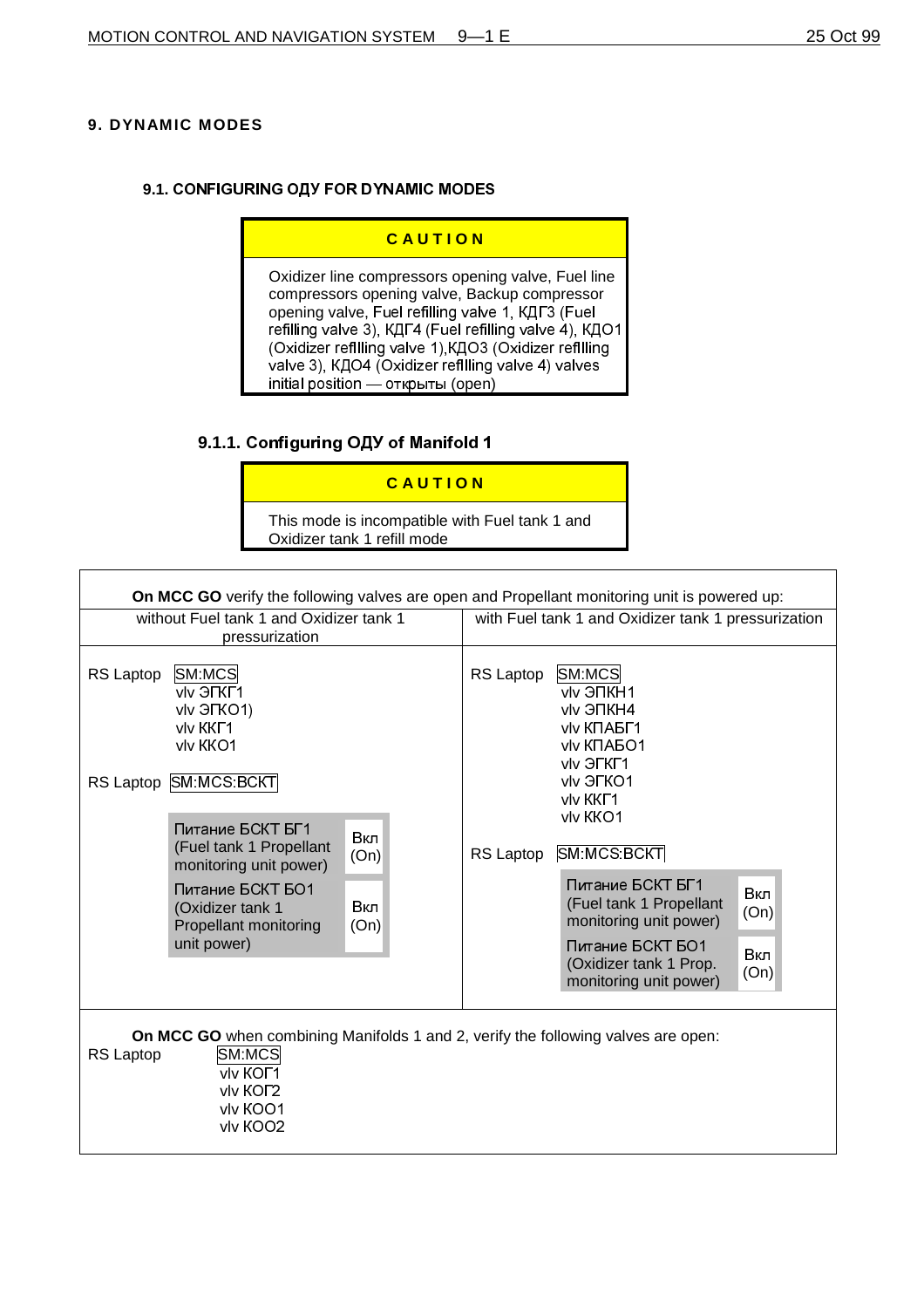## 9.1.2. Configuring ОДУ of Manifold 2

## **C A U T I O N**

This mode is incompatible with Fuel tank 2 and Oxidizer tank 2 refill mode

| On MCC GO verify the following valves are open and Propellant monitoring unit is powered up: |                                                                                                                                                                                    |                            |                                                     |                                                                                                                                                                                                                                                           |
|----------------------------------------------------------------------------------------------|------------------------------------------------------------------------------------------------------------------------------------------------------------------------------------|----------------------------|-----------------------------------------------------|-----------------------------------------------------------------------------------------------------------------------------------------------------------------------------------------------------------------------------------------------------------|
| without Fuel tank 2 and Oxidizer tank 2<br>pressurization                                    |                                                                                                                                                                                    |                            | with Fuel tank 2 and Oxidizer tank 2 pressurization |                                                                                                                                                                                                                                                           |
| RS Laptop                                                                                    | SM:MCS<br>vly <b>GFKF2</b><br>vlv <b>HFKO2</b><br>vly KKF <sub>2</sub><br>vlv KKO <sub>2</sub>                                                                                     |                            | RS Laptop                                           | SM:MCS<br>vly <b>HRKH2</b><br>VIV <b>JRKH3</b><br>VIV KNABT2<br>VIV KITABO <sub>2</sub><br>vlv <b>JFKF2</b>                                                                                                                                               |
| RS Laptop                                                                                    | <b>SM MCS BCKT</b><br>Питание БСКТ БГ2<br>(Fuel tank 2 Propellant<br>monitoring unit power)<br>Питание БСКТ БО2<br>(Oxidizer tank 2<br><b>Propellant monitoring</b><br>unit power) | Вкл<br>(On)<br>Вкл<br>(On) | RS Laptop                                           | vly <b>GFKO2</b><br>vlv KKF2<br>vly KKO <sub>2</sub><br><b>SM.MCS.BCKT</b><br>Питание БСКТ БГ2<br>Вкл<br>(Fuel tank 2 Propellant<br>(On)<br>monitoring unit power)<br>Питание БСКТ БО2<br>Вкл<br>(Oxidizer tank 2 Prop.<br>(On)<br>monitoring unit power) |
| RS Laptop                                                                                    | <b>On MCC GO</b> when combining manifolds 1 and 2 verify the following valves are open:<br>SM:MCS<br><b>vlv KOF1</b><br>vlv KOL <sub>2</sub><br>vlv KOO1<br>vlv KOO2               |                            |                                                     |                                                                                                                                                                                                                                                           |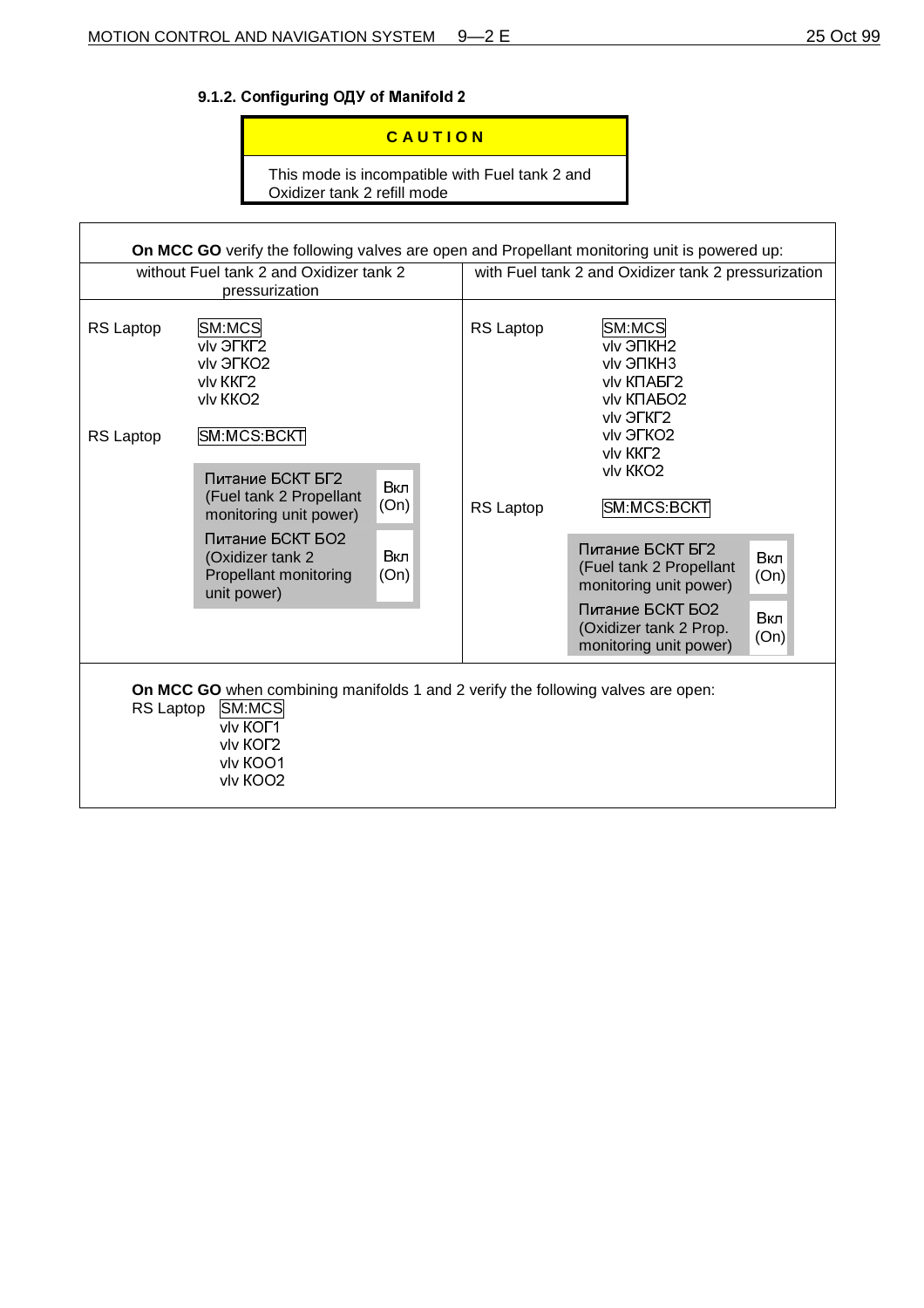## 9.1.3. Cancelling ОДУ configuration

|                                                                                                                                                                                | On MCC GO verify the following valves are closed and Propellant monitoring unit is powered down:                                                             |                                |            |                                                                                                                                                                     |                                |  |
|--------------------------------------------------------------------------------------------------------------------------------------------------------------------------------|--------------------------------------------------------------------------------------------------------------------------------------------------------------|--------------------------------|------------|---------------------------------------------------------------------------------------------------------------------------------------------------------------------|--------------------------------|--|
| Manifold 1                                                                                                                                                                     |                                                                                                                                                              |                                | Manifold 2 |                                                                                                                                                                     |                                |  |
| <b>RS Laptop</b>                                                                                                                                                               | SM:MCS<br>vlv <b>JRKH1</b><br>vlv <b>JRKH4</b><br>VIV KITABE1<br>VIV KITABO1<br>vlv <b>JFKF1</b><br>vly <b>HEKO1</b><br><b>vlv KKF1</b><br>vlv KKO1          |                                | RS Laptop  | SM:MCS<br>vlv <b>JRKH2</b><br>vlv <b>HRKH3</b><br>VIV KITABT2<br>VIV KNABO <sub>2</sub><br>vly <b>GFKF2</b><br>vly <b>HFKO2</b><br>vlv KKF2<br>vly KKO <sub>2</sub> |                                |  |
| RS Laptop                                                                                                                                                                      | SM MCS BCKT<br>Питание БСКТ БГ1<br>(Fuel tank 1 Propellant<br>monitoring unit power)<br>Питание БСКТ БО1<br>(Oxidizer tank 1<br><b>Propellant monitoring</b> | Откл<br>(Off)<br>Откл<br>(Off) | RS Laptop  | SM MCS BCKT<br>Питание БСКТ БГ2<br>(Fuel tank 2 Propellant<br>Питание БСКТ БО2<br>(Oxidizer tank 2 Prop.                                                            | Откл<br>(Off)<br>Откл<br>(Off) |  |
| <b>On MCC GO</b> with combined Manifolds 1 and 2, verify the following valves are closed:<br>SM:MCS<br>RS Laptop<br><b>vlv KOF1</b><br><b>vlv KOF2</b><br>vlv KOO1<br>vlv KOO2 |                                                                                                                                                              |                                |            |                                                                                                                                                                     |                                |  |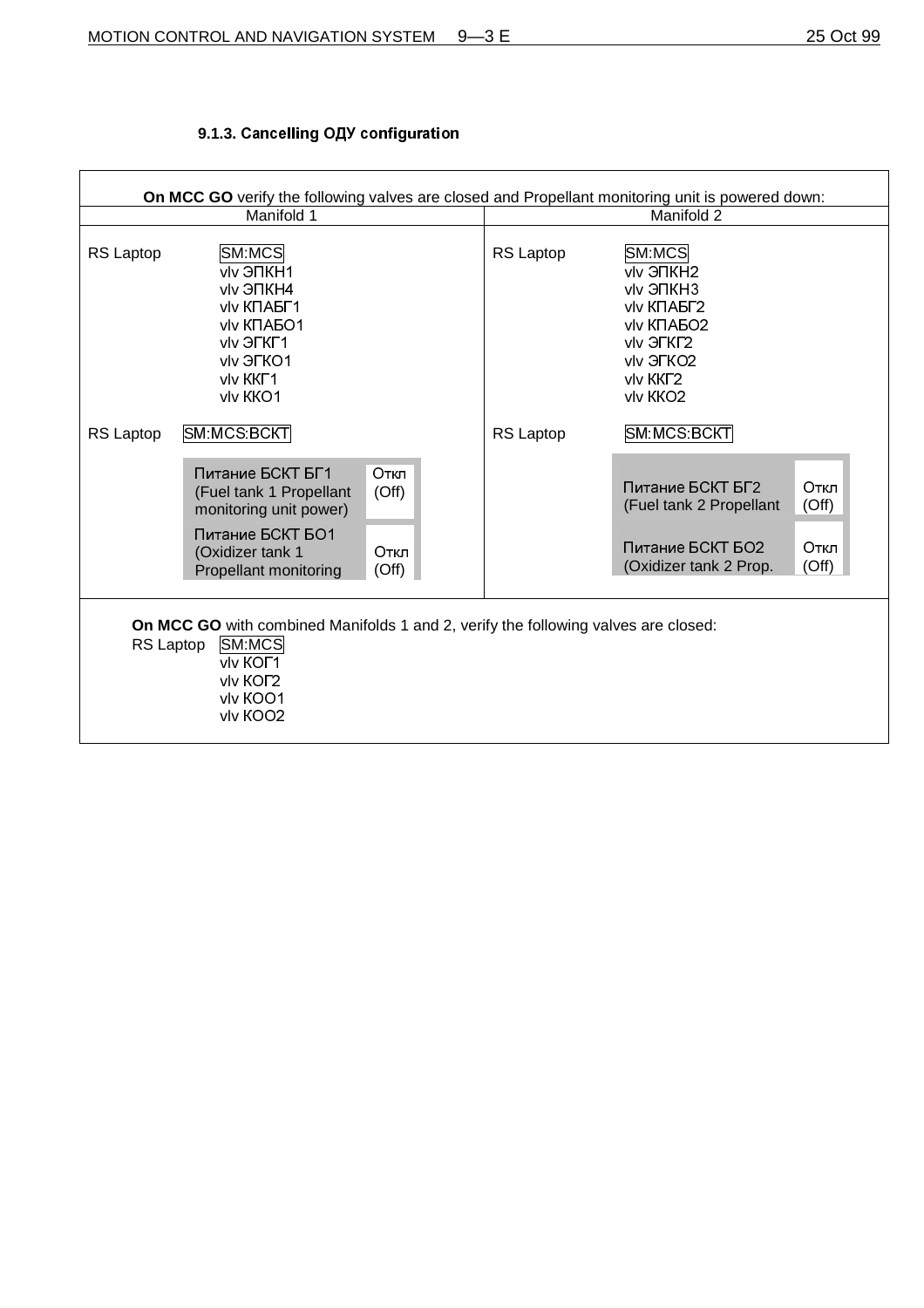## **9.1.4. Preparation for KA1 (SM Reboost engine 1) activation**



| <b>On MCC GO</b> verify the following valves and K <sub>L</sub> <sup>1</sup> cover are open: |                                                            |                                          |                                                            |  |  |
|----------------------------------------------------------------------------------------------|------------------------------------------------------------|------------------------------------------|------------------------------------------------------------|--|--|
| Selected Fuel tank 1 and Oxidizer tank 1                                                     |                                                            | Selected Fuel tank 2 and Oxidizer tank 2 |                                                            |  |  |
| RS Laptop                                                                                    | SM:MCS<br>vlv KMO1<br>vlv KMF1                             | RS Laptop                                | SM:MCS<br>vlv KMO1<br>vlv KMF1                             |  |  |
| RS Laptop                                                                                    | SM:GNCP:Reboost<br>Открытие крышки КД1<br>(KД1 cover open) | RS Laptop                                | SM:GNCP:Reboost<br>Открытие крышки КД1<br>(КД1 cover open) |  |  |

## **9.1.5. Preparation for KД2 activation**

| <b>CAUTION</b>                                                      |  |
|---------------------------------------------------------------------|--|
| This mode is incompatible with refill modes of<br>approptiate tanks |  |

| <b>On MCC GO</b> verify the following valves and KA2 cover are open: |                                                            |  |           |                                                                       |  |
|----------------------------------------------------------------------|------------------------------------------------------------|--|-----------|-----------------------------------------------------------------------|--|
|                                                                      | Selected Fuel tank 1 and Oxidizer tank 1                   |  |           | Selected Fuel tank 2 and Oxidizer tank 2                              |  |
| RS Laptop                                                            | SM:MCS<br>vly KMO <sub>2</sub><br>vly KMF2                 |  | RS Laptop | SM:MCS<br>vly KMO <sub>2</sub><br>vly KMF2                            |  |
| RS Laptop                                                            | SM:GNCP:Reboost<br>Открытие крышки КД2<br>(KД2 cover open) |  | RS Laptop | SM:GNCP:Reboost<br>Открытие крышки КД2<br>$(KII2 \text{ cover open})$ |  |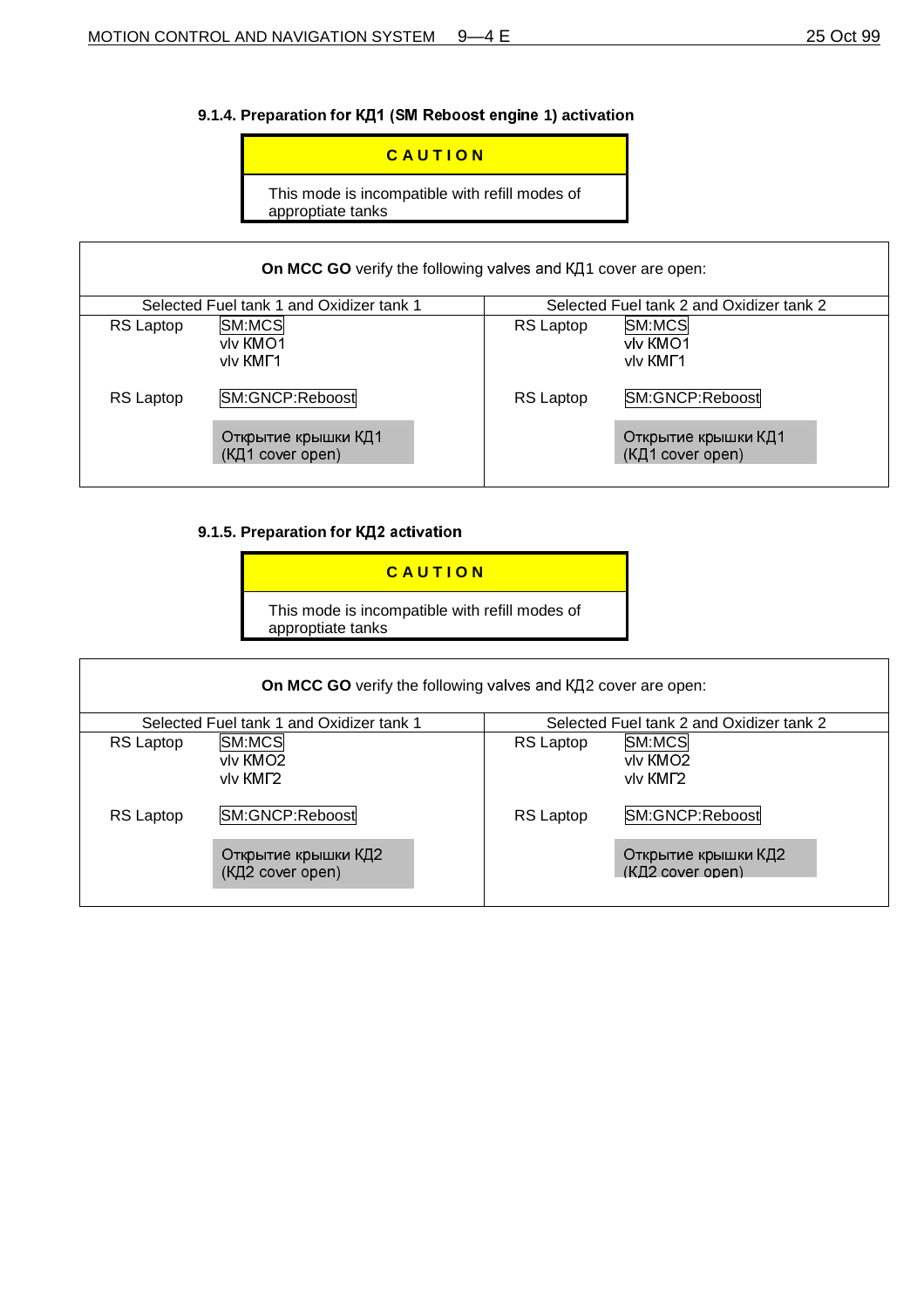## 9.1.6. Configuring K**A1** to initial position

| <b>On MCC GO</b> verify the following valves and KLI1 cover are closed: |                                               |                    |                                           |  |  |
|-------------------------------------------------------------------------|-----------------------------------------------|--------------------|-------------------------------------------|--|--|
|                                                                         | Selected Fuel tank 1 and Oxidizer tank 1      |                    | Selected Fuel tank 2 and Oxidizer tank 2  |  |  |
| RS Laptop<br>00:00                                                      | SM:MCS<br>vly KMO1<br>vlv KMF1                | RS Laptop<br>00:00 | SM:MCS<br>vly KMO1<br>vlv KMF1            |  |  |
| RS Laptop 00:11                                                         | SM:GNCP:Reboost                               |                    | RS Laptop 00:11: SM:GNCP:Reboost          |  |  |
|                                                                         | Закрытие крышки КД1<br>$(K\Pi1 cover closed)$ |                    | Закрытие крышки КД1<br>(KД1 cover closed) |  |  |

## 9.1.7. Configuring K<sub>H</sub>2 to initial position

|                                          | <b>On MCC GO</b> verify the following valves and KI2 cover are closed: |  |                                          |                                                              |  |
|------------------------------------------|------------------------------------------------------------------------|--|------------------------------------------|--------------------------------------------------------------|--|
| Selected Fuel tank 1 and Oxidizer tank 1 |                                                                        |  | Selected Fuel tank 2 and Oxidizer tank 2 |                                                              |  |
| RS Laptop<br>00:00                       | SM:MCS<br>vly KMO <sub>2</sub><br>vly KMF2                             |  | RS Laptop<br>00:00                       | SM:MCS<br>vly KMO <sub>2</sub><br>vly KMF2                   |  |
| RS Laptop 00:11                          | SM:GNCP:Reboost<br>Закрытие крышки КД2<br>(KД2 cover closed)           |  | RS Laptop 00:11                          | SM:GNCP:Reboost<br>Закрытие крышки КД2<br>(KД2 cover closed) |  |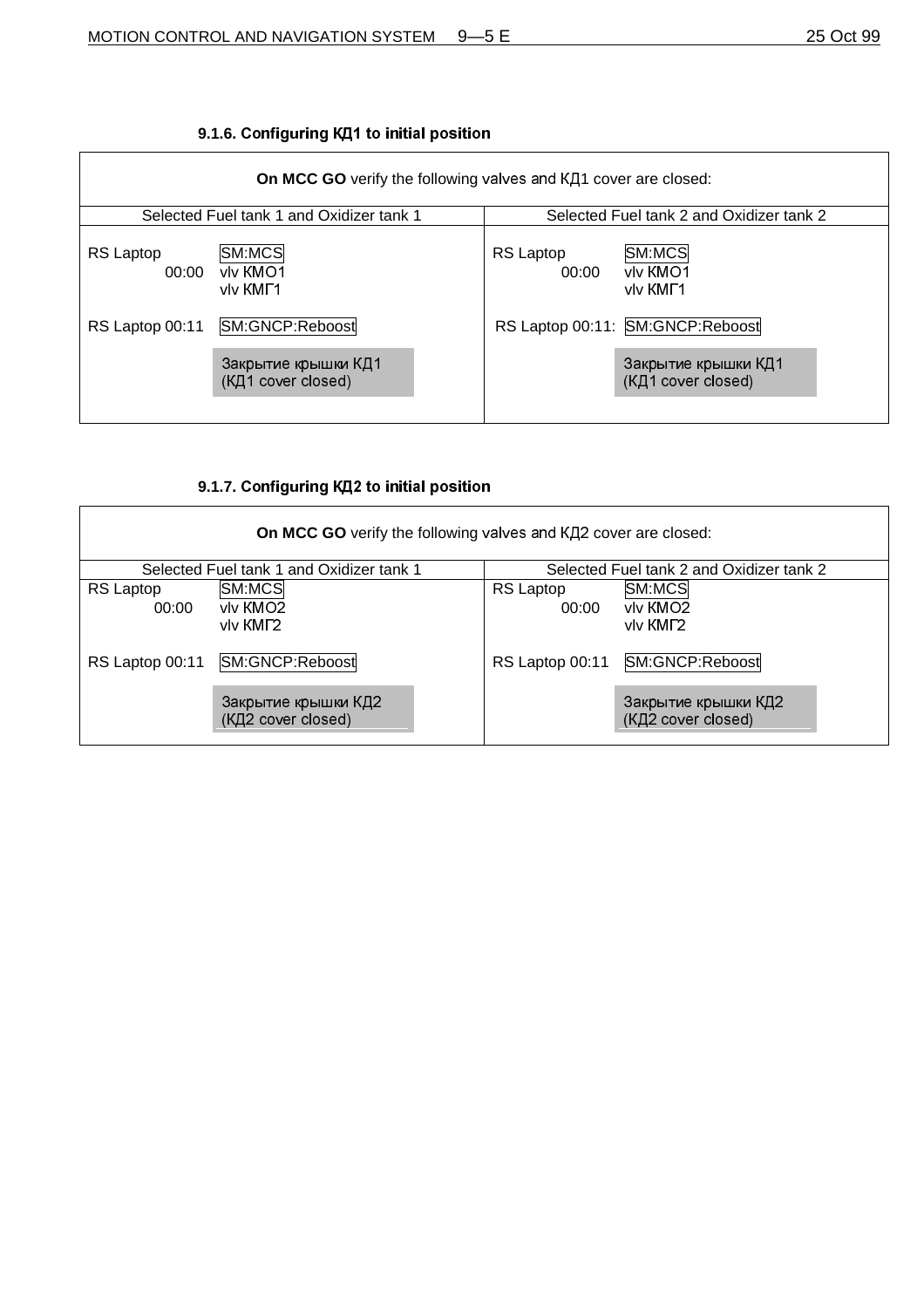## **10. REFILLING**



Oxidizer tank 1, Oxidizer tank 2, Fuel tank 1, Fuel tank 2 refill modes are mutually incompatible

## 10.1. REFILLING **BF 1 (FUEL TANK 1) USING COMPRESSOR 1,** 3



#### **10.1.1. Nitrogen evacuation from BF 1 using Compressor 1**

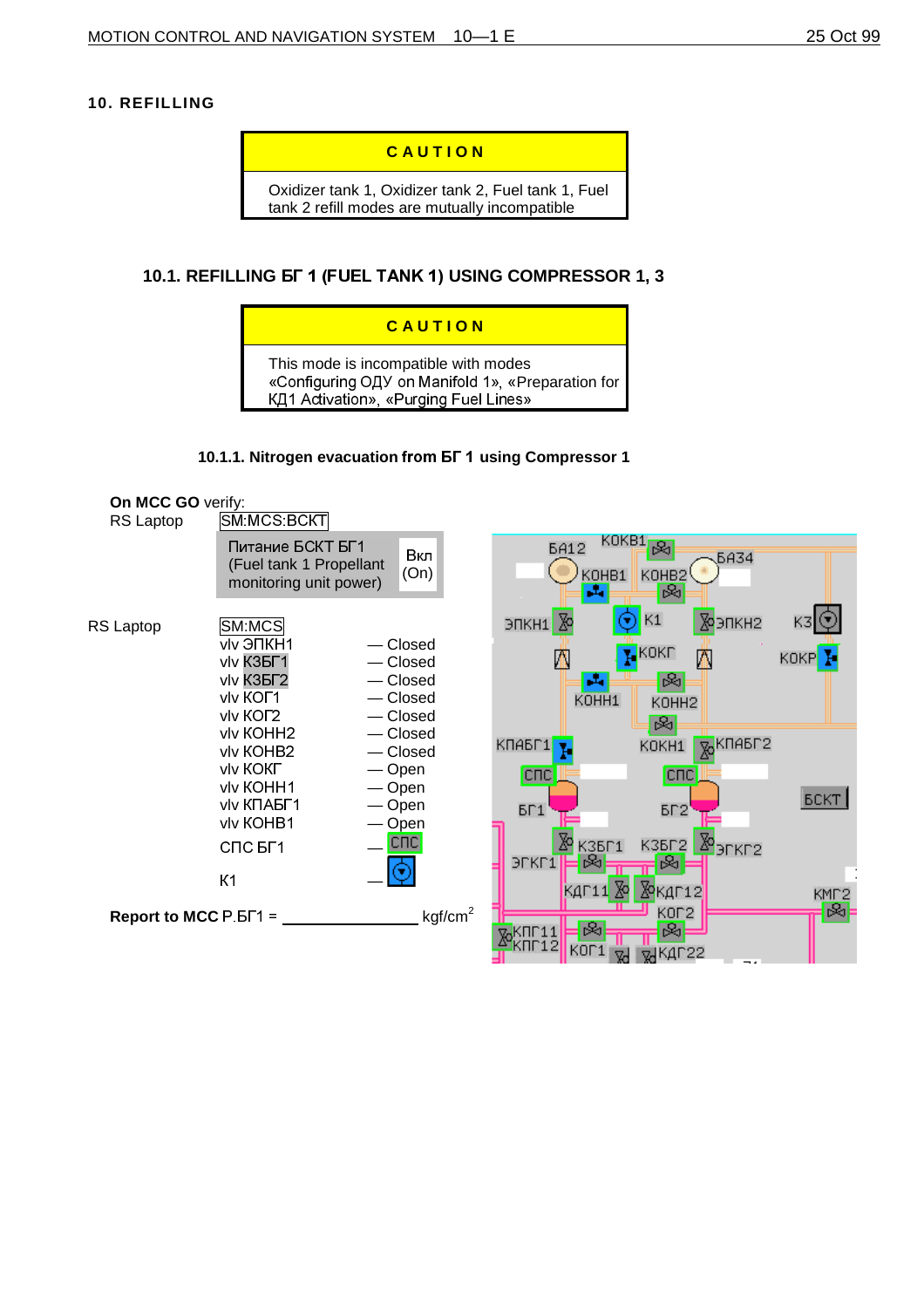

# **10.1.2. Nitrogen evacuation from EF1 using Compressor 3**

RS Laptop SM MCS BCKT

**Report to MCC** Количество топлива в БГ1  $\frac{1}{2}$  (propellant amount in Fuel tank 1)  $\frac{1}{2}$  KF (kg)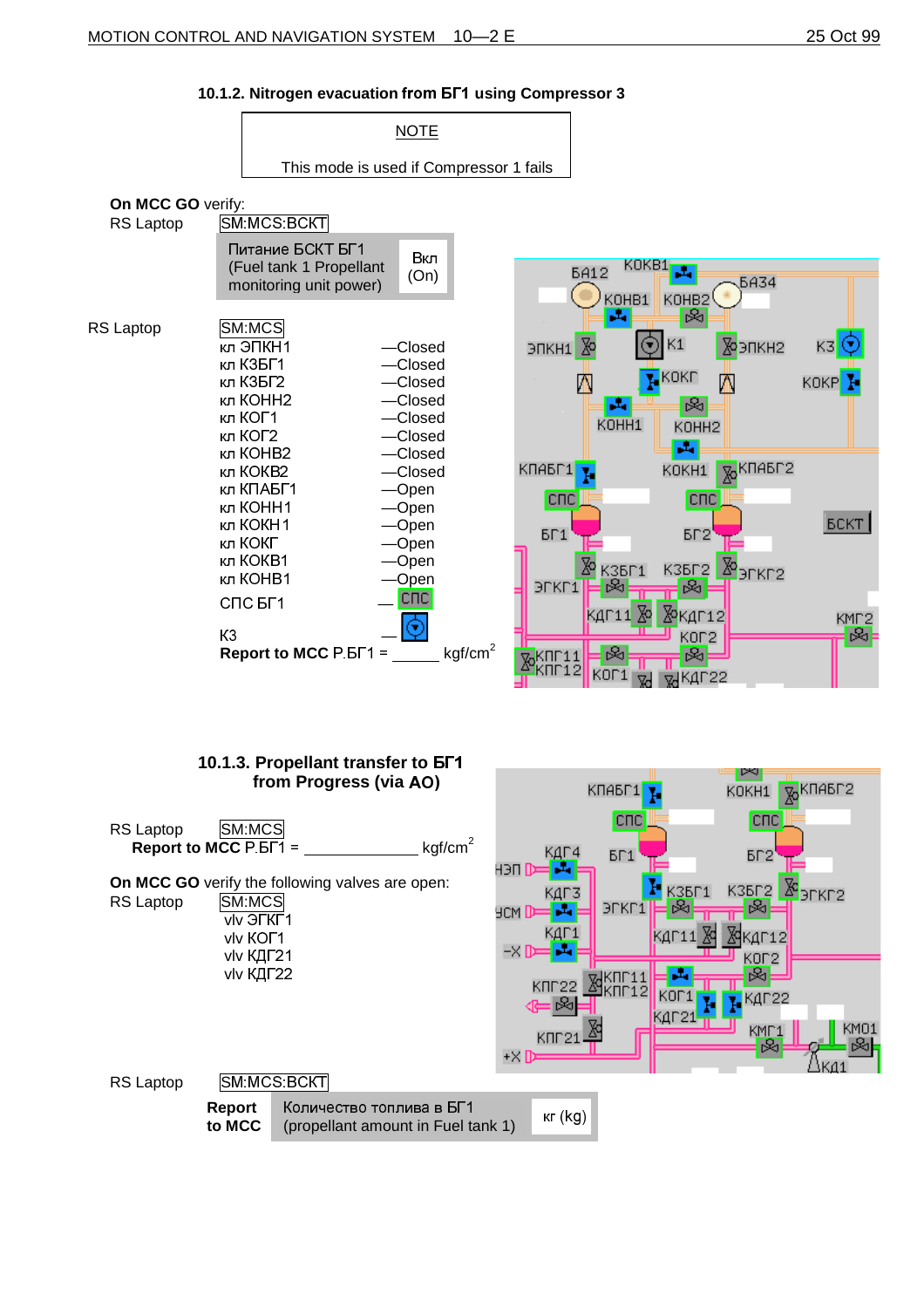After propellant transfer to Fuel tank 1 **on MCC GO** verify: RS Laptop

|                  | vlv ЭГКГ1                                                             | — Closed                                              |                                                |
|------------------|-----------------------------------------------------------------------|-------------------------------------------------------|------------------------------------------------|
|                  | vlv KOF1<br>vlv КДГ21                                                 | — Closed<br>— Closed                                  |                                                |
|                  | vlv КДГ22                                                             | — Closed                                              |                                                |
|                  | vlv KOHH1                                                             | — Closed                                              |                                                |
|                  | vlv KOHB1                                                             | — Closed                                              |                                                |
|                  | vlv KOKH1                                                             | — Closed                                              |                                                |
|                  | VIV KNABT1                                                            | — Closed                                              |                                                |
|                  | vlv KOKB1                                                             | - Closed                                              |                                                |
|                  |                                                                       |                                                       | $[C \Pi C]$ $($ $C \Pi C$ $)$ if tank is full) |
|                  | C <sub>IC</sub> <sub>BL1</sub>                                        |                                                       |                                                |
| <b>RS Laptop</b> | SM MCS BCKT                                                           |                                                       |                                                |
|                  | Питание БСКТ БГ1<br>(Fuel tank 1 Propellant<br>monitoring unit power) | Откл<br>(Off)                                         |                                                |
|                  | SM:MCS                                                                |                                                       |                                                |
| <b>RS Laptop</b> |                                                                       |                                                       |                                                |
|                  | К1                                                                    |                                                       |                                                |
|                  |                                                                       |                                                       |                                                |
|                  | K3                                                                    |                                                       |                                                |
|                  | Report to MCC $P BT 1 =$                                              |                                                       | kgf/cm <sup>2</sup>                            |
|                  |                                                                       |                                                       |                                                |
|                  |                                                                       |                                                       |                                                |
|                  |                                                                       | 10.1.4. Propellant transfer to BF1 from FGB (via NxO) |                                                |



After propellant transfer to **BF1** (Fuel tank 1) on MCC GO verify:

RS Laptop

| SM:MCS           |         |
|------------------|---------|
| vlv <b>JFKF1</b> | —Closed |
| vlv КДГ1         | —Closed |
| vlv КДГ11        | -Closed |
| ∨lv КДГ12        | -Closed |
| vlv K35F1        | -Closed |
| vlv KOHH1        | —Closed |
| vlv KOHB1        | -Closed |
| vlv KOKH1        | -Closed |
| vlv KOKB1        | -Closed |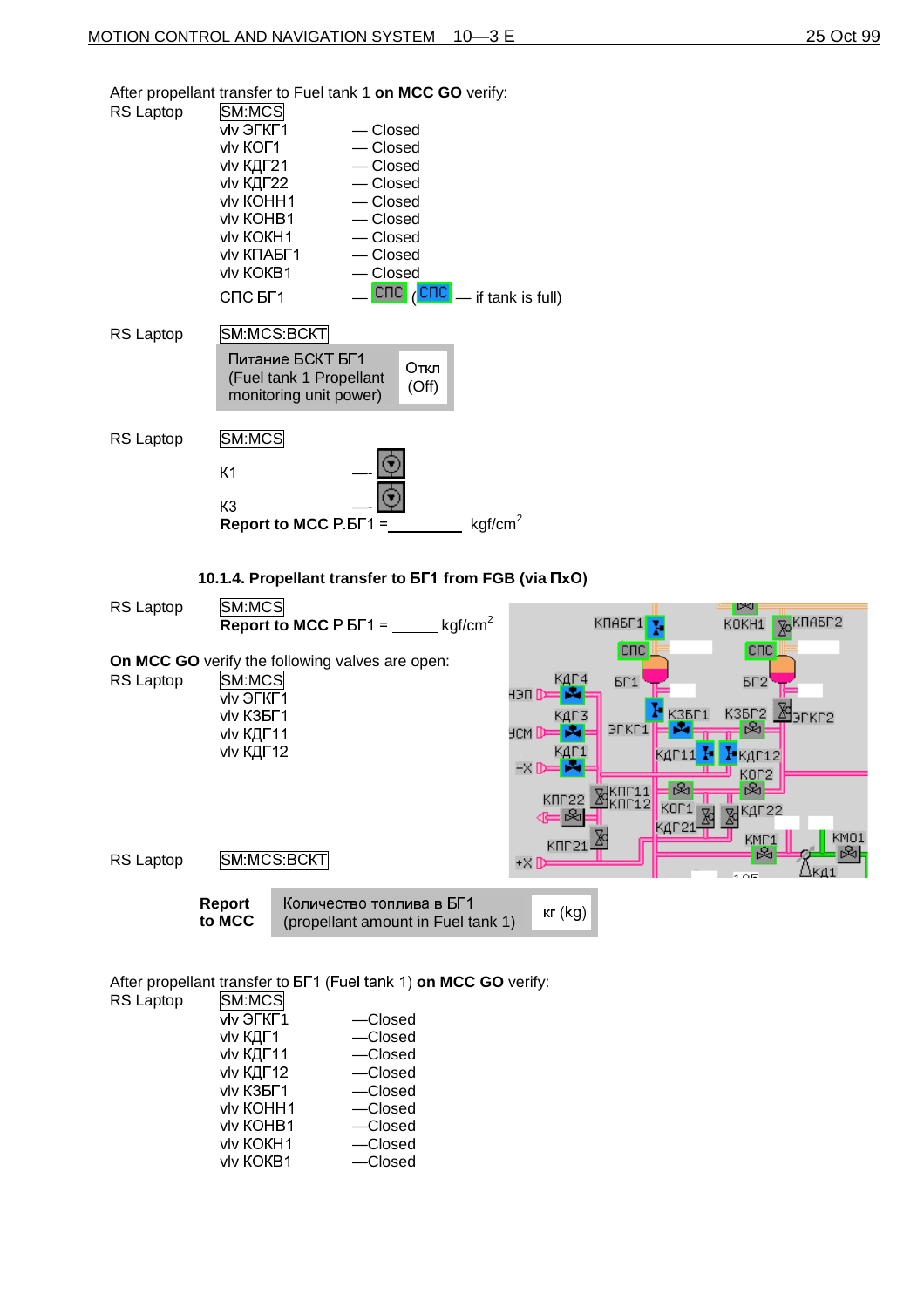

## 10.2. REFILLING **BF2** (FUEL TANK 2) USING COMPRESSOR 1, 3

| <b>CAUTION</b>                                                                                                                     |
|------------------------------------------------------------------------------------------------------------------------------------|
| This mode is incompatible with modes<br>«Configuring ОДУ on Manifold 2», «Preparation<br>for КД2 Activation», «Purging Fuel Lines» |

## **10.2.1. Nitrogen evacuation from**  $5\Gamma2$ **using Compressor 1**

|                                       | using Compressor 1                                                                                                                                                                                                                                                                                   |                                                                                                                                                   | <b>5A12</b>                                                                                                                                                   | KOKB1 <sub>R2</sub>                                                                                                                                                                                  |                                      |
|---------------------------------------|------------------------------------------------------------------------------------------------------------------------------------------------------------------------------------------------------------------------------------------------------------------------------------------------------|---------------------------------------------------------------------------------------------------------------------------------------------------|---------------------------------------------------------------------------------------------------------------------------------------------------------------|------------------------------------------------------------------------------------------------------------------------------------------------------------------------------------------------------|--------------------------------------|
| On MCC GO verify:<br><b>RS Laptop</b> | <b>SM MCS BCKT</b><br>Питание БСКТ БГ2<br>(Fuel tank 2 Propellant<br>monitoring unit power)                                                                                                                                                                                                          | Вкл<br>(On)                                                                                                                                       | KOHB1<br>呙<br>☞<br>➣<br><b>BNKH1</b><br>Λ                                                                                                                     | <b>5A34</b><br>K0HB2<br>ъ.<br><b>ЭПКН2</b><br>Þ,<br>K1<br><b>T</b> KOKL<br>W                                                                                                                         | K3<br>KOKP <sup>I</sup>              |
| <b>RS Laptop</b>                      | SM:MCS<br>vlv <b>JNKH2</b><br>vlv K3 <sub>B</sub> r1<br>vlv K3 <sub>B</sub> F <sub>2</sub><br>vlv KOHH1<br><b>vlv KOF1</b><br>vlv KOF2<br>vlv KOHB1<br><b>VIV KOKF</b><br>vlv KOHH2<br>VIV KITABE2<br>vlv KOHB2<br>C <sub>IC</sub> <sub>BL1</sub><br>K <sub>1</sub><br>Report to MCC $P B\Gamma 2 =$ | -Closed<br>-Closed<br>-Closed<br>-Closed<br>-Closed<br>-Closed<br>-Closed<br>-Open<br>-Open<br>-Open<br>—Open<br>$C \Pi C$<br>kgf/cm <sup>2</sup> | 図<br>K0HH1<br>КПАБГ1<br><b>CHC</b><br>5 <sub>1</sub><br><br><b>K35F1</b><br>図<br>$3$ $K$ $F1$<br>КДГ11 №<br>図<br><b>X</b> KNF11<br>KNF12<br>KO <sub>L</sub> 1 | ъk,<br>K0HH2<br>図<br><b>М</b> КПАБГ2<br>KOKH1<br>cnc<br>5 <sub>2</sub><br><b>EP<sub>3</sub>rkr2</b><br>K35 <sub>r2</sub><br>図<br><b>Х</b> кдг12<br>KO <sub>r</sub> <sub>2</sub><br>函<br><b>КДГ22</b> | <b>BCKT</b><br>KM <sub>F2</sub><br>函 |
|                                       |                                                                                                                                                                                                                                                                                                      |                                                                                                                                                   |                                                                                                                                                               |                                                                                                                                                                                                      |                                      |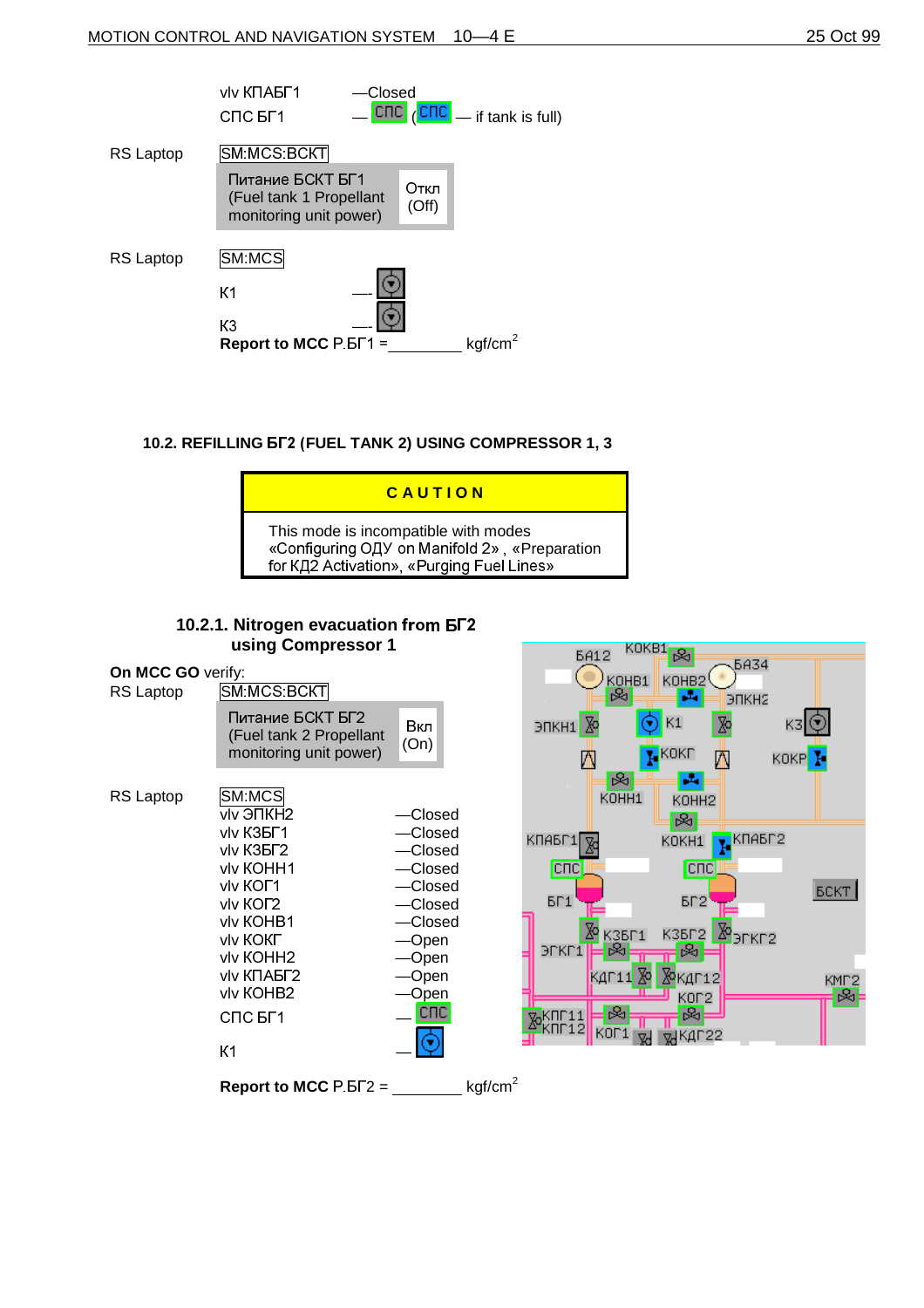RS Laptop **SM MCS BCKT** 

**Report to MCC** Количество топлива в БГ2

 $\frac{1}{2}$  (propellant amount in Fuel tank 2)  $\frac{1}{2}$  KF (kg)

⋐⊵

 $\rightarrow$  D

KNF21

X



10.2.2. Nitrogen evacuation from **BF2** using Compressor 3

**КДГ22** 

KM<sub>F1</sub>

函

KM01

Н Н

КДГ21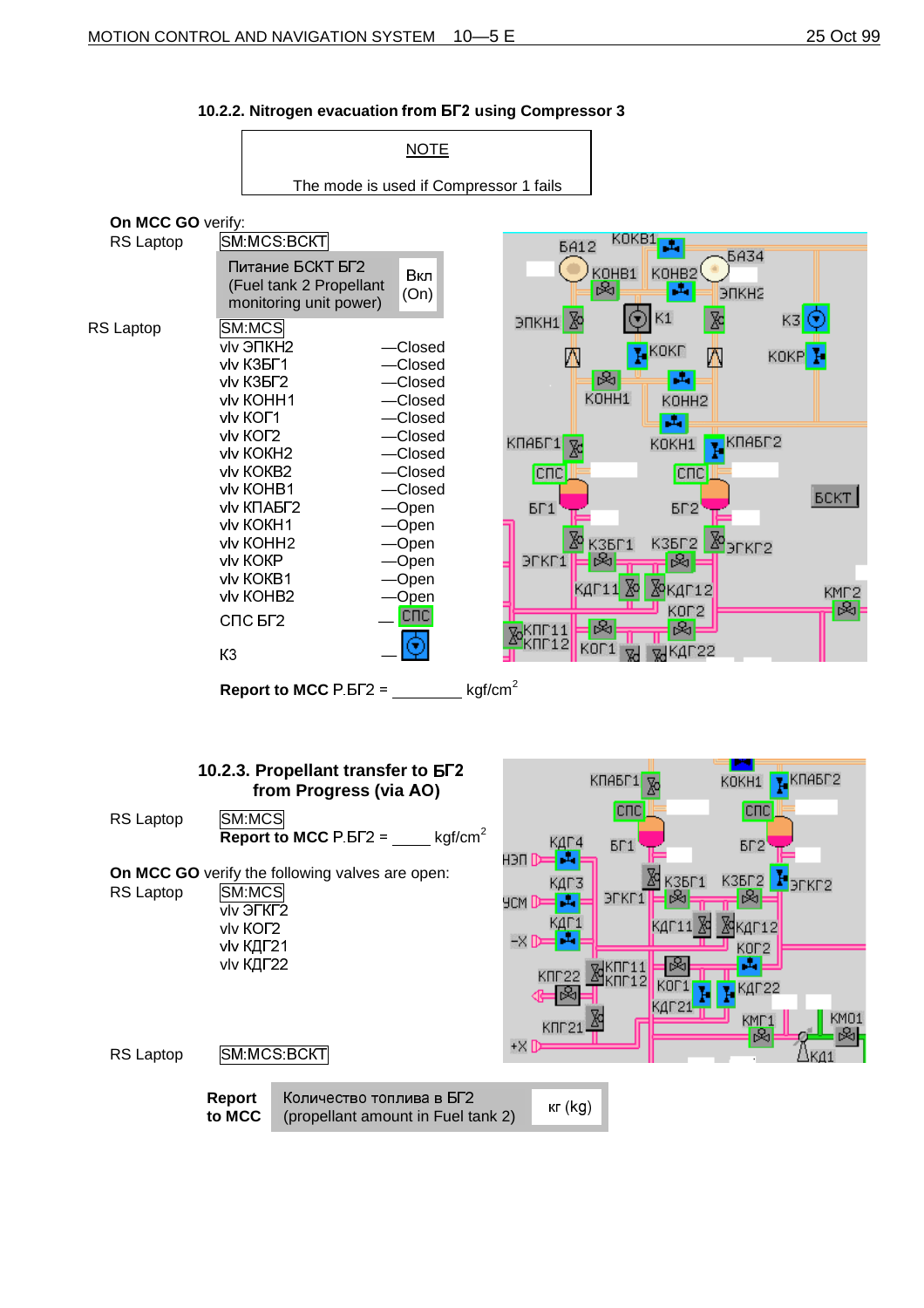After propellant transfer to Fuel tank 2 **on MCC GO** verify: RS Laptop SM:MCS<br>viv ЭГКГ2 — —Closed

|                  | 11 UI IN Z<br>vlv KOF2<br>vlv КДГ21<br>vlv КДГ22<br>vlv KOHH2<br>vlv KOHB2<br>vlv KOKH1<br>vlv KOKB1<br>VIV KNABT2<br>СПС БГ2 | uuseu<br>-Closed<br>-Closed<br>-Closed<br>-Closed<br>-Closed<br>-Closed<br>-Closed<br>-Closed |               | $\overline{C\Box C}$ $\overline{C\Box C}$ if tank is full) |  |
|------------------|-------------------------------------------------------------------------------------------------------------------------------|-----------------------------------------------------------------------------------------------|---------------|------------------------------------------------------------|--|
| <b>RS Laptop</b> | SM MCS BCKT<br>Питание БСКТ БГ2<br>(Fuel tank 2 Propellant<br>monitoring unit power)                                          |                                                                                               | Откл<br>(Off) |                                                            |  |
| <b>RS Laptop</b> | SM:MCS<br>К1<br>KЗ                                                                                                            |                                                                                               |               |                                                            |  |
|                  | Report to MCC $P$ $5\Gamma2$ =                                                                                                |                                                                                               |               | kgf/cm <sup>2</sup>                                        |  |

10.2.4. Propellant transfer to **BF2** from FGB (via  $\Pi$ xO)



After propellant transfer to Fuel tank 2 **on MCC GO** verify:

| <b>RS</b> Laptop | SM:MCS                             |         |
|------------------|------------------------------------|---------|
|                  | vly <b>GFKF2</b>                   | -Closed |
|                  | vlv КДГ11                          | -Closed |
|                  | vlv KIIT12                         | -Closed |
|                  | vlv K3 <sub>B</sub> F <sub>2</sub> | -Closed |
|                  | vlv KOHH <sub>2</sub>              | -Closed |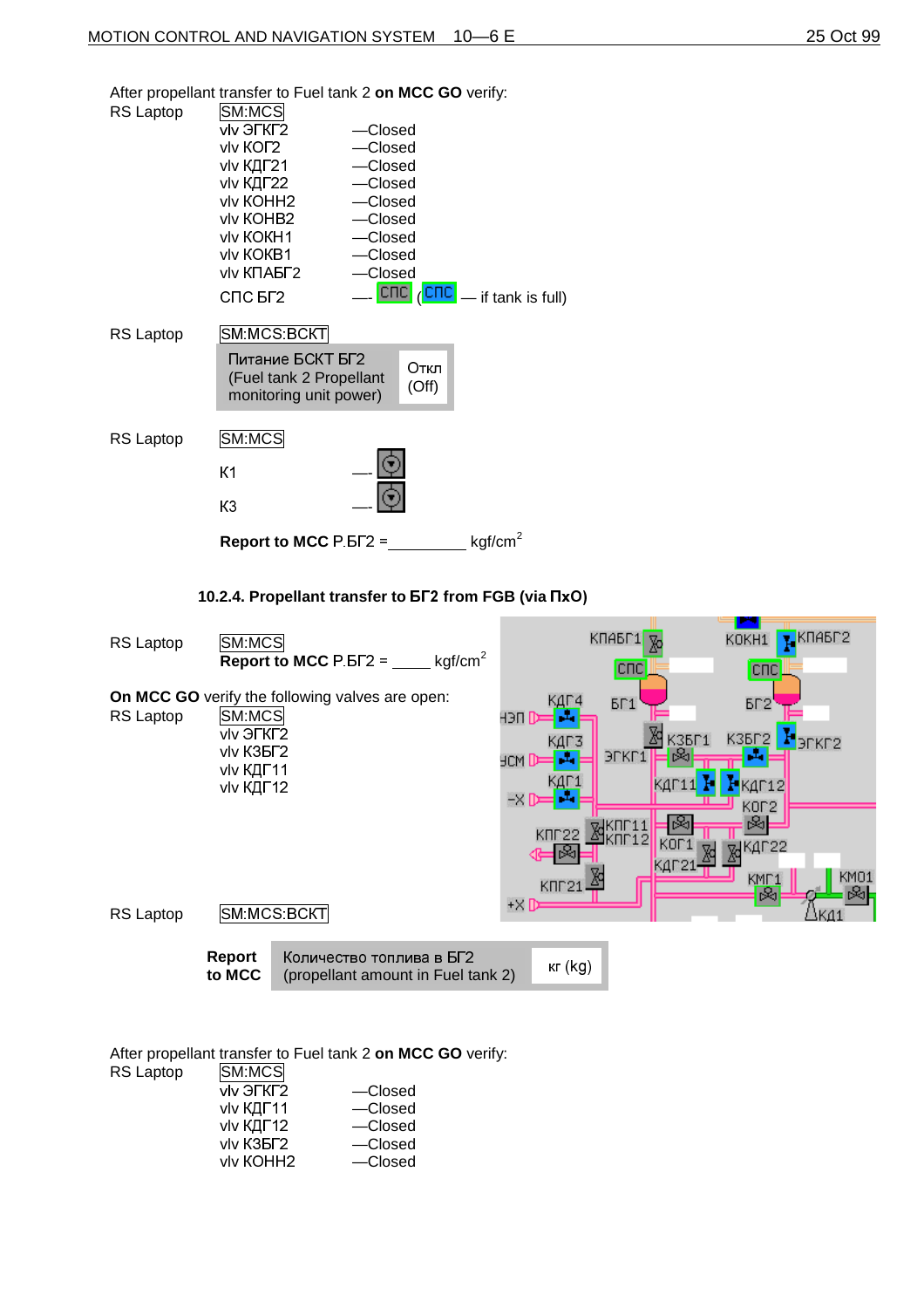|                  | vlv KOHB2<br>vlv KOKH1<br>vlv KOKB1<br>VIV KNABT2<br>$C \Pi C$ $B \Gamma 2$          | Closed<br>Closed <sup>.</sup><br>-Closed<br>Closed | $\overline{C\cap C}$ $\overline{C\cap C}$ = if tank is full) |
|------------------|--------------------------------------------------------------------------------------|----------------------------------------------------|--------------------------------------------------------------|
| <b>RS Laptop</b> | SM MCS BCKT<br>Питание БСКТ БГ2<br>(Fuel tank 2 Propellant<br>monitoring unit power) | Откл<br>(Off)                                      |                                                              |
| <b>RS Laptop</b> | SM:MCS<br>К1<br>KЗ                                                                   |                                                    |                                                              |
|                  | Report to MCC $P$ $bF2 =$                                                            |                                                    | kgf/cm                                                       |

## 10.3. REFILLING **501 (OXIDIZER TANK 1) USING COMPRESSOR 2,** 3

| <b>CAUTION</b>                                                                                                                         |
|----------------------------------------------------------------------------------------------------------------------------------------|
| This mode is incompatible with modes<br>«Configuring ОДУ on Manifold 1», «Preparation for<br>КД1 Activation», «Purging Oxidizer Lines» |

#### **10.3.1. Nitrogen evacuation from EO1 using Compressor 2**

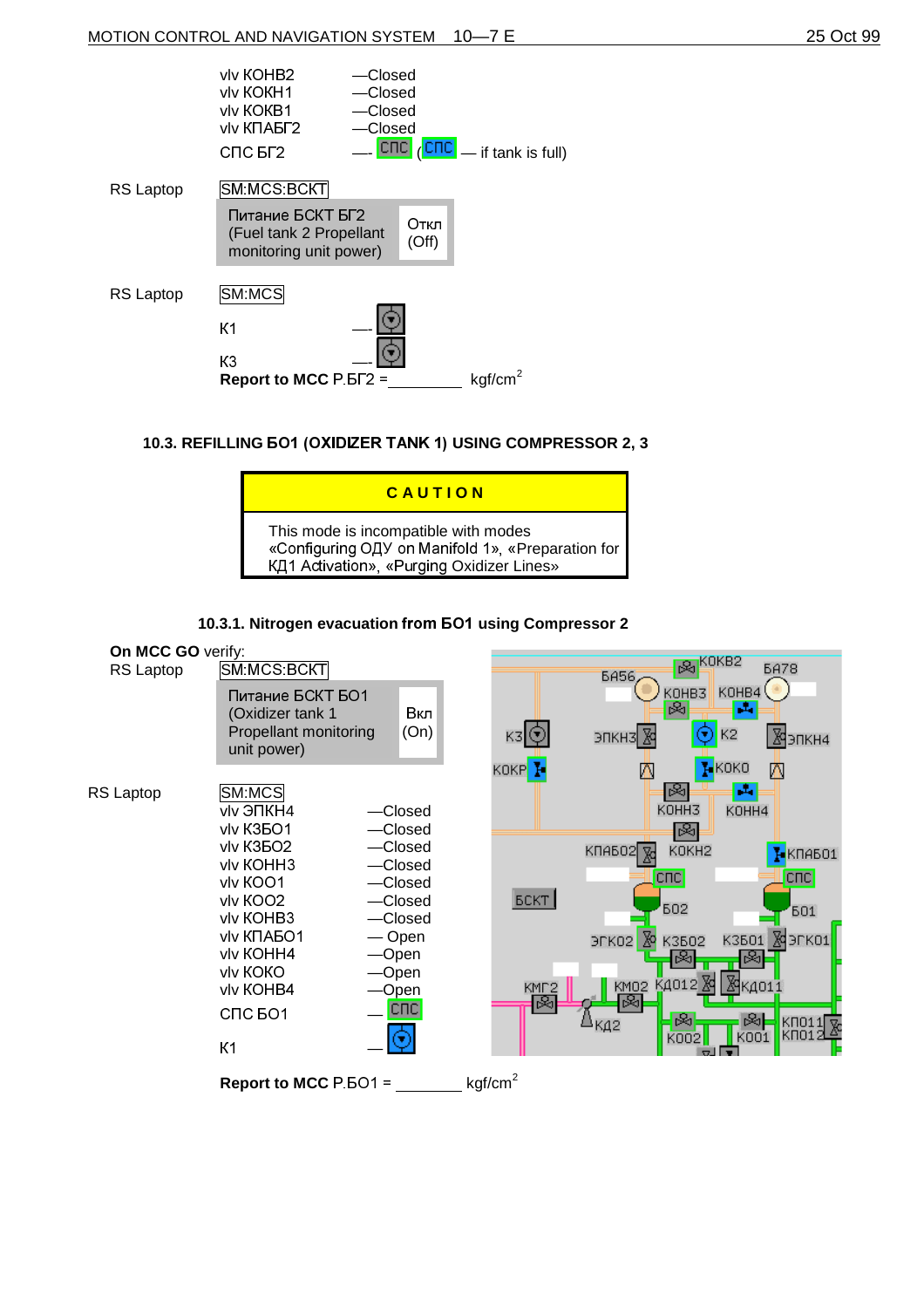

## 10.3.2. Nitrogen evacuation from **601** using Compressor 3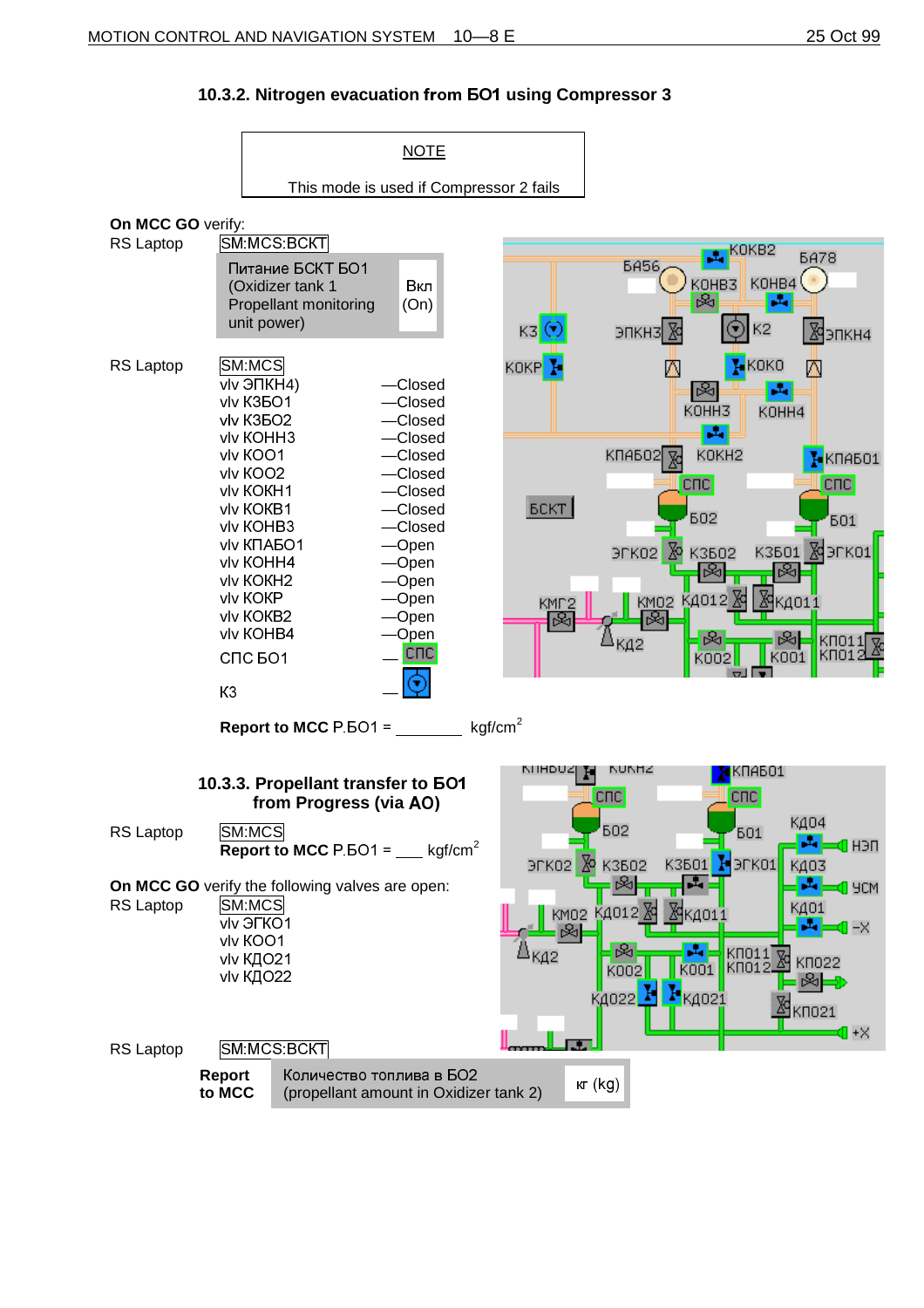After propellant transfer to Oxidizer tank 2 **on MCC GO** verify: RS Laptop  $\overline{v}$ lv  $\overline{O}$ FKO1 — Closed

|           | vlv KOO1                     | -Closed            |       |                                                              |  |
|-----------|------------------------------|--------------------|-------|--------------------------------------------------------------|--|
|           | vlv KДO21                    | -Closed            |       |                                                              |  |
|           | vlv KДO22                    | -Closed            |       |                                                              |  |
|           | vlv KOHH4                    | -Closed            |       |                                                              |  |
|           | vlv KOHB4                    | -Closed            |       |                                                              |  |
|           | vlv KOKH2<br>vlv KOKB2       | -Closed            |       |                                                              |  |
|           | √vlv KΠAБO1                  | -Closed<br>-Closed |       |                                                              |  |
|           |                              |                    |       | $\boxed{\text{Cnc}}$ $\boxed{\text{Cnc}}$ = if tank is full) |  |
|           | <b>CNC 501</b>               |                    |       |                                                              |  |
| RS Laptop | SM MCS BCKT                  |                    |       |                                                              |  |
|           | Питание БСКТ БО1             |                    |       |                                                              |  |
|           | (Oxidizer tank 1             |                    | Откл  |                                                              |  |
|           | <b>Propellant monitoring</b> |                    | (Off) |                                                              |  |
|           | unit power)                  |                    |       |                                                              |  |
| RS Laptop | SM:MCS                       |                    |       |                                                              |  |
|           |                              |                    |       |                                                              |  |
|           | К2                           |                    |       |                                                              |  |
|           | K3                           |                    |       |                                                              |  |
|           | Report to MCC $P$ BO1 =      |                    |       | kgf/cm <sup>2</sup>                                          |  |

**10.3.4. Propellant transfer to BO1 from FGB (via**  $\Pi$ **xO)** 



After propellant transfer to Oxidizer tank 1 **on MCC GO** verify:

RS Laptop

| -Closed |  |
|---------|--|
|         |  |
| -Closed |  |
| -Closed |  |
| -Closed |  |
| -Closed |  |
| -Closed |  |
|         |  |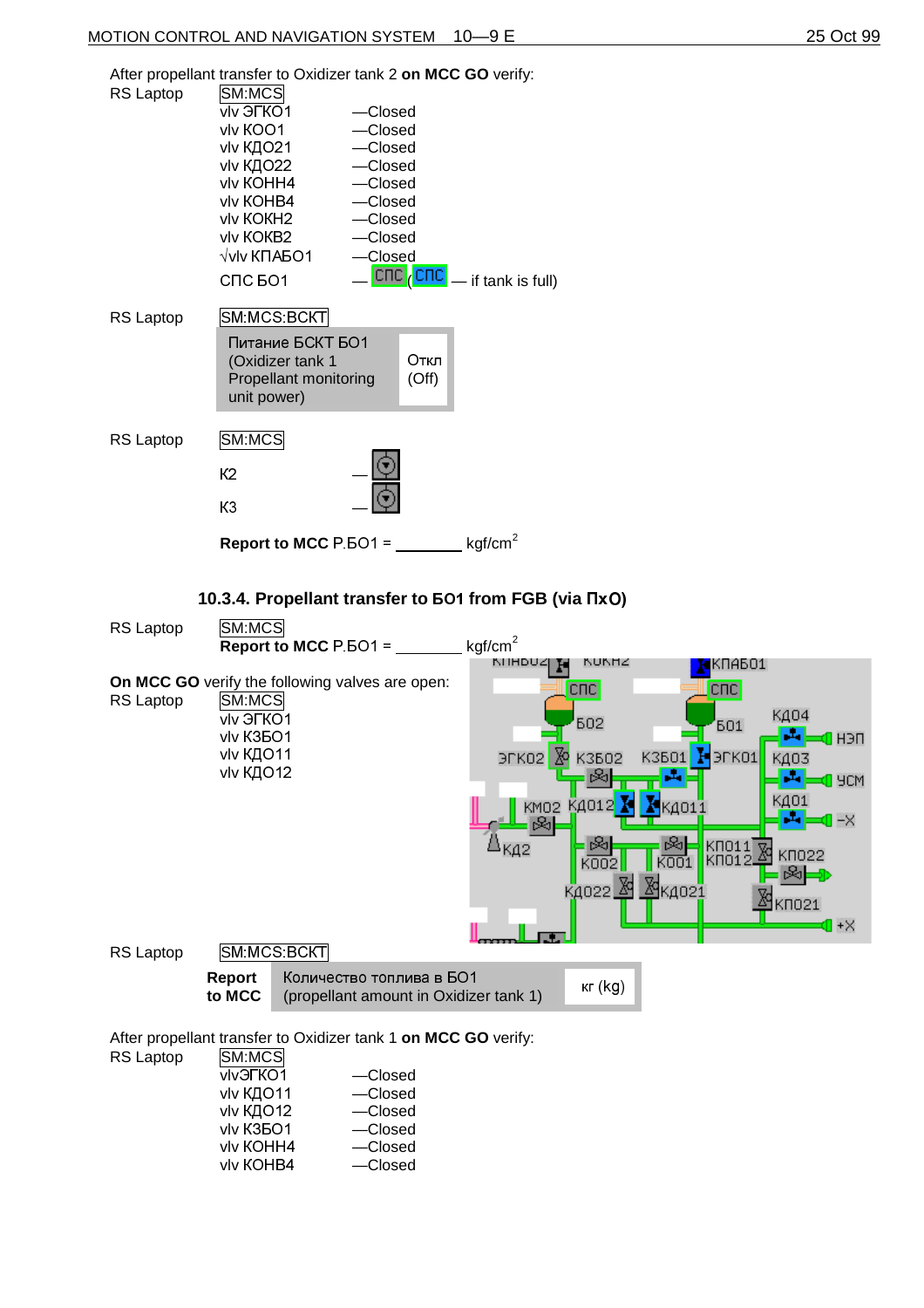

## 10.4. REFILLING **502 (OXIDIZER TANK 2) USING COMPRESSOR 2, 3**

| <b>CAUTION</b>                                                                                                                           |  |
|------------------------------------------------------------------------------------------------------------------------------------------|--|
| This mode is incompatible with modes<br>«Configuring ОДУ on Manifold 2», «Preparation for  <br>КД1 Activation», «Purging Oxidizer Lines» |  |

## **10.4.1. Nitrogen evacuation from BO2 using Compressor 2**

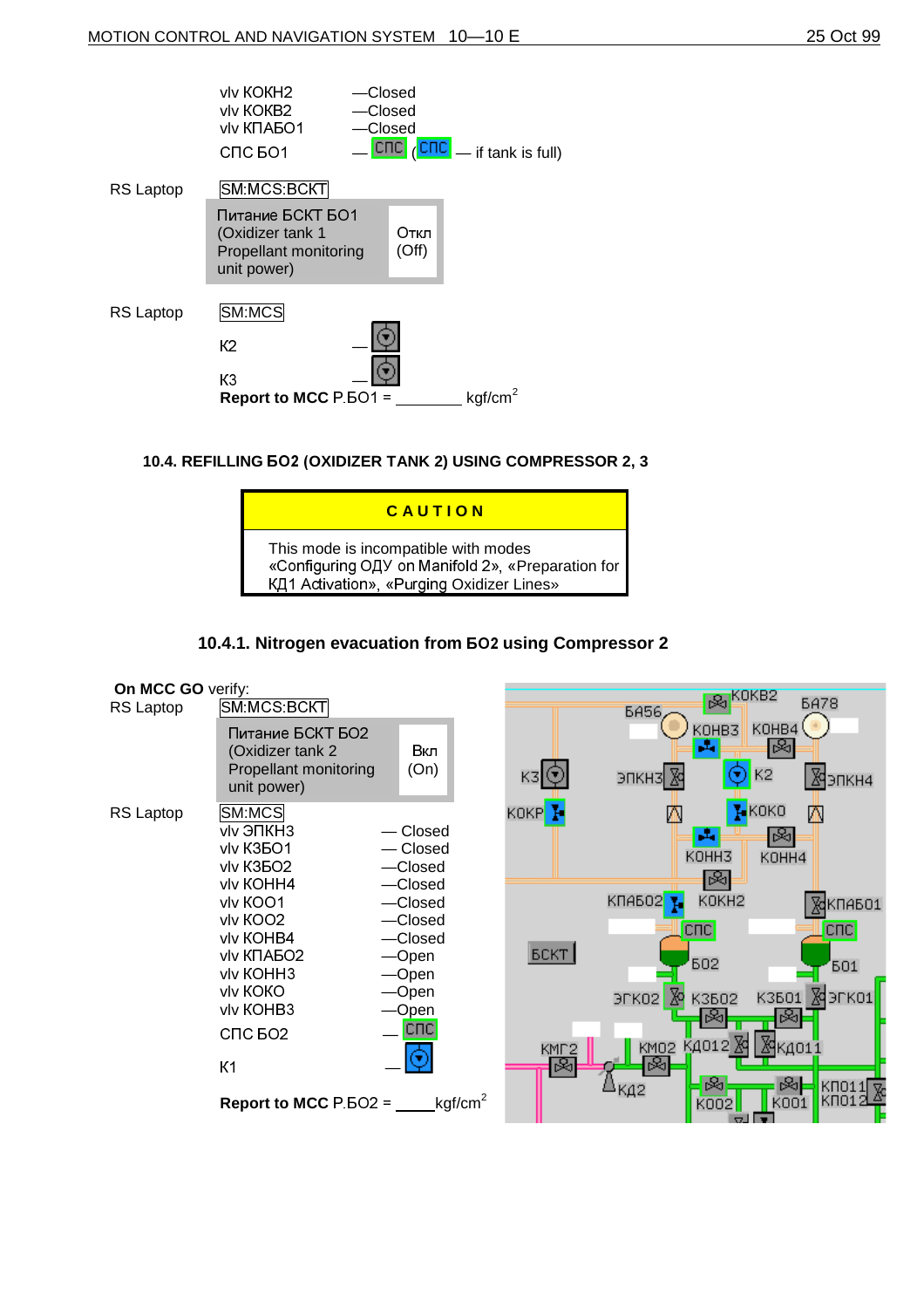

## **10.4.2. Nitrogen evacuation from BO2 using Compressor 3**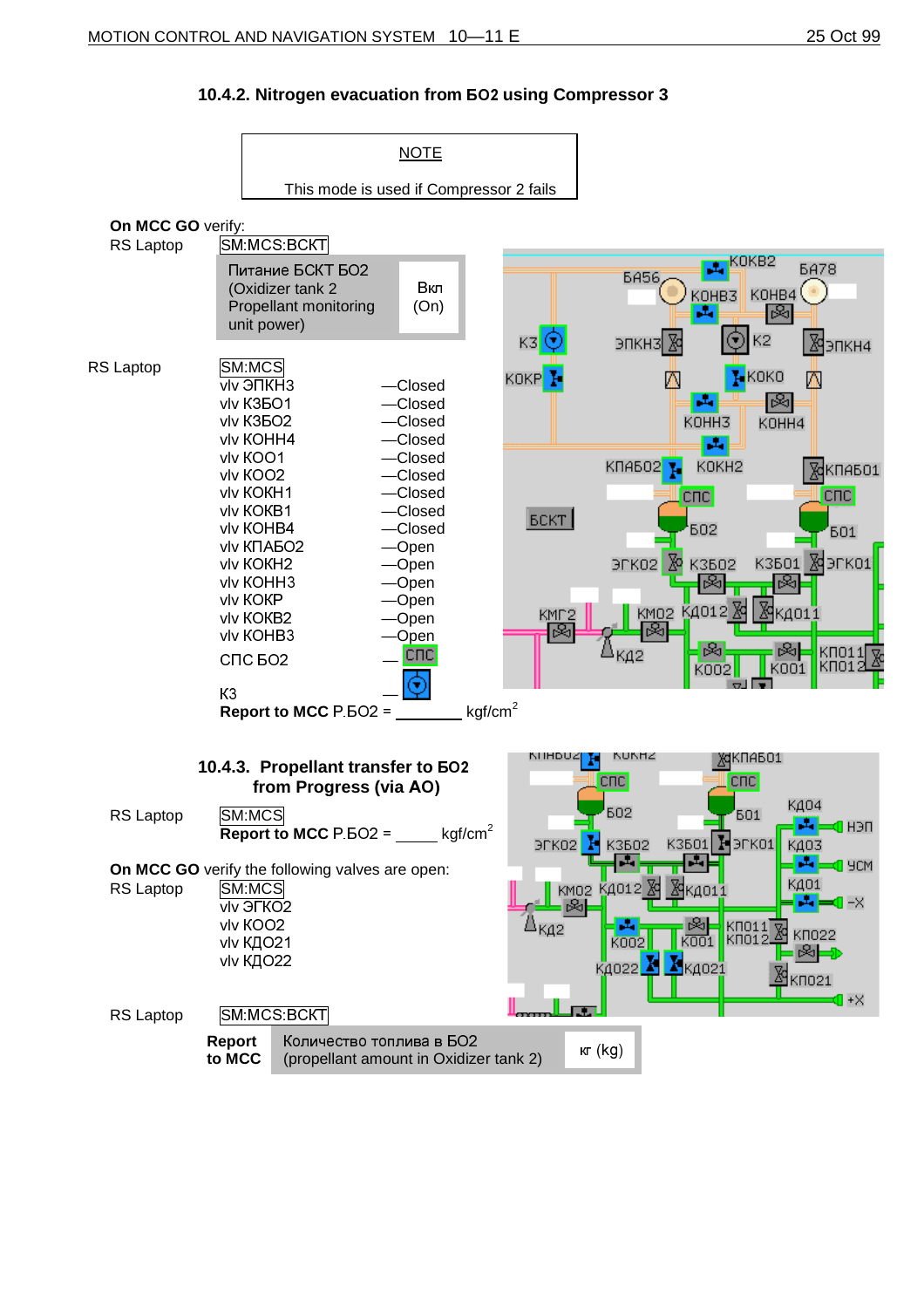|                  | After propellant transfer to Oxidizer tank 2 On MCC GO verify:                      |         |               |                                                            |
|------------------|-------------------------------------------------------------------------------------|---------|---------------|------------------------------------------------------------|
| <b>RS Laptop</b> | SM:MCS                                                                              |         |               |                                                            |
|                  | vlv ЭГКО2                                                                           | -Closed |               |                                                            |
|                  | vlv KOO2                                                                            | -Closed |               |                                                            |
|                  | vlv KДO21                                                                           | -Closed |               |                                                            |
|                  | vlv КДО22                                                                           | -Closed |               |                                                            |
|                  | vlv KOHH3                                                                           | -Closed |               |                                                            |
|                  | vlv KOHB3                                                                           | -Closed |               |                                                            |
|                  | vlv KOKH <sub>2</sub>                                                               | -Closed |               |                                                            |
|                  | vlv KOKB2                                                                           | -Closed |               |                                                            |
|                  | VIV KITABO <sub>2</sub>                                                             | -Closed |               |                                                            |
|                  | C <sub>DC</sub> 502                                                                 |         |               | $\overline{C\Box C}$ $\overline{C\Box C}$ if tank is full) |
| <b>RS Laptop</b> | SM MCS BCKT                                                                         |         |               |                                                            |
|                  | Питание БСКТ БО2<br>(Oxidizer tank 2<br><b>Propellant monitoring</b><br>unit power) |         | Откл<br>(Off) |                                                            |
| <b>RS Laptop</b> | SM:MCS                                                                              |         |               |                                                            |
|                  | К2                                                                                  |         |               |                                                            |
|                  | K3                                                                                  |         |               |                                                            |
|                  | <b>Report to MCC P 502 =</b>                                                        |         |               | kgf/cm <sup>2</sup>                                        |

**10.4.4. Propellant transfer to BO2 from FGB (via**  $\pi$ **xO)**